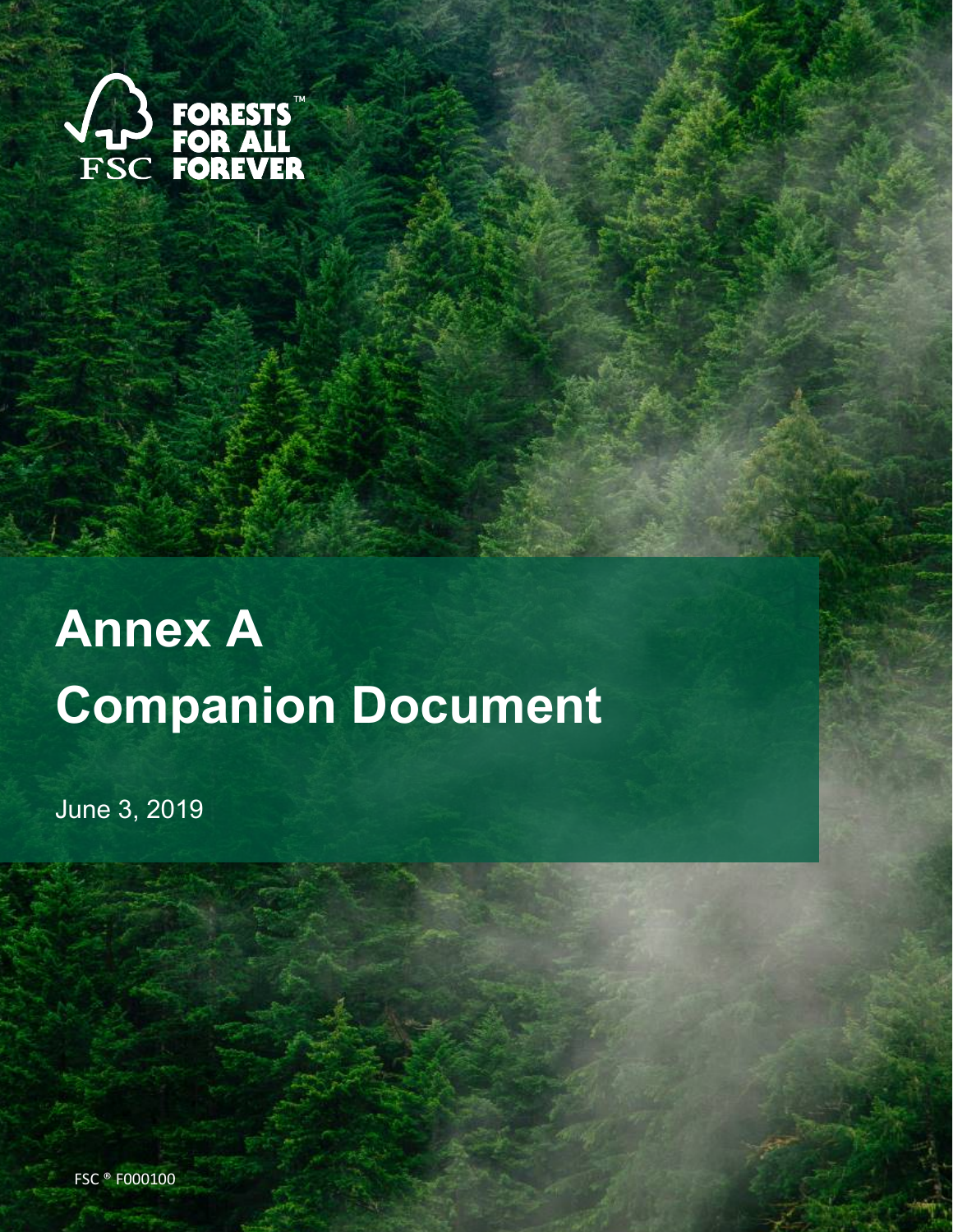## **Annex A Companion Document**

#### **A minimum list of applicable laws, regulations and nationally ratified international treaties, conventions and agreements**

This minimum list of applicable laws, regulations and nationally ratified international treaties, conventions and agreements is provided to facilitate the use of the FSC National Forest Stewardship Standard of Canada, with special relevance for FSC Principle 1 and Principle 2.

The status of the laws, regulations and nationally ratified international treaties, conventions and agreements listed are up-to-date at the time of publication of FSC Canada Standard (V1-0), but are subject to change. An updated list will be made periodically. Efforts have been made to identify the key treaties, laws and regulations that apply to forest management in Canada, however, the list provided should not be assumed to be exhaustive. The Organization is required to comply at all times with all applicable laws and regulations, whether or not they are listed in this Companion Document.

#### **International Treaties, Conventions and Agreements**

#### **International Labour Organization (ILO)**

| <b>ILO Agreement</b>                                       | <b>Ratified by</b><br>Canada | <b>Status</b> |
|------------------------------------------------------------|------------------------------|---------------|
| <b>Eight Fundamental ILO Conventions</b>                   |                              |               |
| ILO 29: Forced Labour Convention, 1930                     | June 2011                    | In force      |
| ILO 87: Freedom of association and protection of rights to | March 1972                   | In force      |
| organize convention, 1948                                  |                              |               |
| ILO 98: Rights to organize and collective bargaining       | June 2017                    | In force      |
| convention, 1949                                           |                              |               |
| ILO 100: Equal remuneration convention, 1951               | November 1972                | In force      |
| ILO 105: Abolition of Forced Labour Convention, 1957       | <b>July 1959</b>             | In force      |
| ILO 111: Discrimination (Employment and Occupation)        | November 1964                | In force      |
| Convention, 1958                                           |                              |               |
| ILO 138: Minimum Age Convention, 1973                      | June 2016                    | In force      |
| ILO 182: Worst Forms of Child Labour Convention, 1999      | <b>June 2000</b>             | In force      |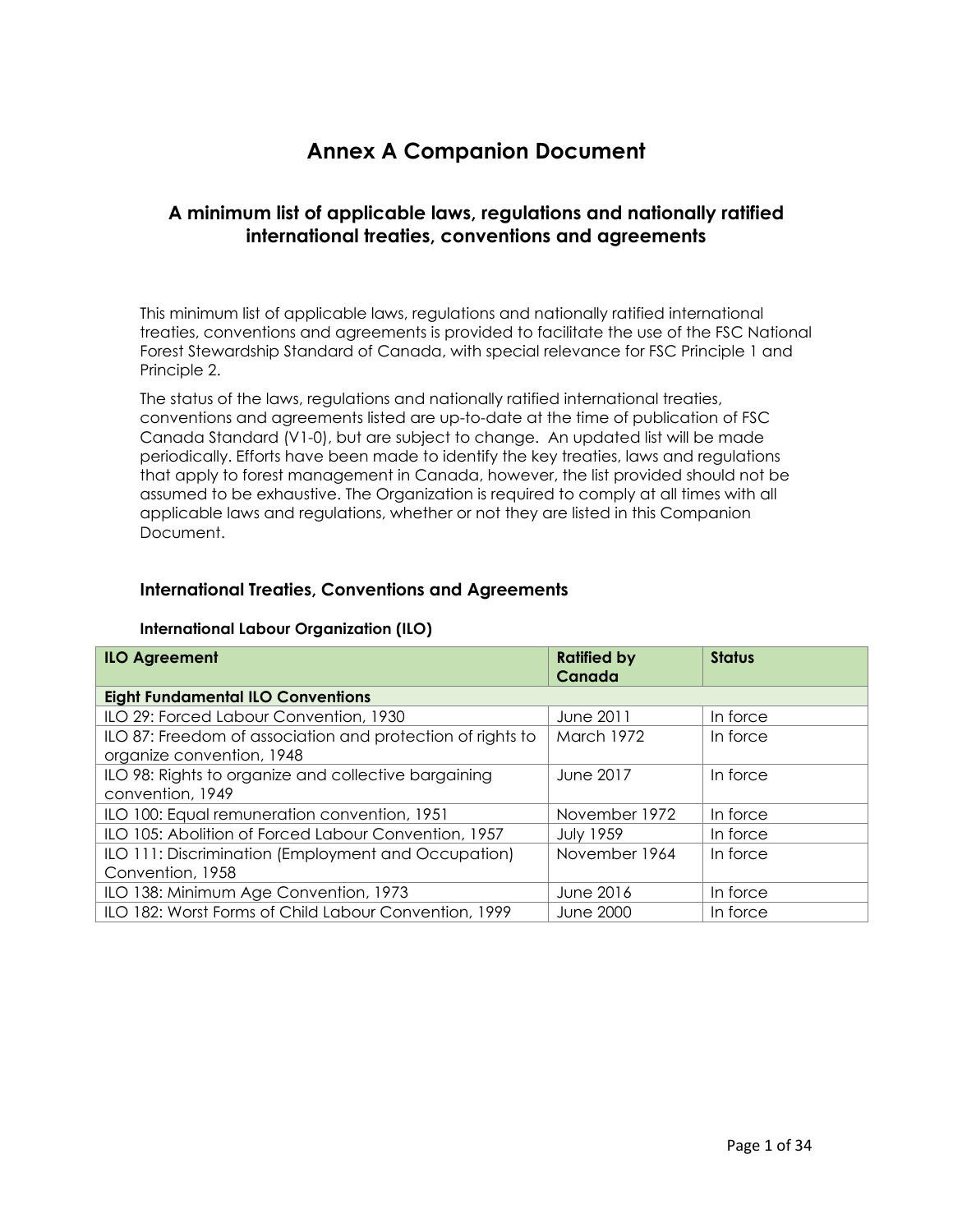#### **Other International Treaties, Conventions and Agreement**

| <b>International Treaty or Agreement</b>                | <b>Ratified by Canada</b> | <b>Status</b> |
|---------------------------------------------------------|---------------------------|---------------|
| Convention on International Trade in Endangered         | April 2010                | In force      |
| Species of Wild Fauna and Flora (CITES)                 |                           |               |
| Convention on Biological Diversity (CBD)                | December 2011             | In force      |
| Framework Convention On Climate Change                  | December 1992             | In force      |
| Convention For The Protection Of The World Cultural And | 1976                      | In force      |
| Natural Heritage (UNSECO)                               |                           |               |
| Convention On Wetlands Of International Importance,     | January 1981              | In force      |
| Especially As Waterfowl Habitat (RAMSAR)                |                           |               |
| Convention of the Protection of Migratory Birds         | 1916, 1995                | In force      |

#### **Treaties and Agreements with Indigenous peoples**

Aboriginal treaties in Canada are constitutionally recognized agreements between the Crown and Aboriginal peoples. Most of these agreements describe exchanges where Aboriginal groups agree to share some of their interests in their ancestral lands in return for various payments and promises. They include treaties and agreements such as the numbered treaties (a series of eleven treaties signed from 1871 to 1921) and the recently signed modern day treaties, and government-to-government agreement. Historical and modern day treaty agreements are available on the federal government website [\(https://www.aadnc-aandc.gc.ca/eng/1100100028568/1100100028572\)](https://www.aadnc-aandc.gc.ca/eng/1100100028568/1100100028572). Each province maintains a record of government-to-government agreements, including records of treaties that may apply within the provincial jurisdiction.

UNDRIP (UN Declaration of the Rights of Indigenous Peoples) is a non-legally binding instrument of international law. Canada removed its objector status of UNDRIP in June 2016, and now endorses this declaration.

#### **Laws and Regulations**

The list of acts and regulations provided below are a broad listing of applicable legislation that govern aspects of forest management across Canada. Additional laws may exist, and/or listed acts and regulations may be no longer up-to-date or applicable. The Organization can verify the validity of applicable legislation via the [Canadian Legal](https://www.canlii.org/en/index.html)  [Information Institute \(CanLII\).](https://www.canlii.org/en/index.html)

The federal list should be used carefully since some of these Acts may apply only of Federal Lands. Provincial and territorial laws and regulations provide additional, as well as more specific requirements. Some Acts also include amendments which may not be specifically listed in the table.

Note that several guidelines, orders and policies exist that further refine and provide guidance to the application of laws and regulations. These guidelines are not listed here. The [National Council for Air and Stream Improvement \(NCASI\) website](http://www.ncasi.org/Programs/Forestry/Resources/Compilation-of-Canadian-Regulations/Index.aspx) includes a report of a comprehensive list of provincial and federal regulations relevant to forest management activities, which includes several relevant guidelines and policies.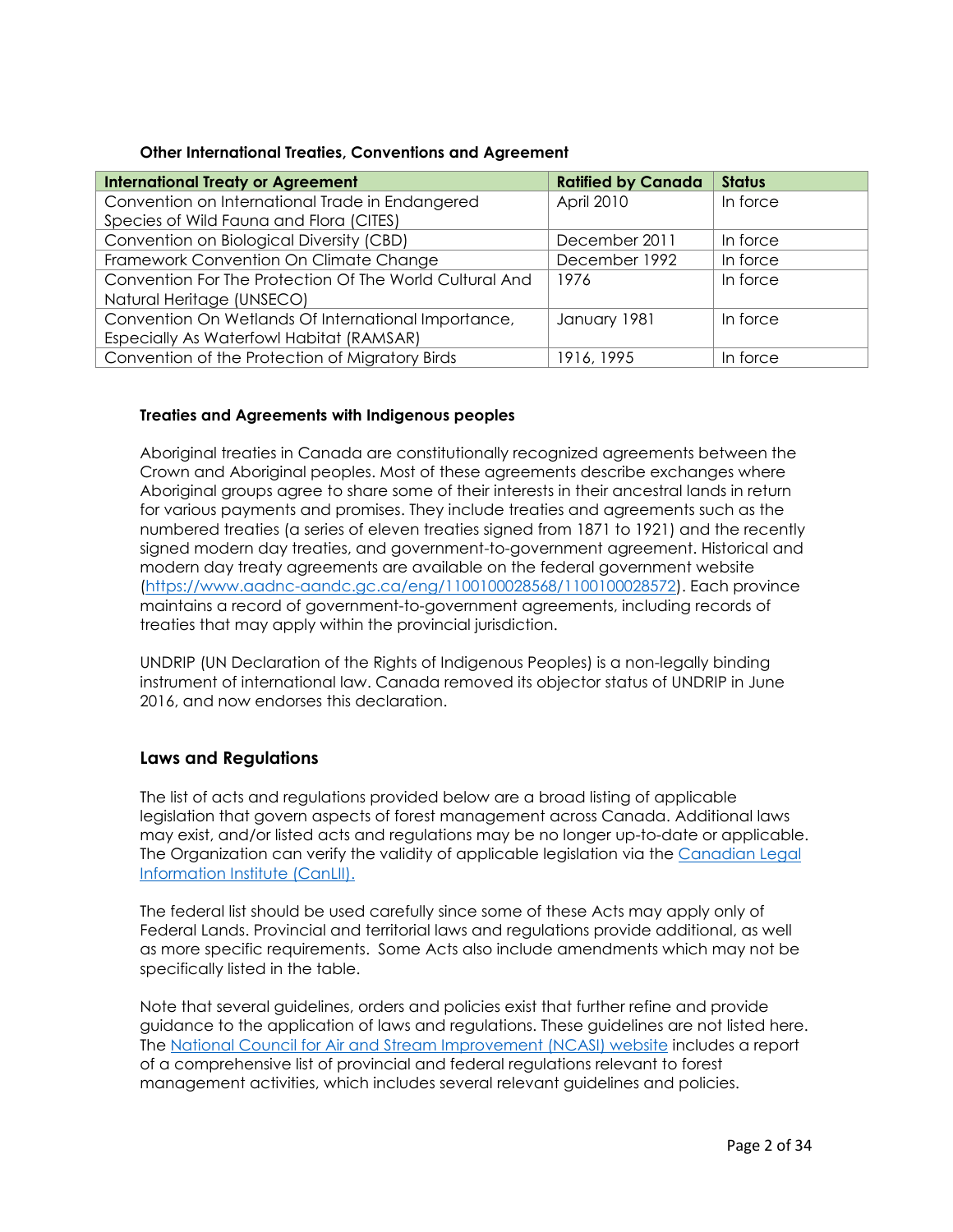## **Federal Laws (Canada)**

| Category                                        | <b>Name of law/regulation</b>                                                                                                                                                                                                                                                                                                                                                                                                                                                                                                                                                                                                                                                                                                                                                                                                                                                                                                                                                                                                                                                                                                                                      |
|-------------------------------------------------|--------------------------------------------------------------------------------------------------------------------------------------------------------------------------------------------------------------------------------------------------------------------------------------------------------------------------------------------------------------------------------------------------------------------------------------------------------------------------------------------------------------------------------------------------------------------------------------------------------------------------------------------------------------------------------------------------------------------------------------------------------------------------------------------------------------------------------------------------------------------------------------------------------------------------------------------------------------------------------------------------------------------------------------------------------------------------------------------------------------------------------------------------------------------|
| 1. Legal rights to harvest                      |                                                                                                                                                                                                                                                                                                                                                                                                                                                                                                                                                                                                                                                                                                                                                                                                                                                                                                                                                                                                                                                                                                                                                                    |
| 1.1 Land tenure and<br>management rights        | • Constitution Act, 1867, s. 91 federal powers, s. 92 provincial powers.<br>• Forestry Act, R.S.C. 1985 c. F-30 - for federal lands.                                                                                                                                                                                                                                                                                                                                                                                                                                                                                                                                                                                                                                                                                                                                                                                                                                                                                                                                                                                                                               |
| 1.2 Concession licenses                         | This is under provincial/territorial jurisdiction - see tables by<br>province/territory.                                                                                                                                                                                                                                                                                                                                                                                                                                                                                                                                                                                                                                                                                                                                                                                                                                                                                                                                                                                                                                                                           |
| 1.3 Management and harvesting<br>planning       | • Canada National Parks Act, S.C. 2000, c. 32.<br>• Forestry Act, R.S.C. 1985 c. F-30.<br>o Timber Regulations, 1993. SOR/94-118.<br>• Yukon Environmental and Socio-economic Assessment Act, S.C. 2003, c.<br>7.                                                                                                                                                                                                                                                                                                                                                                                                                                                                                                                                                                                                                                                                                                                                                                                                                                                                                                                                                  |
| 1.4 Harvesting permits                          | This is under provincial/territorial jurisdiction - see tables by<br>province/territory.                                                                                                                                                                                                                                                                                                                                                                                                                                                                                                                                                                                                                                                                                                                                                                                                                                                                                                                                                                                                                                                                           |
| 2. Taxes and fees                               |                                                                                                                                                                                                                                                                                                                                                                                                                                                                                                                                                                                                                                                                                                                                                                                                                                                                                                                                                                                                                                                                                                                                                                    |
| 2.1 Payment of royalties and<br>harvesting fees | This is under provincial/territorial jurisdiction - see tables by<br>province/territory.                                                                                                                                                                                                                                                                                                                                                                                                                                                                                                                                                                                                                                                                                                                                                                                                                                                                                                                                                                                                                                                                           |
| 2.2 Value added taxes and other<br>sales taxes  | Not applicable for forestry activities in Canada.                                                                                                                                                                                                                                                                                                                                                                                                                                                                                                                                                                                                                                                                                                                                                                                                                                                                                                                                                                                                                                                                                                                  |
| 2.3 Income and profit taxes                     | • Income Tax Act R.S.C. 1985, c.1 (5th Supp.).                                                                                                                                                                                                                                                                                                                                                                                                                                                                                                                                                                                                                                                                                                                                                                                                                                                                                                                                                                                                                                                                                                                     |
| 3. Timber harvesting activities                 |                                                                                                                                                                                                                                                                                                                                                                                                                                                                                                                                                                                                                                                                                                                                                                                                                                                                                                                                                                                                                                                                                                                                                                    |
| 3.1 Timber harvesting regulations               | • Forestry Act, R.S.C. 1985 c. F-30.                                                                                                                                                                                                                                                                                                                                                                                                                                                                                                                                                                                                                                                                                                                                                                                                                                                                                                                                                                                                                                                                                                                               |
| 3.2 Protected sites and species                 | • Species at Risk Act, S.C. 2002, c. 29.<br>. Wild Animal And Plant Protection And Regulation Of International And<br>Interprovincial Trade Act (Canada), S.C. 1992, c. 52.<br>o Wild Animal and Plant Trade Regulations, SOR/96-263.                                                                                                                                                                                                                                                                                                                                                                                                                                                                                                                                                                                                                                                                                                                                                                                                                                                                                                                              |
| 3.3 Environmental requirements                  | · Canada Water Act, R.S.C. 1985, c. C-11.<br>· Canada Wildlife Act, R.S.C. 1985, c. W-9.<br>• Canadian Environmental Assessment Act, 2012, S.C. 2012, c. 19, s. 52.<br>• Canadian Environmental Protection Act, 1999, S.C. 1999, c. 33.<br>Disposal At Sea Regulations, SOR/2001-275.<br>• Fertilizers Act, R.S.C. 1985, c. F-10.<br>• Fisheries Act, R.S.C. 1985, c. F-14.<br>o Fishery (General) Regulations, SOR/93-53.<br>• Migratory Birds Convention Act, 1994, S.C. 1994, c. 22.<br>o Migratory Birds Regulations, C.R.C., c. 1035.<br>o Migratory Birds Sanctuary Regulations, C.R.C., c. 1036.<br>• Navigation Protection Act, R.S.C. 1985, c. N-22.<br>o Navigable Waters Bridges Regulations, C.R.C., c. 1231.<br>o Navigable Waters Works Regulations, C.R.C., c. 1232.<br>• Plant Protection Act, S.C. 1990, c. 22.<br>o Introduced Forest Pest Compensation Regulations, SOR/2004-113.<br>Plant Protection Regulations, SOR/95-212.<br>$\circ$<br>• The Transportation of Dangerous Goods Act, 1992 (1992, c. 34).<br>• Hazardous Products Act, R.S.C. 1985, c. H-3.<br>• Yukon Environmental and Socio-economic Assessment Act, S.C. 2003, c.<br>7. |
| 3.4 Health and safety                           | • Canada Labour Code, R.S.C., 1985, c. L-2 (Part II, Section 128(1)).<br>• Pest Control Products Act, SC 2002, c. 28.<br>o Pest Control Products Regulations, SOR/2006-124.<br>• Hazardous Products Act, R.S.C., 1985, c. H-3.                                                                                                                                                                                                                                                                                                                                                                                                                                                                                                                                                                                                                                                                                                                                                                                                                                                                                                                                     |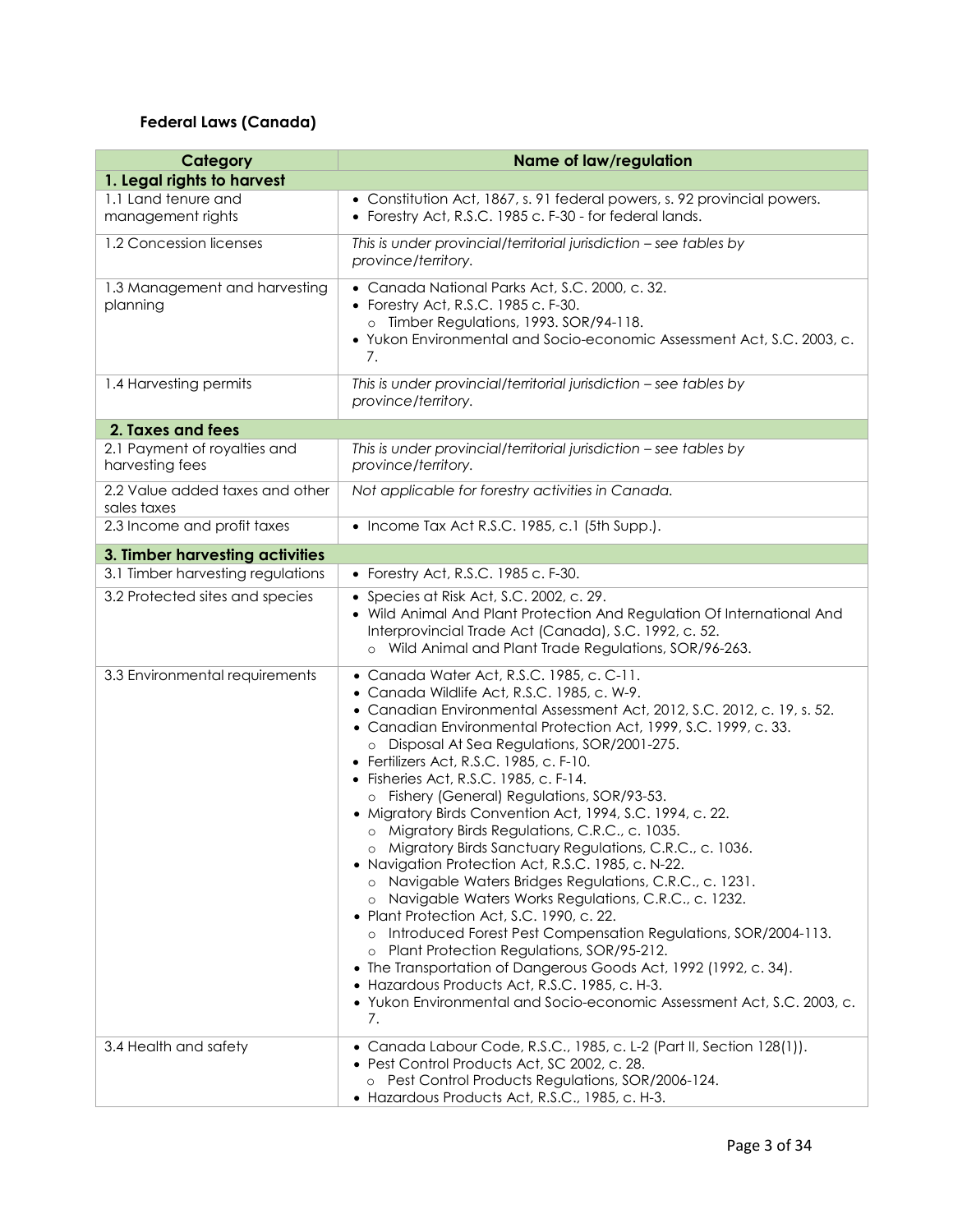| Category                                                                                                                                                                                                                                                                                                                                                                                                                                                                                                                                                                                                          | <b>Name of law/regulation</b>                                                                                                                                                                                                                                                                                                                                                                 |
|-------------------------------------------------------------------------------------------------------------------------------------------------------------------------------------------------------------------------------------------------------------------------------------------------------------------------------------------------------------------------------------------------------------------------------------------------------------------------------------------------------------------------------------------------------------------------------------------------------------------|-----------------------------------------------------------------------------------------------------------------------------------------------------------------------------------------------------------------------------------------------------------------------------------------------------------------------------------------------------------------------------------------------|
|                                                                                                                                                                                                                                                                                                                                                                                                                                                                                                                                                                                                                   | o Hazardous Products Regulations, SOR/2015-17.<br>• Motor Vehicle Transport Act, S.C. 1985, c. 29.                                                                                                                                                                                                                                                                                            |
| 3.5 Legal employment                                                                                                                                                                                                                                                                                                                                                                                                                                                                                                                                                                                              | · Canada Labour Code, R.S.C. 1985, c. L-2.<br>o Canada Labour Standards Regulations, C.R.C., c. 986.<br>• Canadian Centre for Occupational Health and Safety Act, R.S.C., 1985,<br>$C. C-13.$                                                                                                                                                                                                 |
|                                                                                                                                                                                                                                                                                                                                                                                                                                                                                                                                                                                                                   | • Canadian Charter of Rights and Freedoms (Part I of the Constitution Act,<br>1982).                                                                                                                                                                                                                                                                                                          |
|                                                                                                                                                                                                                                                                                                                                                                                                                                                                                                                                                                                                                   | • Wage Earner Protection Program Act, S.C. 2005, c. 47, s.1.                                                                                                                                                                                                                                                                                                                                  |
| 4. Third parties' rights                                                                                                                                                                                                                                                                                                                                                                                                                                                                                                                                                                                          |                                                                                                                                                                                                                                                                                                                                                                                               |
| 4.1 Customary rights                                                                                                                                                                                                                                                                                                                                                                                                                                                                                                                                                                                              | Some provinces/territories have legal requirements - see tables by<br>province/territory.<br>Principle 3 of the National Standard and FSC Canada's Free, Prior, and<br>Informed Consent (FPIC) Guidance addresses customary rights.                                                                                                                                                           |
| 4.2 Free prior and informed<br>consent                                                                                                                                                                                                                                                                                                                                                                                                                                                                                                                                                                            | There are no legal requirements in Canada for full FPIC, however there is a<br>noted exception for consent requirements on Aboriginal title lands<br>(Tsilhqot'in Nation v. British Columbia, 2014 SCC 44, [2014] 2 S.C.R. 256).<br>Principle 3 of the National Standard and FSC Canada's Free, Prior, and<br>Informed Consent (FPIC) Guidance addresses free, prior and informed<br>consent. |
| 4.3 Indigenous Peoples' rights                                                                                                                                                                                                                                                                                                                                                                                                                                                                                                                                                                                    | • The Constitution Act, 1982, being Schedule B to the Canada Act 1982<br>(U.K.), 1982, c.11.<br>• Indian Act, R.S.C. 1985, c I-5.<br>• Indian Lands Agreement (1986) Act, S.C. 1988, c. 39.<br>• First Nations Land Management Act, S.C. 1999, c. 24.                                                                                                                                         |
| 5. Trade and transport<br>and trade.                                                                                                                                                                                                                                                                                                                                                                                                                                                                                                                                                                              | NOTE: This section covers requirements for forest management operations as well as processing                                                                                                                                                                                                                                                                                                 |
| 5.1 Classification of species,<br>quantities, qualities                                                                                                                                                                                                                                                                                                                                                                                                                                                                                                                                                           | This is under provincial/territorial jurisdiction - see tables by<br>province/territory.                                                                                                                                                                                                                                                                                                      |
| 5.2 Trade and transport                                                                                                                                                                                                                                                                                                                                                                                                                                                                                                                                                                                           | • Wild Animal and Plant Protection and Regulation of International and<br>Interprovincial Trade Act, S.C. 1992, c. 52.<br>• Motor Vehicle Transport Act, R.S.C. 1985, c. 29 (3rd Supp).                                                                                                                                                                                                       |
| 5.3 Offshore trading and transfer<br>pricing                                                                                                                                                                                                                                                                                                                                                                                                                                                                                                                                                                      | Not applicable for forestry activities in Canada.                                                                                                                                                                                                                                                                                                                                             |
| 5.4 Custom regulations                                                                                                                                                                                                                                                                                                                                                                                                                                                                                                                                                                                            | • Customs Act, R.S.C., 1985, c. 1 (2nd Supp).                                                                                                                                                                                                                                                                                                                                                 |
| 5.5 CITES                                                                                                                                                                                                                                                                                                                                                                                                                                                                                                                                                                                                         | . Wild Animal and Plant Protection and Regulation of International and<br>Interprovincial Trade Act, S.C. 1992, c. 52.                                                                                                                                                                                                                                                                        |
| 6. Due diligence / due care<br>Legislation requiring due diligence/due care procedures, including, e.g., due diligence/due care<br>systems, declaration obligations, and/or the keeping of trade related documents etc.                                                                                                                                                                                                                                                                                                                                                                                           |                                                                                                                                                                                                                                                                                                                                                                                               |
| 6.1 Due diligence / due care<br>procedures                                                                                                                                                                                                                                                                                                                                                                                                                                                                                                                                                                        | This is under provincial/territorial jurisdiction - see tables by<br>province/territory.                                                                                                                                                                                                                                                                                                      |
| 7. Ecosystem services<br>Legislation covering ecosystem services rights, including customary rights as well as management<br>rights that include the use of legal methods to make claims and obtain benefits and management<br>rights related to ecosystem services. National and subnational laws and regulations related to the<br>identification, protection and payment for ecosystem services. Also includes legal business<br>registration and tax registration, including relevant legal required licenses for the exploitation,<br>payment, and claims related to ecosystem services (including tourism). |                                                                                                                                                                                                                                                                                                                                                                                               |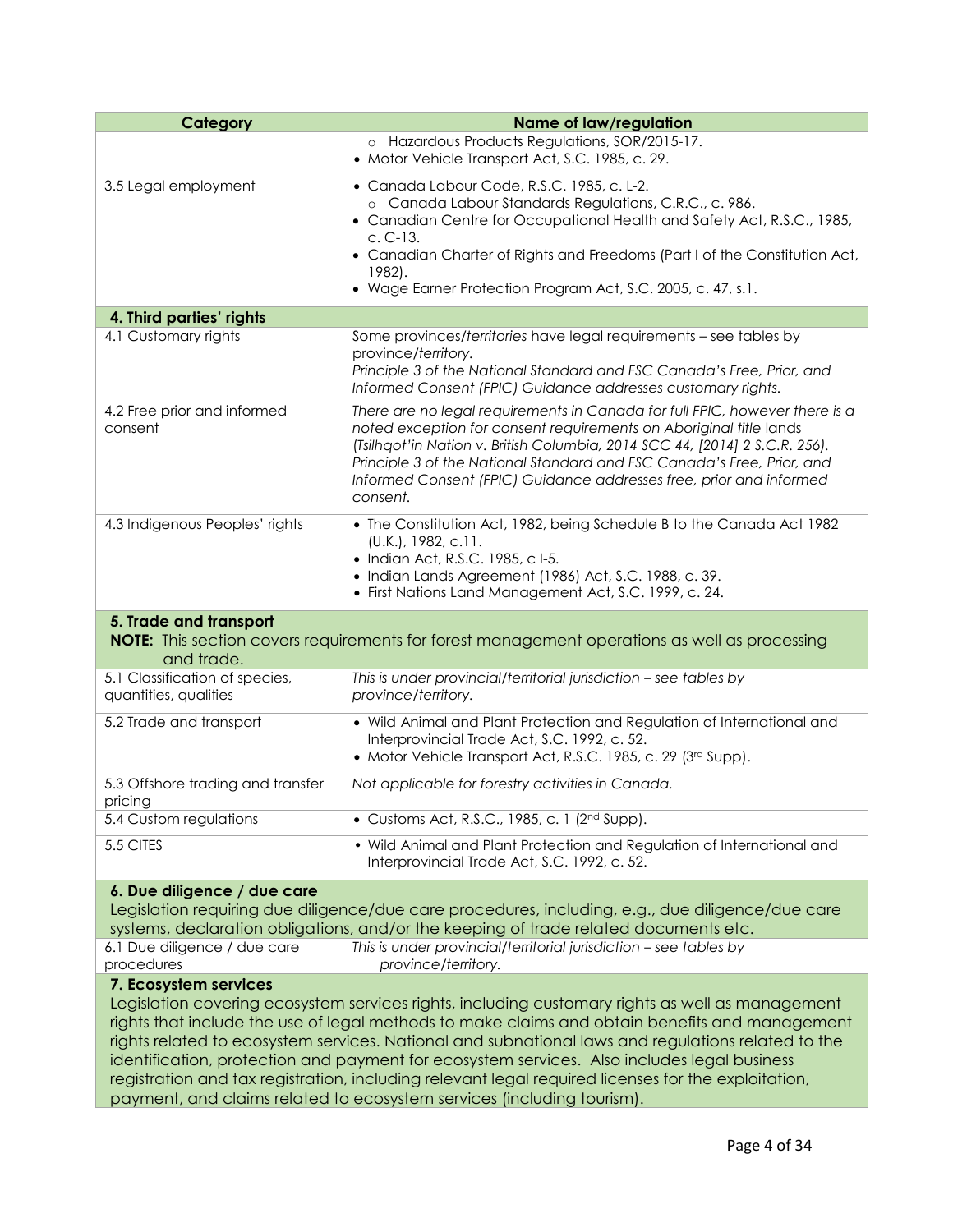| Category | Name of law/regulation                                                                                                                                                      |
|----------|-----------------------------------------------------------------------------------------------------------------------------------------------------------------------------|
|          | At this time, no cohesive survey has been completed. Any Organization<br>claiming ecosystem services needs to identify and meet legislation<br>covering ecosystem services. |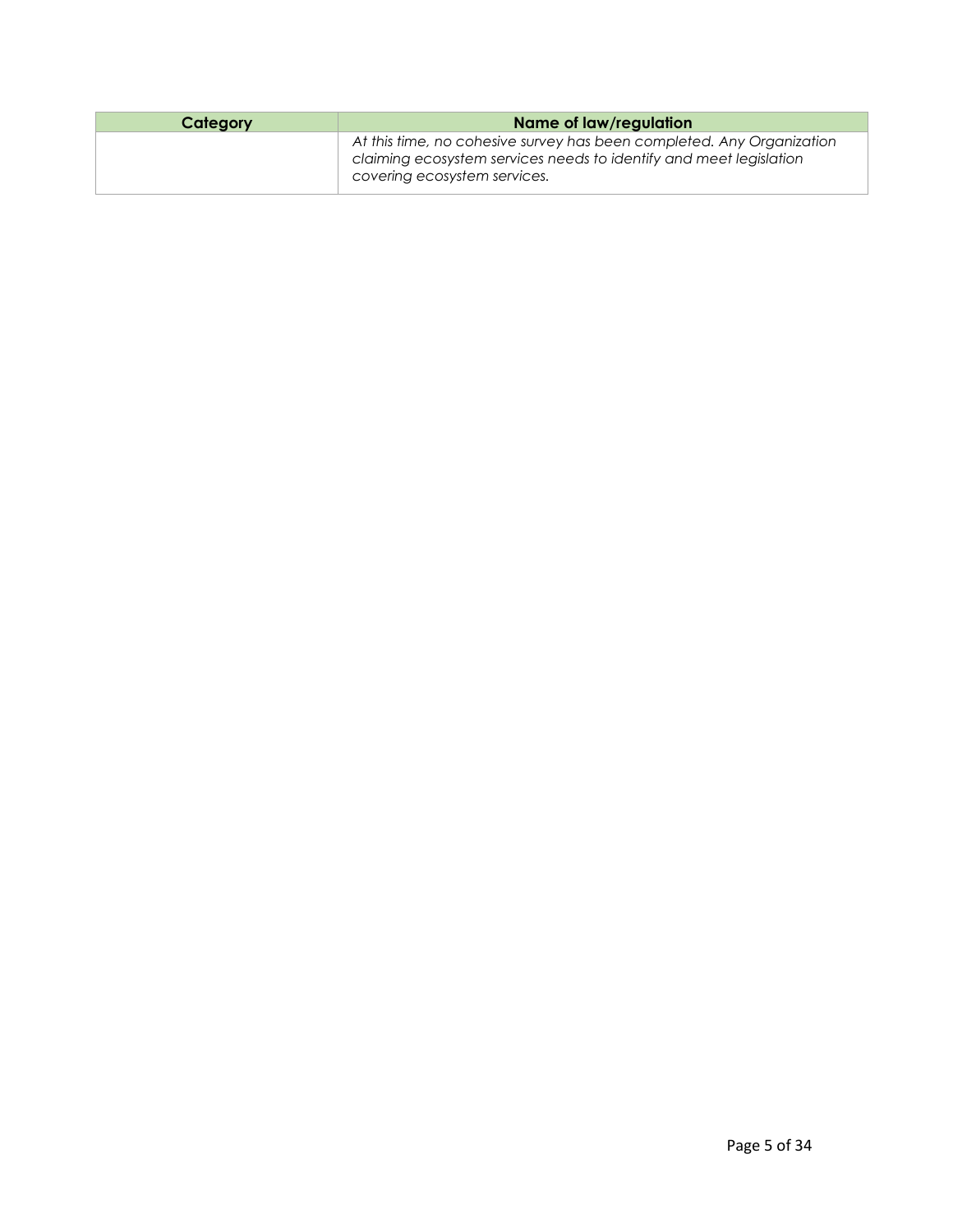## **BRITISH COLUMBIA Laws and Regulations**

| Category                                        | <b>Name of law/regulation</b>                                                                                                                                                                                                                                                                                                                                                                                                                                                                                                                                                                                                                                                                                                                                                                                                                    |
|-------------------------------------------------|--------------------------------------------------------------------------------------------------------------------------------------------------------------------------------------------------------------------------------------------------------------------------------------------------------------------------------------------------------------------------------------------------------------------------------------------------------------------------------------------------------------------------------------------------------------------------------------------------------------------------------------------------------------------------------------------------------------------------------------------------------------------------------------------------------------------------------------------------|
| 1. Legal rights to harvest                      |                                                                                                                                                                                                                                                                                                                                                                                                                                                                                                                                                                                                                                                                                                                                                                                                                                                  |
| 1.1 Land tenure and<br>management rights        | Forest Act, R.S.B.C. 1996, c. 157.<br>$\bullet$<br>Land Act, R.S.B.C. 1996, c. 245.<br>$\bullet$<br>Park Act, R.S.B.C. 1996, c. 344.<br>$\bullet$                                                                                                                                                                                                                                                                                                                                                                                                                                                                                                                                                                                                                                                                                                |
| 1.2 Concession licenses                         | Forest Act, R.S.B.C. 1996, c. 157.<br>$\bullet$<br>o Forest Licence Regulation, B.C. Reg. 203/2012.<br>Transfer Regulation, B.C. Reg. 351/2004.<br>$\circ$<br>Woodlot Licence Regulation, B.C. Reg. 68/2006.<br>$\circ$                                                                                                                                                                                                                                                                                                                                                                                                                                                                                                                                                                                                                          |
| 1.3 Management and harvesting<br>planning       | Forest Act, R.S.B.C. 1996, c. 157.<br>$\bullet$<br>o Tree Farm Licence Management Plan Regulation, B.C. Reg.<br>280/2009.<br>o Allowable Annual Cut Administration Regulation, B.C. Reg. 69/2009.<br>Forest and Range Practices Act, S.B.C. 2002, c. 69.<br>$\bullet$<br>o Forest Planning and Practices Regulation, B.C. Reg. 14/2004.<br>o Woodlot Licence Planning and Practices Regulation, B.C. Reg.<br>21/2004.<br>o Administration Review and Appeal Procedure Regulation, B.C.<br>Reg. 12/2004.<br>Land Act, R.S.B.C. 1996, c. 245.<br>$\bullet$<br>o Land Use Objectives Regulation, B.C. Reg. 357/2005.<br>Forest Practices Code of British Columbia Act, R.S.B.C. 1996, c. 159.<br>$\bullet$<br>Private Managed Forest Land Act, S.B.C. 2003, c. 80.<br>$\bullet$<br>Environment and Land Use Act, R.S.B.C. 1996, c.117.<br>$\bullet$ |
| 1.4 Harvesting permits                          | Forest Act, R.S.B.C. 1996, c. 157.<br>$\bullet$<br>o Log Salvage Regulation for the Vancouver Log Salvage District,<br>B.C. Reg. 220/81.<br>Licence to Cut Regulation, B.C. Reg. 221/2006.<br>$\circ$<br>Cutting Permit Postponement Regulation, B.C. Reg. 284/2007.<br>$\circ$<br>Cut Control Regulation, B.C. Reg. 578/2004.<br>$\circ$<br>Performance Based Harvesting Regulation, B.C. Reg. 175/95.<br>$\circ$                                                                                                                                                                                                                                                                                                                                                                                                                               |
| 2. Taxes and fees                               |                                                                                                                                                                                                                                                                                                                                                                                                                                                                                                                                                                                                                                                                                                                                                                                                                                                  |
| 2.1 Payment of royalties and<br>harvesting fees | Forest Act, R.S.B.C. 1996, c. 157.<br>o Minimum Stumpage Rate Regulation, B.C. Reg. 354/87.<br>B.C. Timber Sales Regulation, B.C. Reg. 381/2008.<br>$\circ$<br>Annual Rent Regulation, B.C. Reg. 122/2003.<br>$\circ$<br>Cut Control Regulation, B.C. Reg. 578/2004.<br>$\circ$<br>o Allowable Annual Cut Administration Regulation, B.C. Reg. 69/2009.<br>o Scaling Regulation, B.C. Reg. 446/94.                                                                                                                                                                                                                                                                                                                                                                                                                                               |
| 2.2 Value added taxes and other<br>sales taxes  | Not applicable for forestry activities in Canada.                                                                                                                                                                                                                                                                                                                                                                                                                                                                                                                                                                                                                                                                                                                                                                                                |
| 2.3 Income and profit taxes                     | Income Tax Act, R.S.B.C. 1996, c. 215.                                                                                                                                                                                                                                                                                                                                                                                                                                                                                                                                                                                                                                                                                                                                                                                                           |
| 3. Timber harvesting activities                 |                                                                                                                                                                                                                                                                                                                                                                                                                                                                                                                                                                                                                                                                                                                                                                                                                                                  |
| 3.1 Timber harvesting regulations               | Forest Act, R.S.B.C. 1996, c. 157.<br>Allowable Annual Cut Partition Regulation, BC Reg 32/2011.<br>Timber Harvesting and Subcontract Regulation, B.C. Reg. 22/96.<br>$\circ$<br>Timber Marking and Transportation Regulation, B.C. Reg. 253/97.<br>$\circ$<br>Forest and Range Practices Act, S.B.C. 2002, c. 69.<br>$\bullet$<br>Forest Planning and Practices Regulation, B.C. Reg. 14/2004.<br>$\circ$<br>Woodlot Licence Planning and Practices Regulation, B.C. Reg.<br>$\circ$<br>21/2004.                                                                                                                                                                                                                                                                                                                                                |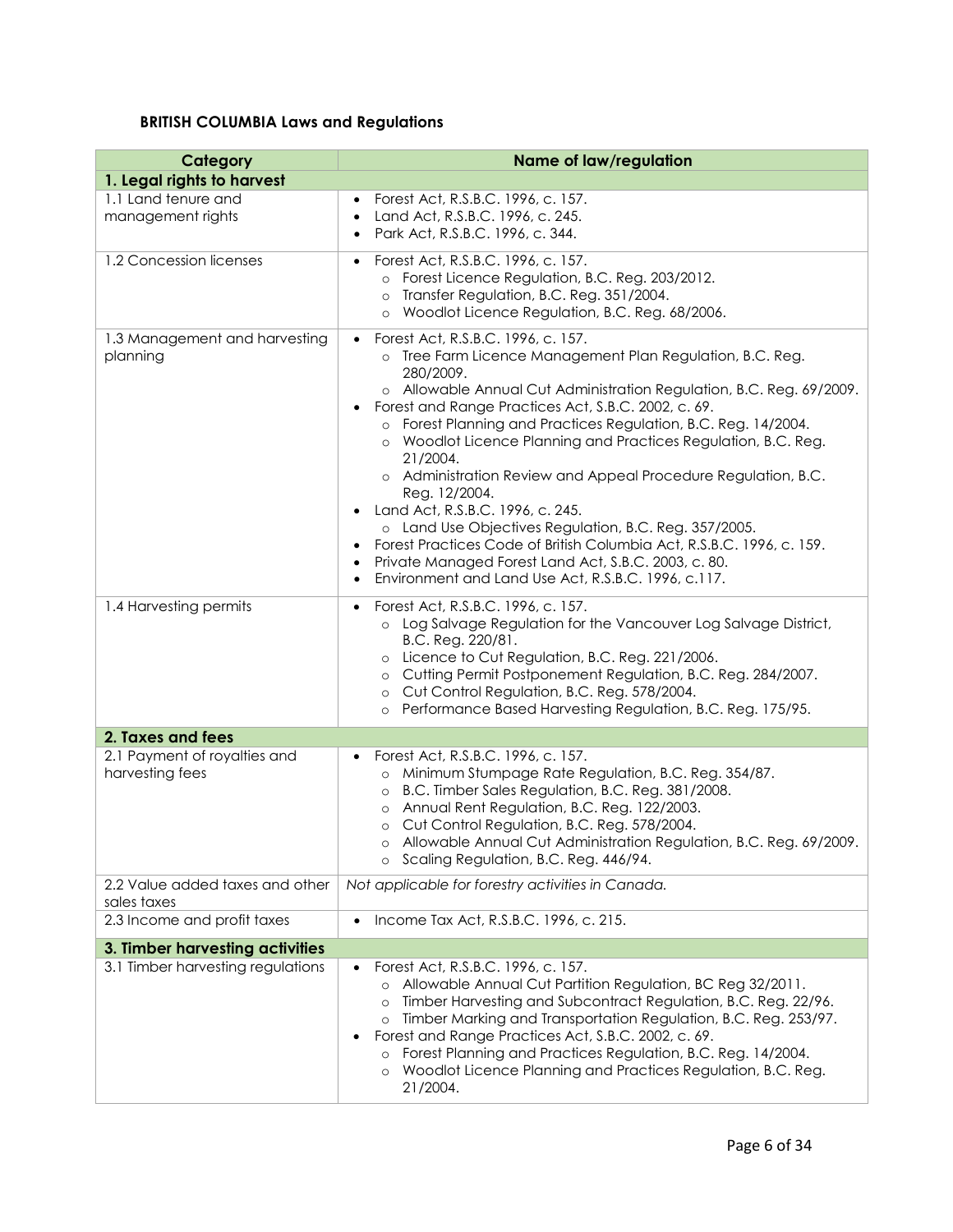| Category                                                                                                                              | <b>Name of law/regulation</b>                                                                                                                                                                                                                                                                                                                                                                                                                                                                                                                                                                                                                                                                                                                                            |  |
|---------------------------------------------------------------------------------------------------------------------------------------|--------------------------------------------------------------------------------------------------------------------------------------------------------------------------------------------------------------------------------------------------------------------------------------------------------------------------------------------------------------------------------------------------------------------------------------------------------------------------------------------------------------------------------------------------------------------------------------------------------------------------------------------------------------------------------------------------------------------------------------------------------------------------|--|
| 3.2 Protected sites and species                                                                                                       | Heritage Conservation Act, R.S.B.C. 1996, c. 187.<br>$\bullet$<br>Protected Areas Forest Compensation Act, S.B.C. 2002, c. 51.<br>Wildlife Act, R.S.B.C. 1996, c. 488.                                                                                                                                                                                                                                                                                                                                                                                                                                                                                                                                                                                                   |  |
| 3.3 Environmental requirements                                                                                                        | Forest and Range Practices Act, S.B.C. 2002, c. 69.<br>o Forest Planning and Practices Regulation, B.C. Reg. 14/2004.<br>Woodlot Licence Planning and Practices Regulation, B.C. Reg.<br>$\circ$<br>21/2004.<br>o Invasive Plants Regulation, B.C. Reg. 18/2004.<br>Wildlife Act, R.S.B.C. 1996, c. 488.<br>• Wildfire Act, S.B.C. 2004, c. 31.<br>o Wildfire Regulation, B.C. Reg. 38/2005.<br>• Weed Control Act, RSBC 1996, c. 487.<br>o Weed Control Regulation, BC Reg. 66/85.<br>• Integrated Pest Management Act, S.B.C. 2003, c. 58.<br>o Integrated Pest Management Regulation, B.C. Reg. 604/2004<br>Fish Protection Act, S.B.C. 1997, c.21<br>o Riparian Areas Regulation, BC Reg. 376/2004.<br>Environmental Management Act, S.B.C. 2003, c.53.<br>$\bullet$ |  |
| 3.4 Health and safety                                                                                                                 | • Workers Compensation Act, R.S.B.C. 1996, c. 492.<br>o Occupational Health and Safety Regulation, B.C. Reg. 296/97.<br>o Reports of Injuries Regulations, B.C. Reg. 713/74.<br>Commercial Transport Act, R.S.B.C. 1996, c. 58.<br>o Commercial Transport Regulations, B.C. Reg. 30/78.<br>Forest and Range Practices Act, S.B.C. 2002, c.69<br>o Forest Service Road Use Regulations, B.C. Reg. 70/2004.                                                                                                                                                                                                                                                                                                                                                                |  |
| 3.5 Legal employment                                                                                                                  | Employment Standards Act, R.S.B.C. 1996, c.113.<br>$\bullet$<br>Employment Standards Regulation, B.C. Reg. 396/95.<br>$\circ$                                                                                                                                                                                                                                                                                                                                                                                                                                                                                                                                                                                                                                            |  |
| 4. Third parties' rights                                                                                                              |                                                                                                                                                                                                                                                                                                                                                                                                                                                                                                                                                                                                                                                                                                                                                                          |  |
| 4.1 Customary rights                                                                                                                  | Forest Act, R.S.B.C. 1996, c. 157.                                                                                                                                                                                                                                                                                                                                                                                                                                                                                                                                                                                                                                                                                                                                       |  |
|                                                                                                                                       | Principle 3 of the National Standard and FSC Canada's Free, Prior, and<br>Informed Consent (FPIC) Guidance addresses customary rights.                                                                                                                                                                                                                                                                                                                                                                                                                                                                                                                                                                                                                                   |  |
| 4.2 Free prior and informed                                                                                                           | See Federal Laws table.                                                                                                                                                                                                                                                                                                                                                                                                                                                                                                                                                                                                                                                                                                                                                  |  |
| consent                                                                                                                               | Principle 3 of the National Standard and FSC Canada's Free, Prior, and<br>Informed Consent (FPIC) Guidance addresses free prior and informed<br>consent.                                                                                                                                                                                                                                                                                                                                                                                                                                                                                                                                                                                                                 |  |
| 4.3 Indigenous Peoples' rights                                                                                                        | This is under federal jurisdiction - see Federal Laws table.                                                                                                                                                                                                                                                                                                                                                                                                                                                                                                                                                                                                                                                                                                             |  |
| 5. Trade and transport<br>NOTE: This section covers requirements for forest management operations as well as processing<br>and trade. |                                                                                                                                                                                                                                                                                                                                                                                                                                                                                                                                                                                                                                                                                                                                                                          |  |
| 5.1 Classification of species,<br>quantities, qualities                                                                               | Forest Act, R.S.B.C. 1996, c. 157.<br>Timber Marking and Transportation Regulation, B.C. Reg. 253/97.<br>$\circ$<br>Scaling Regulation, B.C. Reg. 446/94.<br>$\circ$                                                                                                                                                                                                                                                                                                                                                                                                                                                                                                                                                                                                     |  |
| 5.2 Trade and transport                                                                                                               | Forest Act, R.S.B.C. 1996, c. 157.<br>$\bullet$<br>Timber Marking and Transportation Regulation, B.C. Reg. 253/97.<br>Manufactured Forest Products Regulation, B.C. Reg. 240/2003.<br>$\circ$                                                                                                                                                                                                                                                                                                                                                                                                                                                                                                                                                                            |  |
| 5.3 Offshore trading and transfer<br>pricing                                                                                          | Not applicable for forestry activities in Canada.                                                                                                                                                                                                                                                                                                                                                                                                                                                                                                                                                                                                                                                                                                                        |  |
| 5.4 Custom regulations                                                                                                                | This is under federal jurisdiction - see Federal Laws table.                                                                                                                                                                                                                                                                                                                                                                                                                                                                                                                                                                                                                                                                                                             |  |
| 5.5 CITES                                                                                                                             | This is under federal jurisdiction - see Federal Laws table.                                                                                                                                                                                                                                                                                                                                                                                                                                                                                                                                                                                                                                                                                                             |  |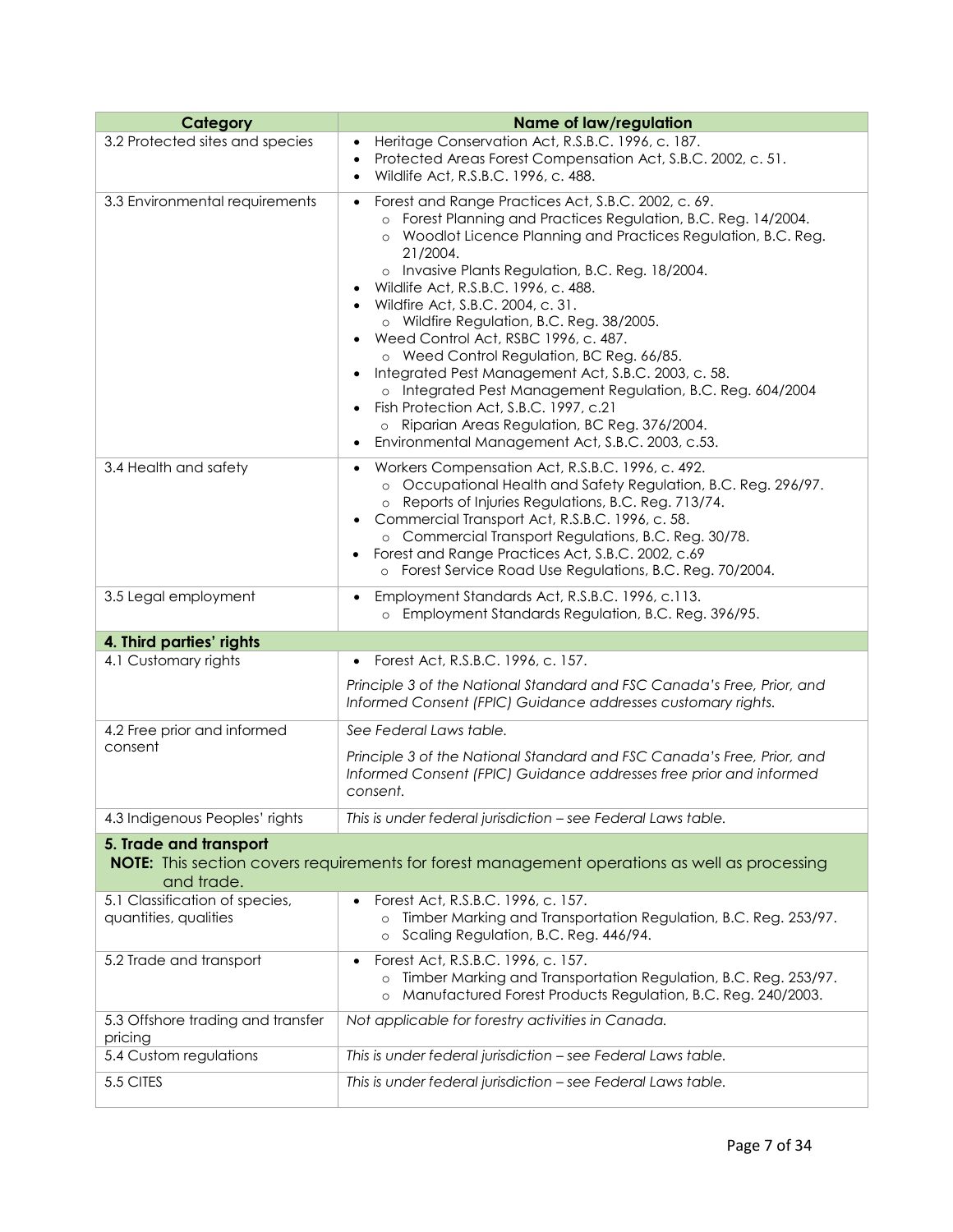| Category                                   | Name of law/regulation                                                                                                                                                      |
|--------------------------------------------|-----------------------------------------------------------------------------------------------------------------------------------------------------------------------------|
| 6. Due diligence / due care                |                                                                                                                                                                             |
| 6.1 Due diligence / due care<br>procedures | • Forest Act, R.S.B.C. 1996, c. 157.<br>o Forest Revenue Audit Regulation, B.C. Reg. 319/2006.<br>• Foresters Act, S.B.C. 2003, c.19.                                       |
| 7. Ecosystem services                      |                                                                                                                                                                             |
|                                            | At this time, no cohesive survey has been completed. Any Organization<br>claiming ecosystem services needs to identify and meet legislation<br>covering ecosystem services. |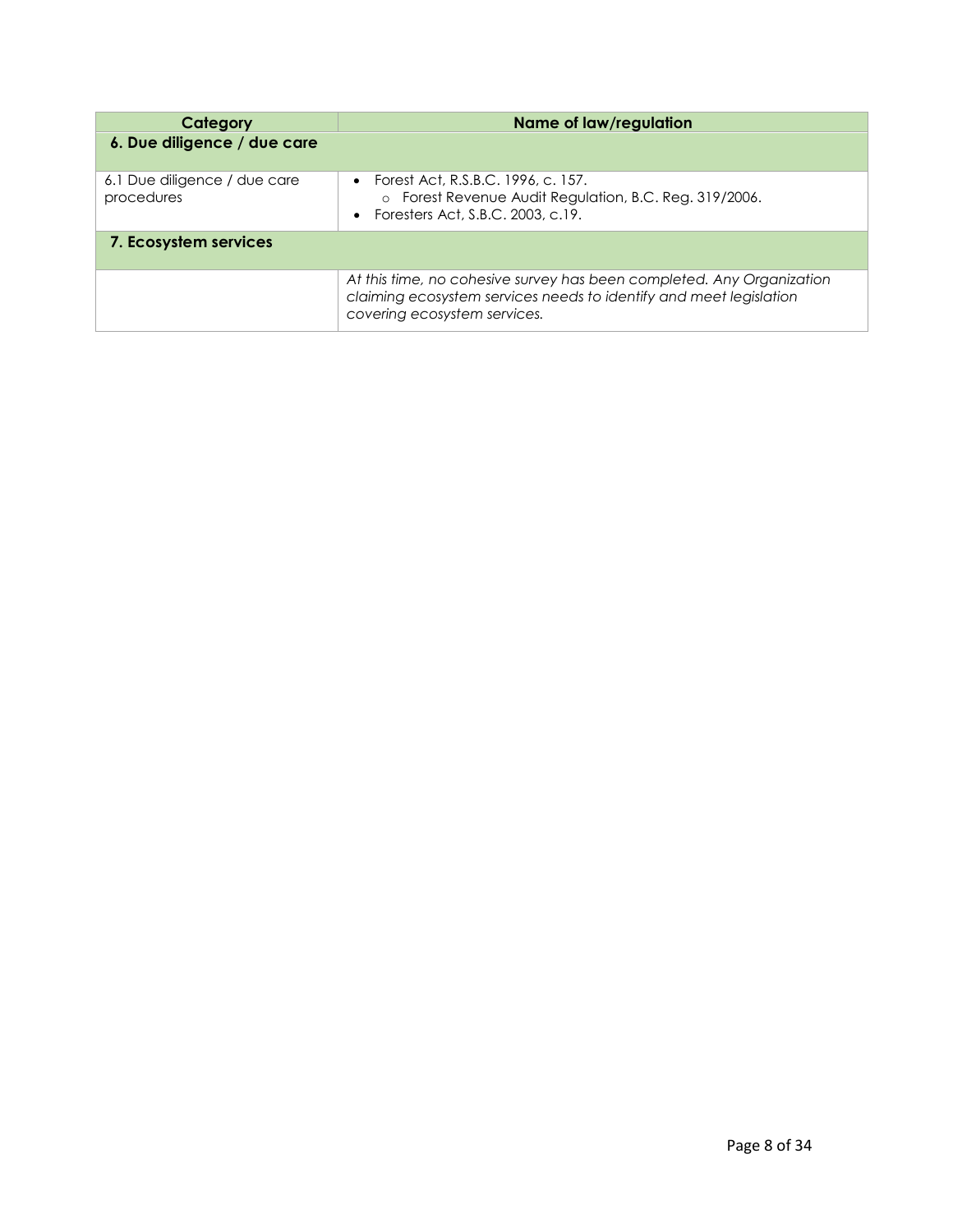## **ALBERTA Laws and Regulations**

| Category                                        | <b>Name of law/regulation</b>                                                                                                                                                                                                                                                                                                                                                                                                                                                                                                                                                                                                                     |
|-------------------------------------------------|---------------------------------------------------------------------------------------------------------------------------------------------------------------------------------------------------------------------------------------------------------------------------------------------------------------------------------------------------------------------------------------------------------------------------------------------------------------------------------------------------------------------------------------------------------------------------------------------------------------------------------------------------|
| 1. Legal rights to harvest                      |                                                                                                                                                                                                                                                                                                                                                                                                                                                                                                                                                                                                                                                   |
| 1.1 Land tenure and<br>management rights        | Forests Act, R.S.A. 2000, c. F-22.<br>Public Lands Act, R.S.A. 2000, c. P-40.<br>$\bullet$<br>Provincial Parks Act, R.S.A. 2000, c P-35.<br>$\bullet$                                                                                                                                                                                                                                                                                                                                                                                                                                                                                             |
| 1.2 Concession licenses                         | Forests Act, R.S.A 2000, c. F-22.<br>$\bullet$<br>Timber Management Regulation, Alta. Reg. 60/1973.<br>Timber Regulation, Alta. Reg. 404/1992.<br>$\circ$                                                                                                                                                                                                                                                                                                                                                                                                                                                                                         |
| 1.3 Management and harvesting<br>planning       | Forests Act, R.S.A 2000, c. F-22.<br>$\bullet$<br>Timber Management Regulation, Alta. Reg. 60/1973.<br>$\circ$<br>Alberta Land Stewardship Act, S.A. 2009, c. A-26.8.<br>$\bullet$<br>Natural Resources Conservation Board Act, R.S.A. 2000, c. N-3.                                                                                                                                                                                                                                                                                                                                                                                              |
| 1.4 Harvesting permits                          | Forests Act, R.S.A 2000, c. F-22.<br>$\bullet$<br>Timber Management Regulation, Alta. Reg. 60/1973.<br>Timber Regulation, Alta. Reg. 404/1992.<br>$\circ$                                                                                                                                                                                                                                                                                                                                                                                                                                                                                         |
| 2. Taxes and fees                               |                                                                                                                                                                                                                                                                                                                                                                                                                                                                                                                                                                                                                                                   |
| 2.1 Payment of royalties and<br>harvesting fees | Forests Act, R.S.A 2000, c. F-22.<br>Timber Management Regulation, Alta. Reg. 60/1973.<br>$\circ$<br>Timber Regulation, Alta. Reg. 404/1992.<br>$\circ$<br>Forest Resources Improvement Regulation, Alta. Reg. 152/1997.<br>$\circ$                                                                                                                                                                                                                                                                                                                                                                                                               |
| 2.2 Value added taxes and other<br>sales taxes  | Not applicable for forestry activities in Canada.                                                                                                                                                                                                                                                                                                                                                                                                                                                                                                                                                                                                 |
| 2.3 Income and profit taxes                     | Alberta Corporate Tax Act, R.S.A. 2000, c. A-15.<br>o Alberta Corporate Tax Regulation, Alta. Reg. 119/2008.                                                                                                                                                                                                                                                                                                                                                                                                                                                                                                                                      |
| 3. Timber harvesting activities                 |                                                                                                                                                                                                                                                                                                                                                                                                                                                                                                                                                                                                                                                   |
| 3.1 Timber harvesting regulations               | • Forests Act, R.S.A 2000, c. F-22.<br>Timber Management Regulation, Alta. Reg. 60/1973.<br>$\circ$<br>Timber Regulation, Alta. Reg. 404/1992.<br>$\circ$<br>Water Act, R.S.A. 2000, c. W-3.<br>Water (Ministerial) Regulation, Alta. Reg. 205/1998.<br>$\circ$                                                                                                                                                                                                                                                                                                                                                                                   |
| 3.2 Protected sites and species                 | Wildlife Act, R.S.A. 2000, c. W-10.<br>$\bullet$<br>o Wildlife Regulation, Alta. Reg. 143/1997.<br>Historical Resources Act, R.S.A. 2000, c. H-9.<br>$\bullet$                                                                                                                                                                                                                                                                                                                                                                                                                                                                                    |
| 3.3 Environmental requirements                  | Environmental Protection and Enhancement Act, R.S.A. 2000, c. E-12.<br>$\bullet$<br>o Conservation and Reclamation Regulation, Alta. Reg. 115/1993.<br>o Pesticide (Ministerial) Regulation, Alta. Reg. 43/1997.<br>Water Act, R.S.A. 2000, c. W-3.<br>$\bullet$<br>o Water (Ministerial) Regulation, Alta. Reg. 205/1998.<br>Forest and Prairie Protection Act, R.S.A. 2000, c. F-19.<br>$\bullet$<br>Forest Protection Area Regulation, Alta. Reg. 149/1999.<br>$\circ$<br>Forest and Prairie Protection Regulation, Alta. Reg. 60/2017.<br>Weed Control Act, S.A. 2008, c. W-5.1.<br>$\bullet$<br>Weed Control Regulation, Alta. Reg. 19/2010. |
| 3.4 Health and safety                           | Occupational Health and Safety Act, S.A. 2017, c. O-2.1.<br>$\bullet$<br>o Occupational Health and Safety Regulation, Alta. Reg. 62/2003.<br>Administrative Penalty Regulation, Alta. Reg. 165/2013.<br>Occupational Health and Safety Code 2009 Order, Alta. Reg.<br>$\circ$<br>87/2009.<br>Environmental Protection and Enhancement Act, R.S.A. 2000, c. E-12.<br>Pesticide Sales, Handling, Use and Application Regulation, Alta.<br>$\circ$                                                                                                                                                                                                   |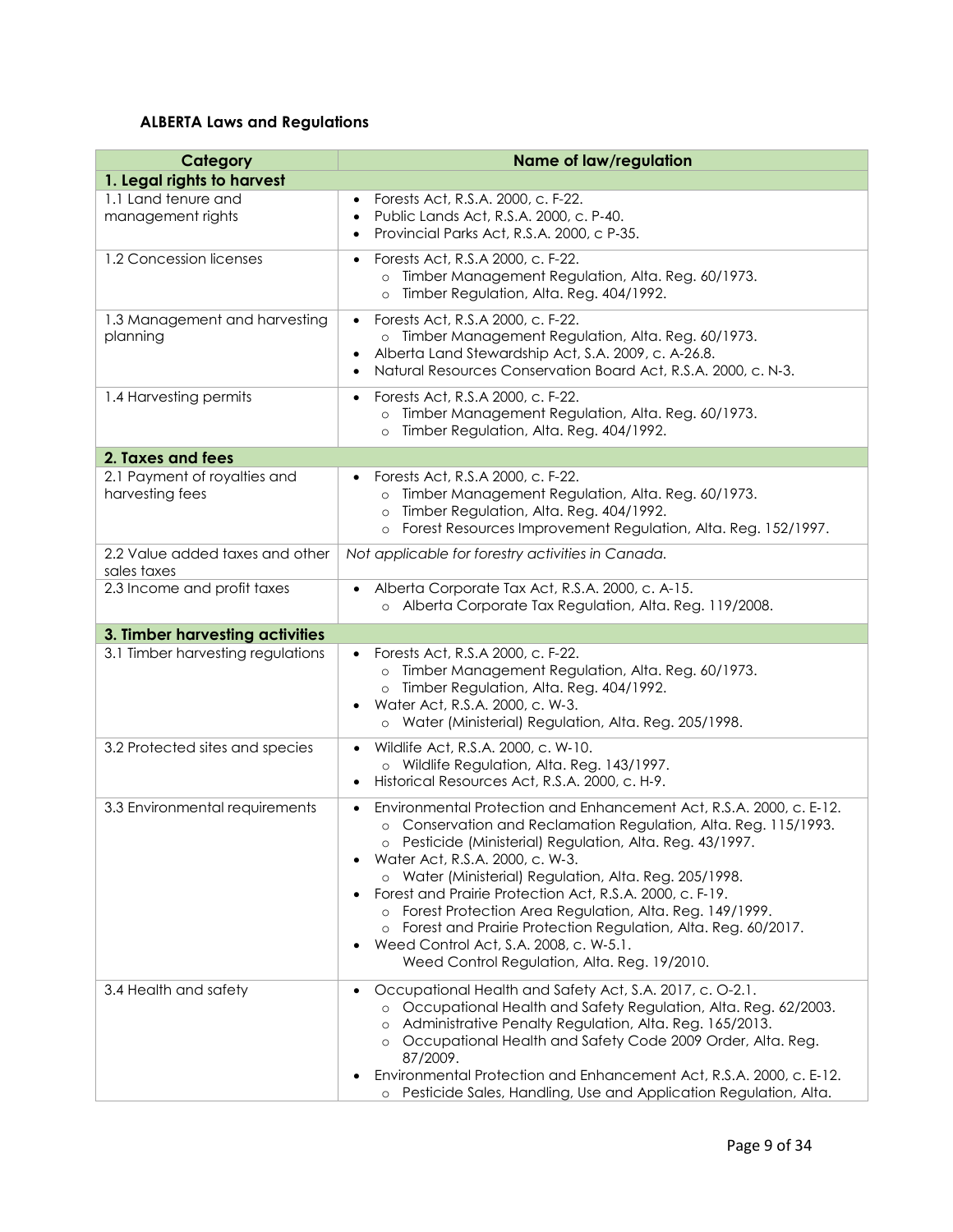| Category                                                                                                                              | <b>Name of law/regulation</b>                                                                                                                                                                                                                       |  |
|---------------------------------------------------------------------------------------------------------------------------------------|-----------------------------------------------------------------------------------------------------------------------------------------------------------------------------------------------------------------------------------------------------|--|
|                                                                                                                                       | Reg. 24/1997.                                                                                                                                                                                                                                       |  |
| 3.5 Legal employment                                                                                                                  | Employment Standards Code, R.S.A. 2000, c. E-9.<br>$\bullet$<br>o Employment Standards Regulations, Alta Reg. 14/1997.                                                                                                                              |  |
| 4. Third parties' rights                                                                                                              |                                                                                                                                                                                                                                                     |  |
| 4.1 Customary rights                                                                                                                  | Principle 3 of the National Standard and FSC Canada's Free, Prior, and<br>Informed Consent (FPIC) Guidance addresses customary rights.                                                                                                              |  |
| 4.2 Free prior and informed                                                                                                           | See Federal Laws table.                                                                                                                                                                                                                             |  |
| consent                                                                                                                               | Principle 3 of the National Standard and FSC Canada's Free, Prior, and<br>Informed Consent (FPIC) Guidance addresses free prior and informed<br>consent.                                                                                            |  |
| 4.3 Indigenous Peoples' rights                                                                                                        | This is under federal jurisdiction - see Federal Laws table.                                                                                                                                                                                        |  |
| 5. Trade and transport<br>NOTE: This section covers requirements for forest management operations as well as processing and<br>trade. |                                                                                                                                                                                                                                                     |  |
| 5.1 Classification of species,<br>quantities, qualities                                                                               | Forests Act, R.S.A 2000, c. F-22.<br>o Scaling Regulation, Alta. Reg. 195/2002.<br>Timber Management Regulation, Alta. Reg. 60/1973.<br>$\circ$                                                                                                     |  |
| 5.2 Trade and transport                                                                                                               | Forests Act, R.S.A 2000, c. F-22.<br>$\bullet$<br>Timber Management Regulation, Alta. Reg. 60/1973.<br>$\circ$                                                                                                                                      |  |
| 5.3 Offshore trading and transfer<br>pricing                                                                                          | Not applicable for forestry activities in Canada.                                                                                                                                                                                                   |  |
| 5.4 Custom regulations                                                                                                                | This is under federal jurisdiction - see Federal Laws table.                                                                                                                                                                                        |  |
| 5.5 CITES                                                                                                                             | This is under federal jurisdiction - see Federal Laws table.                                                                                                                                                                                        |  |
| 6. Due diligence / due care                                                                                                           |                                                                                                                                                                                                                                                     |  |
| 6.1 Due diligence / due care<br>procedures                                                                                            | Regulated Forestry Profession Act, R.S.A. 2000, c. R-13.<br>$\bullet$<br>Registered Professional Foresters Regulation, Alta. Reg. 75/2002.<br>$\circ$<br>Registered Professional Forest Technologists Regulation, Alta. Reg.<br>$\circ$<br>76/2002. |  |
| 7. Ecosystem services                                                                                                                 |                                                                                                                                                                                                                                                     |  |
|                                                                                                                                       | At this time, no cohesive survey has been completed. Any Organization<br>claiming ecosystem services needs to identify and meet legislation<br>covering ecosystem services.                                                                         |  |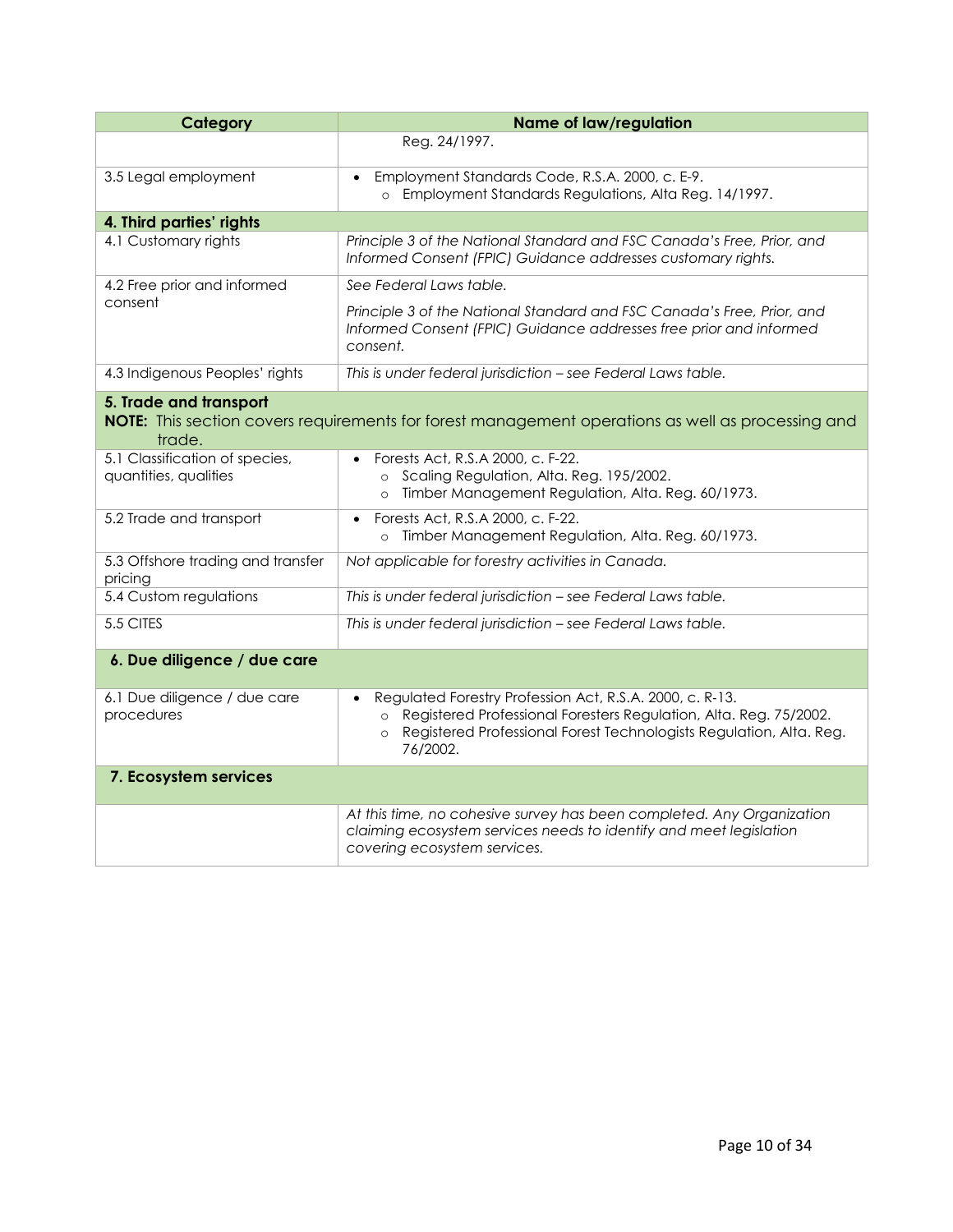## **SASKATCHEWAN Laws and Regulations**

| Category                                        | <b>Name of law/regulation</b>                                                                                                                                                                                                                                                                                                                                                                                                                                                                                                                                                                                                                                                                                                                                                                                            |
|-------------------------------------------------|--------------------------------------------------------------------------------------------------------------------------------------------------------------------------------------------------------------------------------------------------------------------------------------------------------------------------------------------------------------------------------------------------------------------------------------------------------------------------------------------------------------------------------------------------------------------------------------------------------------------------------------------------------------------------------------------------------------------------------------------------------------------------------------------------------------------------|
| 1. Legal rights to harvest                      |                                                                                                                                                                                                                                                                                                                                                                                                                                                                                                                                                                                                                                                                                                                                                                                                                          |
| 1.1 Land tenure and<br>management rights        | Forest Resource Management Act, S.S. 1996, c. F-19.1.<br>o Forest Resource Management Regulations, R.R.S. c. F-19.1. Reg 1.<br>Provincial Lands Act, S.S. 2016, c. P-31.1.<br>$\bullet$<br>o Crown Resource Land Regulations, 2017, R.R.S. c P-31.1 Reg 2.<br>Parks Act, S.S. 1986, c. P-1.1.<br>$\bullet$                                                                                                                                                                                                                                                                                                                                                                                                                                                                                                               |
| 1.2 Concession licenses                         | Forest Resource Management Act, S.S. 1996, c. F-19.1.<br>$\bullet$<br>o Forest Resource Management Regulations, R.R.S. c. F-19.1. Reg 1.<br>Provincial Lands Act, S.S. 2016, c. P-31.1.<br>$\bullet$<br>o Crown Resource Land Regulations, 2017, R.R.S. c P-31.1 Reg 2.                                                                                                                                                                                                                                                                                                                                                                                                                                                                                                                                                  |
| 1.3 Management and harvesting<br>planning       | Forest Resource Management Act, S.S. 1996, c. F-19.1.<br>$\bullet$<br>o Forest Resource Management Regulations, R.R.S. c. F-19.1. Reg 1.<br>Environmental Assessment Act, S.S. 1979-80, c. E-10.1.<br>$\bullet$                                                                                                                                                                                                                                                                                                                                                                                                                                                                                                                                                                                                          |
| 1.4 Harvesting permits                          | Forest Resource Management Act, S.S. 1996, c. F-19.1.<br>$\bullet$<br>o Forest Resource Management Regulations, R.R.S. c. F-19.1. Reg 1.                                                                                                                                                                                                                                                                                                                                                                                                                                                                                                                                                                                                                                                                                 |
| 2. Taxes and fees                               |                                                                                                                                                                                                                                                                                                                                                                                                                                                                                                                                                                                                                                                                                                                                                                                                                          |
| 2.1 Payment of royalties and<br>harvesting fees | Forest Resource Management Act, S.S. 1996, c. F-19.1.<br>o Forest Resource Management Regulations, R.R.S. c. F-19.1. Reg 1.                                                                                                                                                                                                                                                                                                                                                                                                                                                                                                                                                                                                                                                                                              |
| 2.2 Value added taxes and other<br>sales taxes  | Not applicable for forestry activities in Canada.                                                                                                                                                                                                                                                                                                                                                                                                                                                                                                                                                                                                                                                                                                                                                                        |
| 2.3 Income and profit taxes                     | Income Tax Act, S.S. 2000, c. I-2.01.<br>Corporation Capital Tax Act, S.S. 1979-80, c. C-38.1.                                                                                                                                                                                                                                                                                                                                                                                                                                                                                                                                                                                                                                                                                                                           |
| 3. Timber harvesting activities                 |                                                                                                                                                                                                                                                                                                                                                                                                                                                                                                                                                                                                                                                                                                                                                                                                                          |
| 3.1 Timber harvesting regulations               | Forest Resource Management Act, S.S. 1996, c. F-19.1.<br>o Forest Resource Management Regulations, R.R.S. c. F-19.1. Reg 1.                                                                                                                                                                                                                                                                                                                                                                                                                                                                                                                                                                                                                                                                                              |
| 3.2 Protected sites and species                 | Wildlife Habitat Protection Act, S.S. 1983-84, c. W-13.2.<br>o Wildlife Habitat and Ecological Lands Designation Regulations,<br>R.R.S. c W-13.2. Reg 4.<br>o Wildlife Habitat Lands Disposition and Alteration Regulations, R.R.S.<br>c. W-13.2 Reg 1.<br>Wildlife Act, 1998, S.S. 1998, c. W-13.12.<br>Heritage Property Act, S.S. 1979-80, c. H-2.2.<br>$\bullet$<br>Conservation Easements Act. S.S. 1996, c. C-27.01.                                                                                                                                                                                                                                                                                                                                                                                               |
| 3.3 Environmental requirements                  | • Forest Resource Management Act, S.S. 1996, c. F-19.1<br>o Forest Resource Management Regulations, R.R.S. c. F- 19.1. Reg 1.<br>Pest Control Products (Saskatchewan) Act, S.S. 1978, c. P-8.<br>$\bullet$<br>o Pest Control Products Regulations, 2015, R.R.S. c. P-8. Reg. 4.<br>Natural Resources Act, S.S. 1993, c N-3.1.<br>o Resource Protection and Development Services Regulations, 1994,<br>R.R.S. c. N-3.1 Reg 1.<br>Wildlife Act, 1998, SS 1998, c. W-13.12.<br>٠<br>Environmental Management and Protection Act, 2010, S.S. 2010, c. E-<br>٠<br>10.22.<br>Environmental Management and Protection (Saskatchewan<br>$\circ$<br>Environmental Code Adoption) Regulations, R.R.S. c. E-10.22 Reg. 2.<br>Environmental Assessment Act, S.S. 1979-80, c. E-10.1.<br>٠<br>Weed Control Act, S.S. 2010, c. W-11.1. |
| 3.4 Health and safety                           | Saskatchewan Employment Act, S.S. 2013, c. S-15.1.<br>$\bullet$                                                                                                                                                                                                                                                                                                                                                                                                                                                                                                                                                                                                                                                                                                                                                          |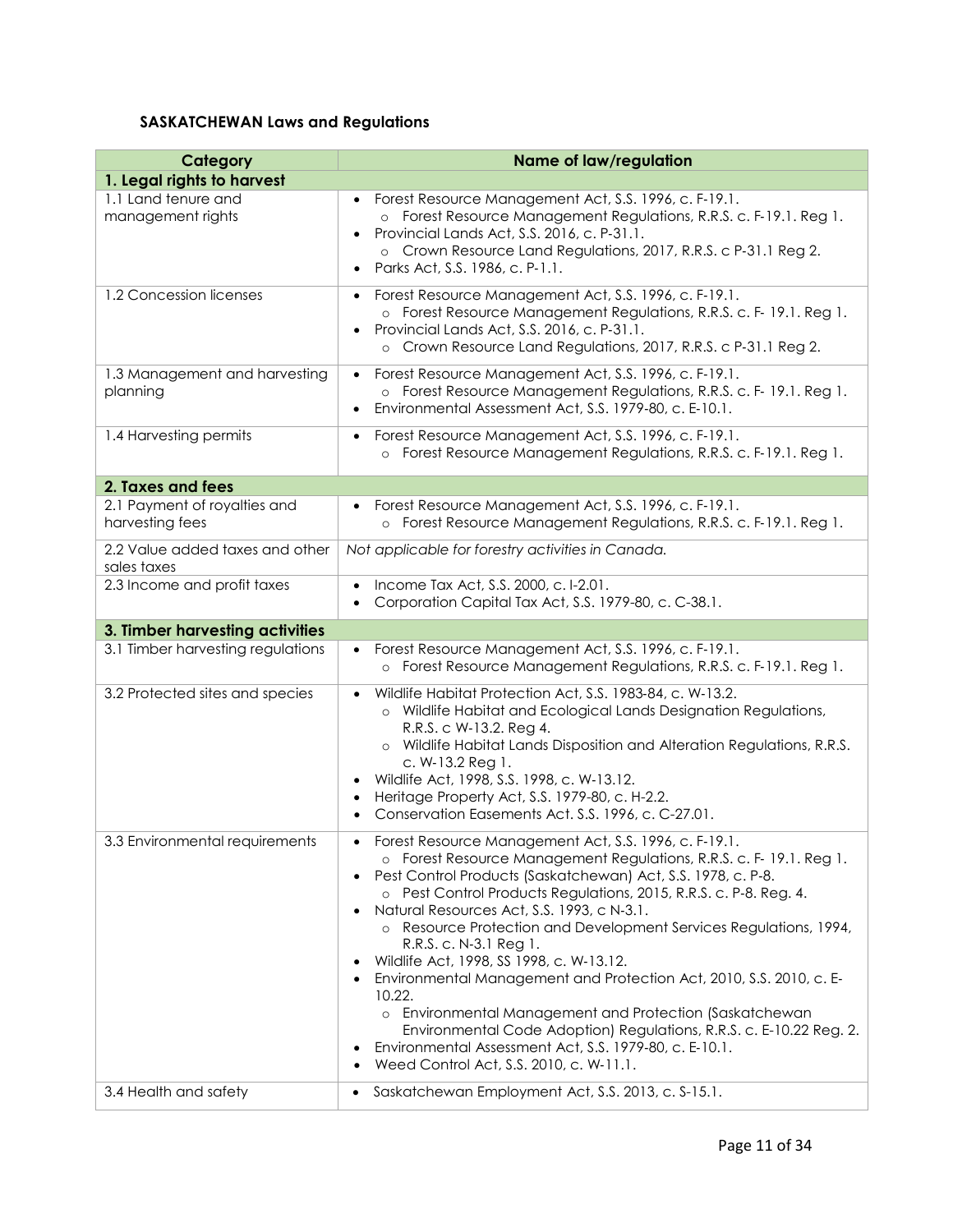| Category                                                | <b>Name of law/regulation</b>                                                                                                                                                                                                                                                                                                                                               |
|---------------------------------------------------------|-----------------------------------------------------------------------------------------------------------------------------------------------------------------------------------------------------------------------------------------------------------------------------------------------------------------------------------------------------------------------------|
|                                                         | o Occupational Health and Safety (Prime Contractor) Regulations,<br>R.R.S. c. S-15.1 Reg. 2.<br>o Occupational Health and Safety (Workplace Hazardous Materials<br>Information System) Regulations, R.R.S. c. S-15 Reg. 6.<br>Pest Control Products (Saskatchewan) Act, S.S. 1978, c. P-8.<br>$\bullet$<br>o Pest Control Products Regulations, 2015, R.R.S. c. P-8 Reg. 4. |
| 3.5 Legal employment                                    | Saskatchewan Employment Act, S.S. 2013, c. S-15.1.<br>Employment Standards Regulations, R.R.S. c S-15.1 Reg 5.<br>$\circ$                                                                                                                                                                                                                                                   |
| 4. Third parties' rights                                |                                                                                                                                                                                                                                                                                                                                                                             |
| 4.1 Customary rights                                    | Principle 3 of the National Standard and FSC Canada's Free, Prior, and<br>Informed Consent (FPIC) Guidance addresses customary rights.                                                                                                                                                                                                                                      |
| 4.2 Free prior and informed                             | See Federal Laws table.                                                                                                                                                                                                                                                                                                                                                     |
| consent                                                 | Principle 3 of the National Standard and FSC Canada's Free, Prior, and<br>Informed Consent (FPIC) Guidance addresses free prior and informed<br>consent.                                                                                                                                                                                                                    |
| 4.3 Indigenous Peoples' rights                          | This is under federal jurisdiction - see Federal Laws table.                                                                                                                                                                                                                                                                                                                |
| 5. Trade and transport<br>trade.                        | NOTE: This section covers requirements for forest management operations as well as processing and                                                                                                                                                                                                                                                                           |
| 5.1 Classification of species,<br>quantities, qualities | Forest Resource Management Act, S.S. 1996, c. F-19.1.<br>o Forest Resource Management Regulations, R.R.S. c. F-19.1. Reg 1.                                                                                                                                                                                                                                                 |
| 5.2 Trade and transport                                 | Forest Resource Management Act, S.S. 1996, c. F-19.1.<br>$\bullet$<br>o Forest Resource Management Regulations, R.R.S. c. F-19.1. Reg 1.                                                                                                                                                                                                                                    |
| 5.3 Offshore trading and transfer<br>pricing            | Not applicable for forestry activities in Canada.                                                                                                                                                                                                                                                                                                                           |
| 5.4 Custom regulations                                  | This is under federal jurisdiction - see Federal Laws table.                                                                                                                                                                                                                                                                                                                |
| 5.5 CITES                                               | This is under federal jurisdiction - see Federal Laws table.                                                                                                                                                                                                                                                                                                                |
| 6. Due diligence / due care                             |                                                                                                                                                                                                                                                                                                                                                                             |
| 6.1 Due diligence / due care<br>procedures              | Forestry Professions Act, S.S. 2006, c. F-19.2.<br>$\bullet$                                                                                                                                                                                                                                                                                                                |
| 7. Ecosystem services                                   |                                                                                                                                                                                                                                                                                                                                                                             |
|                                                         | At this time, no cohesive survey has been completed. Any Organization<br>claiming ecosystem services needs to identify and meet legislation<br>covering ecosystem services.                                                                                                                                                                                                 |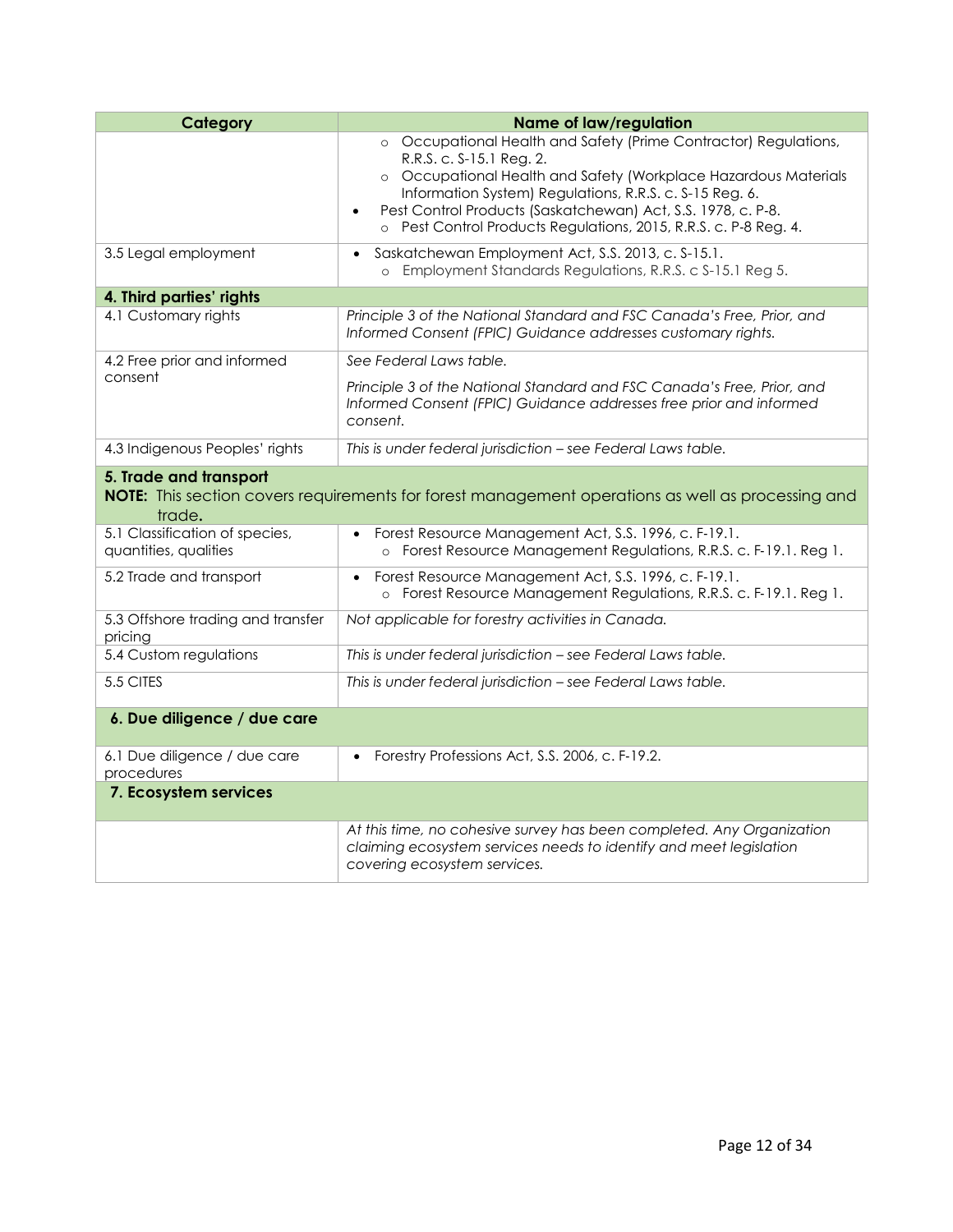## **MANITOBA Laws and Regulations**

| Category                                        | <b>Name of law/regulation</b>                                                                                                                                                                                                                                                                                                                                                                                                                                                                                                                                                                                                                                                                                                                                                                   |
|-------------------------------------------------|-------------------------------------------------------------------------------------------------------------------------------------------------------------------------------------------------------------------------------------------------------------------------------------------------------------------------------------------------------------------------------------------------------------------------------------------------------------------------------------------------------------------------------------------------------------------------------------------------------------------------------------------------------------------------------------------------------------------------------------------------------------------------------------------------|
| 1. Legal rights to harvest                      |                                                                                                                                                                                                                                                                                                                                                                                                                                                                                                                                                                                                                                                                                                                                                                                                 |
| 1.1 Land tenure and<br>management rights        | Forest Act, C.C.S.M. c. F150.<br>o Designation of Provincial Forests Regulation, Man. Reg. 226/88 R.<br>Crown Lands Act, C.C.S.M. c. C340.<br>$\bullet$<br>Provincial Parks Act, C.C.S.M. c. P20.<br>$\bullet$                                                                                                                                                                                                                                                                                                                                                                                                                                                                                                                                                                                  |
| 1.2 Concession licenses                         | Forest Act, C.C.S.M. c. F150.<br>$\bullet$<br>Forest Use and Management Regulation, Man. Reg. 227/88 R.<br>$\circ$                                                                                                                                                                                                                                                                                                                                                                                                                                                                                                                                                                                                                                                                              |
| 1.3 Management and harvesting<br>planning       | Forest Act, C.C.S.M. c. F150.<br>o Forest Use and Management Regulation, Man. Reg. 227/88 R.<br>Forest Health Protection Act, C.C.S.M. c. F151.<br>$\bullet$<br>East Side Traditional Lands Planning and Special Protected Areas Act,<br>$\bullet$<br>C.C.S.M. c. E3.                                                                                                                                                                                                                                                                                                                                                                                                                                                                                                                           |
| 1.4 Harvesting permits                          | Forest Act, C.C.S.M. c. F150.<br>$\bullet$<br>o Forest Use and Management Regulation, Man. Reg. 227/88 R.                                                                                                                                                                                                                                                                                                                                                                                                                                                                                                                                                                                                                                                                                       |
| 2. Taxes and fees                               |                                                                                                                                                                                                                                                                                                                                                                                                                                                                                                                                                                                                                                                                                                                                                                                                 |
| 2.1 Payment of royalties and<br>harvesting fees | Forest Act, C.C.S.M. c. F150.<br>Forest Use and Management Regulation, Man. Reg. 227/88 R.<br>$\circ$                                                                                                                                                                                                                                                                                                                                                                                                                                                                                                                                                                                                                                                                                           |
| 2.2 Value added taxes and other<br>sales taxes  | Not applicable for forestry activities in Canada.                                                                                                                                                                                                                                                                                                                                                                                                                                                                                                                                                                                                                                                                                                                                               |
| 2.3 Income and profit taxes                     | Financial Administration Act, C.C.S.M. c. F55.<br>$\bullet$<br>Income Tax Act, C.C.S.M. c. I10.<br>$\bullet$                                                                                                                                                                                                                                                                                                                                                                                                                                                                                                                                                                                                                                                                                    |
| 3. Timber harvesting activities                 |                                                                                                                                                                                                                                                                                                                                                                                                                                                                                                                                                                                                                                                                                                                                                                                                 |
| 3.1 Timber harvesting regulations               | Forest Act, C.C.S.M. c. F150.<br>o Forest Use and Management Regulation, Man. Reg. 227/88 R.                                                                                                                                                                                                                                                                                                                                                                                                                                                                                                                                                                                                                                                                                                    |
| 3.2 Protected sites and species                 | Endangered Species and Ecosystems Act, C.C.S.M. c. E111.<br>$\bullet$<br>Endangered and Threatened Ecosystems Regulation, Man. Reg.<br>$\circ$<br>70/2015.<br>o Threatened, Endangered and Extirpated Species Regulation, Man.<br>Reg. 25/98.<br>Heritage Resources Act, C.C.S.M. c. H39.1.<br>$\bullet$<br>o Heritage Sites Designation Regulation, Man. Reg. 122/88 R.<br>Wildlife Act, C.C.S.M. c. W130.<br>o Use of Wildlife Lands Regulation, Man Reg. 77/99.<br>Ecological Reserves Act, C.C.S.M. c. E5.<br>Ecological Reserves Designation Regulation, Man. Reg. 166/87.<br>Ecological Reserves Regulation, Man. Reg. 245/2014.<br>$\circ$                                                                                                                                               |
| 3.3 Environmental requirements                  | Forest Health Protection Act, C.C.S.M. c. F151.<br>$\bullet$<br>Forest Health Protection Regulation, Man. Reg. 87/2009.<br>$\circ$<br>Gypsy Moth Response Zone Regulation, Man. Reg. 54/2012.<br>$\circ$<br>Environment Act, C.C.S.M. c. E125.<br>$\bullet$<br>Licensing Procedures Regulation, Man. Reg. 163/88.<br>$\circ$<br>Pesticides Regulation, Man. Reg. 94/88 R.<br>$\circ$<br>Pesticides and Fertilizers Control Act, C.C.S.M. c. P40.<br>Pesticides and Fertilizers Licence Regulation, Man. Reg. 216/87 R.<br>$\circ$<br>Prescribed Spraying Equipment and Controlled Products<br>$\circ$<br>Regulation, Man. Reg. 119/2003.<br>Noxious Weeds Act, C.C.S.M. c. N110.<br>Wildfires Act, C.C.S.M. c. W128.<br>٠<br>Dangerous Goods Handling and Transportation Act, C.C.S.M., c. D12. |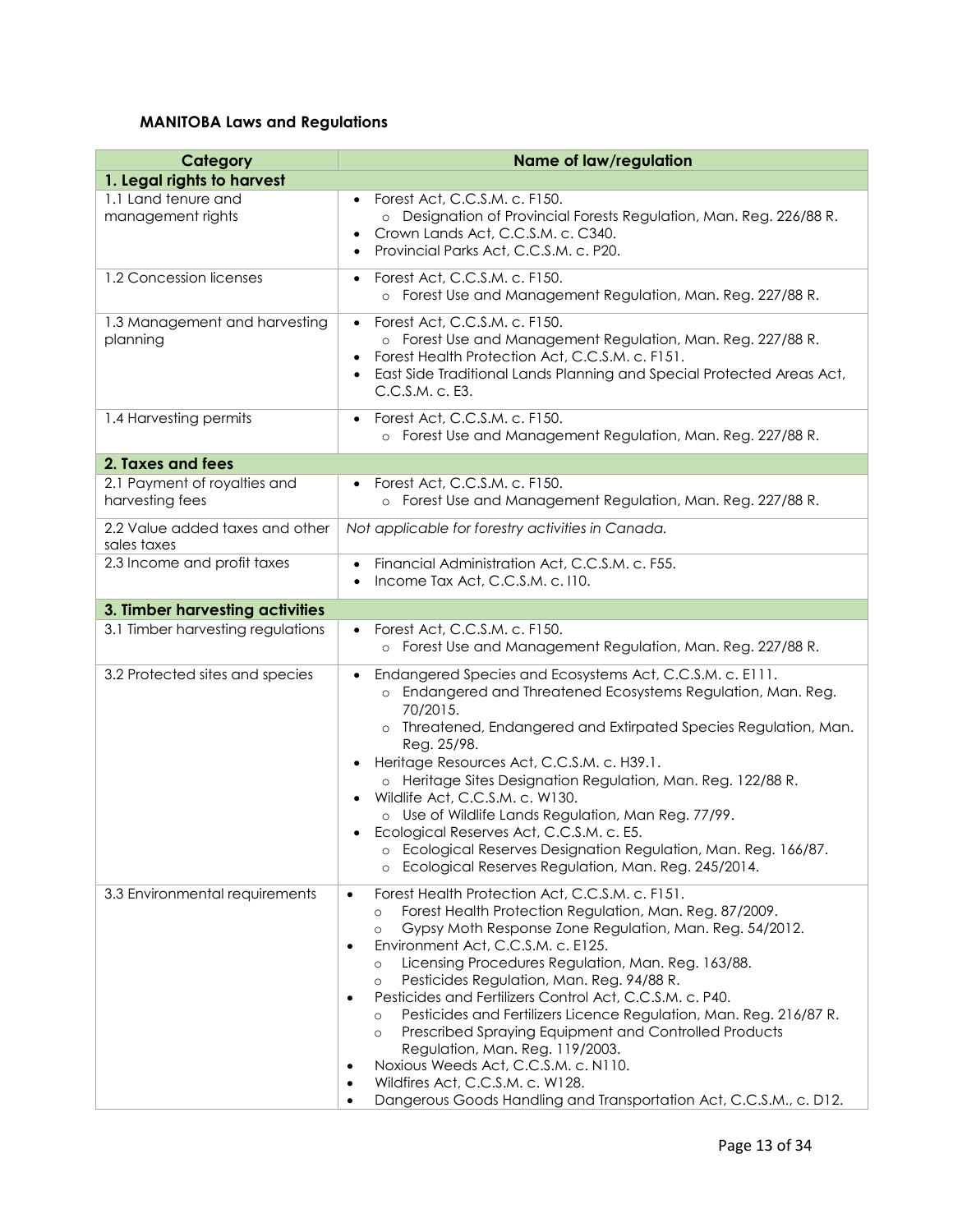| Category                                                | <b>Name of law/regulation</b>                                                                                                                                                                                                                                                                                                                                                                                                                                                                                                                                                            |
|---------------------------------------------------------|------------------------------------------------------------------------------------------------------------------------------------------------------------------------------------------------------------------------------------------------------------------------------------------------------------------------------------------------------------------------------------------------------------------------------------------------------------------------------------------------------------------------------------------------------------------------------------------|
|                                                         | Wildlife Act, C.C.S.M. c. W130.<br>$\bullet$<br>Designation of Wildlife Lands Regulation, Man Reg. 171/2001.<br>$\circ$<br>Designation of Wild Animals Regulation, Man. Reg. 3/96.<br>$\circ$                                                                                                                                                                                                                                                                                                                                                                                            |
| 3.4 Health and safety                                   | Workplace Safety and Health Act, C.C.S.M. c. W210.<br>o Workplace Safety and Health Regulation, Man. Reg. 217/2006.<br>Labour Relations Act, C.C.S.M. c. L10.<br>o Manitoba Labour Board (The Workplace Safety and Health Act)<br>Rules of Procedure, Man. Reg. 387/88 R.<br>Pesticides and Fertilizers Control Act, C.C.S.M. c. P40.<br>o Pesticides and Fertilizers Licence Regulation, Man. Reg. 216/87 R.<br>Dangerous Goods Handling and Transportation Act, C.C.S.M. c. D12.<br>o Storage and Handling of Petroleum Products and Allied Products<br>Regulation, Man Reg. 188/2001. |
| 3.5 Legal employment                                    | Labour Relations Act, C.C.S.M. c. L10.<br>Employment Standards Code, C.C.S.M. c. E110.<br>o Employment Standards Regulation, Man. Reg. 6/2007.                                                                                                                                                                                                                                                                                                                                                                                                                                           |
| 4. Third parties' rights                                |                                                                                                                                                                                                                                                                                                                                                                                                                                                                                                                                                                                          |
| 4.1 Customary rights                                    | Principle 3 of the National Standard and FSC Canada's Free, Prior, and<br>Informed Consent (FPIC) Guidance addresses customary rights.                                                                                                                                                                                                                                                                                                                                                                                                                                                   |
| 4.2 Free prior and informed                             | See Federal Laws table.                                                                                                                                                                                                                                                                                                                                                                                                                                                                                                                                                                  |
| consent                                                 | Principle 3 of the National Standard and FSC Canada's Free, Prior, and<br>Informed Consent (FPIC) Guidance addresses free prior and informed<br>consent.                                                                                                                                                                                                                                                                                                                                                                                                                                 |
| 4.3 Indigenous Peoples' rights                          | This is under federal jurisdiction - see Federal Laws table.                                                                                                                                                                                                                                                                                                                                                                                                                                                                                                                             |
| 5. Trade and transport<br>trade.                        | NOTE: This section covers requirements for forest management operations as well as processing and                                                                                                                                                                                                                                                                                                                                                                                                                                                                                        |
| 5.1 Classification of species,<br>quantities, qualities | Forest Act, C.C.S.M. c. F150.<br>o Forest Use and Management Regulation, Man. Reg. 227/88 R.                                                                                                                                                                                                                                                                                                                                                                                                                                                                                             |
| 5.2 Trade and transport                                 | Forest Act, C.C.S.M. c. F150.<br>$\bullet$<br>o Forest Use and Management Regulation, Man. Reg. 227/88 R.<br>Forest Health Protection Act, C.C.S.M. c. F151.<br>o Forest Health Protection Regulation, Man. Reg. 87/2009.                                                                                                                                                                                                                                                                                                                                                                |
| 5.3 Offshore trading and transfer<br>pricing            | Not applicable for forestry activities in Canada.                                                                                                                                                                                                                                                                                                                                                                                                                                                                                                                                        |
| 5.4 Custom regulations                                  | This is under federal jurisdiction - see Federal Laws table.                                                                                                                                                                                                                                                                                                                                                                                                                                                                                                                             |
| 5.5 CITES                                               | This is under federal jurisdiction - see Federal Laws table.                                                                                                                                                                                                                                                                                                                                                                                                                                                                                                                             |
| 6. Due diligence / due care                             |                                                                                                                                                                                                                                                                                                                                                                                                                                                                                                                                                                                          |
| 6.1 Due diligence / due care<br>procedures              | No professional regulatory association for foresters is registered in the<br>province.                                                                                                                                                                                                                                                                                                                                                                                                                                                                                                   |
| 7. Ecosystem services                                   |                                                                                                                                                                                                                                                                                                                                                                                                                                                                                                                                                                                          |
|                                                         | At this time, no cohesive survey has been completed. Any Organization<br>claiming ecosystem services needs to identify and meet legislation<br>covering ecosystem services.                                                                                                                                                                                                                                                                                                                                                                                                              |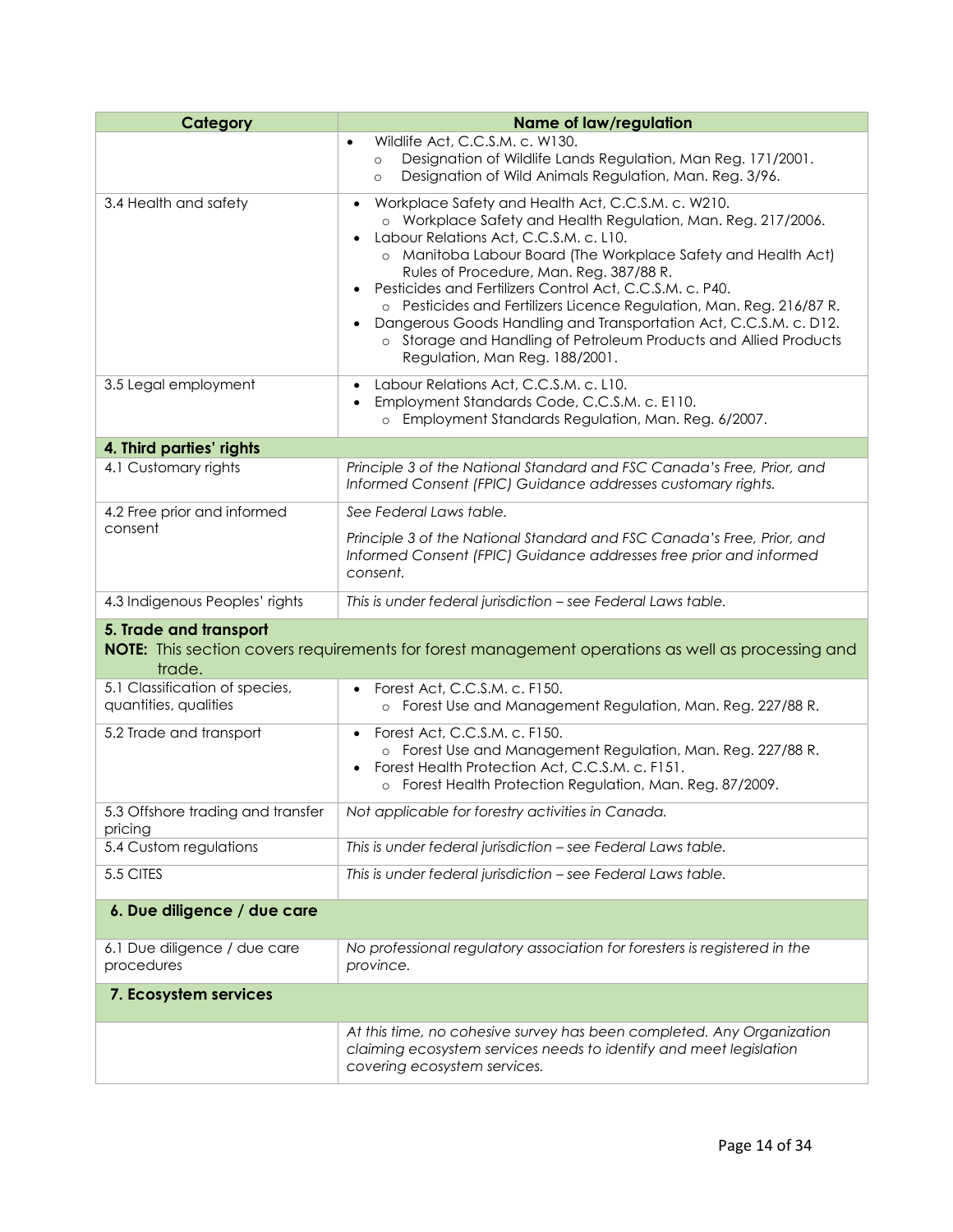## **ONTARIO Laws and Regulations**

| Category                                        | <b>Name of law/regulation</b>                                                                                                                                                                                                                                                                                                                                                                                                                                                                                                                                                                                                                                         |
|-------------------------------------------------|-----------------------------------------------------------------------------------------------------------------------------------------------------------------------------------------------------------------------------------------------------------------------------------------------------------------------------------------------------------------------------------------------------------------------------------------------------------------------------------------------------------------------------------------------------------------------------------------------------------------------------------------------------------------------|
| 1. Legal rights to harvest                      |                                                                                                                                                                                                                                                                                                                                                                                                                                                                                                                                                                                                                                                                       |
| 1.1 Land tenure and<br>management rights        | Crown Forest Sustainability Act, 1994, S.O. 1994, c. 25.<br>o General, O. Reg. 167/95.<br>Forestry Act, R.S.O. 1990, c. F.26.<br>$\bullet$<br>o Nurseries, R.R.O. 1990, Reg. 458.<br>Ontario Forest Tenure Modernization Act, 2011, S.O. 2011, c. 10.<br>$\bullet$<br>Public Lands Act, R.S.O. 1990, c. P.43.<br>$\bullet$<br>Land Titles Act, R.S.O. 1990, c. L.5.<br>$\bullet$<br>Conservation Authorities Act, R.S.O. 1990, c. C.27.<br>$\bullet$<br>Algonquin Forestry Authority Act, R.S.O. 1990, c. A.17.<br>$\bullet$<br>Municipal Act, 2001, S.O. 2001, c. 25.<br>$\bullet$                                                                                   |
| 1.2 Concession licenses                         | Crown Forest Sustainability Act, 1994, S.O. 1994, c. 25.<br>$\bullet$<br>o General, O. Reg 167/95.<br>Ontario Forest Tenure Modernization Act, 2011, S.O. 2011, c 10.                                                                                                                                                                                                                                                                                                                                                                                                                                                                                                 |
| 1.3 Management and harvesting<br>planning       | Crown Forest Sustainability Act, 1994, S.O. 1994, c. 25.<br>o General, O. Reg 167/95.<br>Environmental Assessment Act, R.S.O. 1990, c. E.18.<br>$\bullet$<br>Environmental Assessment Requirements for Forest Management<br>$\circ$<br>on Crown Lands in Ontario, 2015 (Declaration Order MNR-75).<br>Algonquin Forestry Authority Act, R.S.O. 1990, c. A.17.<br>$\bullet$                                                                                                                                                                                                                                                                                            |
| 1.4 Harvesting permits                          | Crown Forest Sustainability Act, 1994, S.O. 1994, c. 25.<br>$\bullet$<br>o General, O. Reg 167/95.                                                                                                                                                                                                                                                                                                                                                                                                                                                                                                                                                                    |
| 2. Taxes and fees                               |                                                                                                                                                                                                                                                                                                                                                                                                                                                                                                                                                                                                                                                                       |
| 2.1 Payment of royalties and<br>harvesting fees | Crown Forest Sustainability Act, 1994, S.O. 1994, c. 25.<br>o General, O. Reg 167/95.                                                                                                                                                                                                                                                                                                                                                                                                                                                                                                                                                                                 |
| 2.2 Value added taxes and other<br>sales taxes  | Not applicable for forestry activities in Canada.                                                                                                                                                                                                                                                                                                                                                                                                                                                                                                                                                                                                                     |
| 2.3 Income and profit taxes                     | Income Tax Act, R.S.O. 1990, c. I.2.<br>$\bullet$<br>Corporations Tax Act, R.S.O. 1990, c. C.40.                                                                                                                                                                                                                                                                                                                                                                                                                                                                                                                                                                      |
| 3. Timber harvesting activities                 |                                                                                                                                                                                                                                                                                                                                                                                                                                                                                                                                                                                                                                                                       |
| 3.1 Timber harvesting regulations               | Crown Forest Sustainability Act, 1994, S.O. 1994, c. 25.<br>Forestry Act, R.S.O. 1990, c. F.26.<br>$\bullet$<br>Forest Fires Prevention Act, R.S.O. 1990, c. F.24.<br>$\bullet$<br>o Outdoor Fires, O. Reg. 207/96.<br>Aggregate Resources Act, R.S.O. 1990, c. A.8.<br>$\bullet$<br>Highway Traffic Act, R.S.O. 1990, c. H.8.<br>Bridges Act, R.S.O. 1990, c. B.12.<br>Lakes and Rivers Improvement Act, R.S.O. 1990, c. L.3.<br>o Construction, O. Reg. 454/96.                                                                                                                                                                                                     |
| 3.2 Protected sites and species                 | Conservation Land Act, R.S.O. 1990, c. C.28.<br>$\bullet$<br>Endangered Species Act, 2007, S.O. 2007, c. 6.<br>$\bullet$<br>o Species at Risk in Ontario List, O. Reg. 230/08.<br>Fish and Wildlife Conservation Act, 1997, S.O. 1997, c. 41.<br>$\bullet$<br>Provincial Parks and Conservation Reserves Act, 2006, S.O. 2006, c. 12<br>$\bullet$<br>Ontario Heritage Act, R.S.O. 1990, c. O.18.<br>Historic Sites, R.R.O. 1990, O. Reg. 880.<br>$\circ$<br>Criteria for Determining Cultural Heritage Value or Interest of<br>$\circ$<br>Provincial Significance, O. Reg. 10/06.<br>o Criteria for Determining Cultural Heritage Value or Interest, O. Reg.<br>9/06. |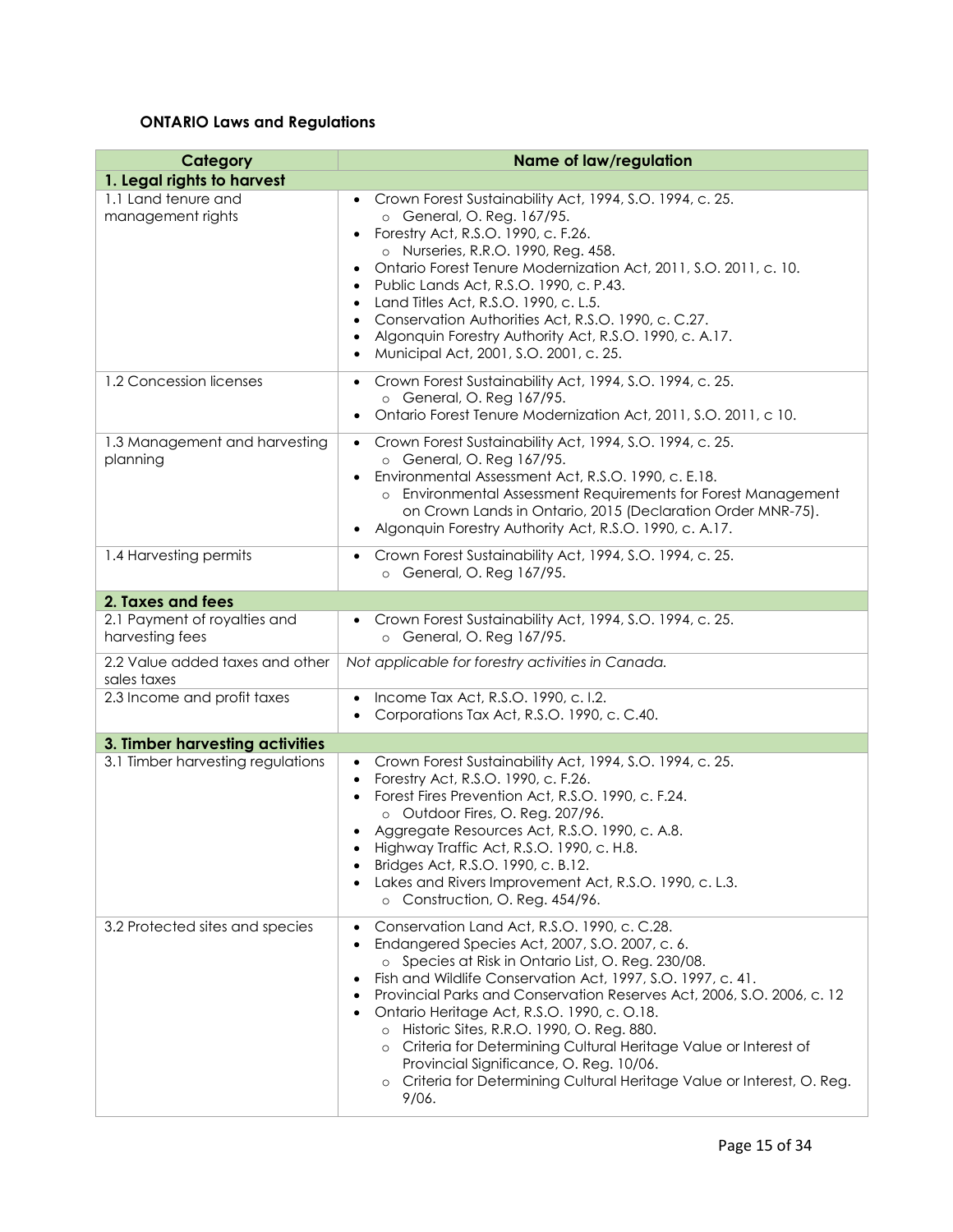| Category                                                                                                                              | <b>Name of law/regulation</b>                                                                                                                                                                                                                                                                                                                                                                                                                                                                                                                                                                                                                                                                                                                                                                                                                                                                                                                                    |
|---------------------------------------------------------------------------------------------------------------------------------------|------------------------------------------------------------------------------------------------------------------------------------------------------------------------------------------------------------------------------------------------------------------------------------------------------------------------------------------------------------------------------------------------------------------------------------------------------------------------------------------------------------------------------------------------------------------------------------------------------------------------------------------------------------------------------------------------------------------------------------------------------------------------------------------------------------------------------------------------------------------------------------------------------------------------------------------------------------------|
| 3.3 Environmental requirements                                                                                                        | Crown Forest Sustainability Act, 1994, S.O. 1994, c. 25.<br>Forestry Act, R.S.O. 1990, c. F.26.<br>٠<br>Environmental Assessment Act, R.S.O. 1990, c. E.18.<br>o Environmental Assessment Requirements for Forest Management<br>on Crown Lands in Ontario, 2015 (Declaration Order MNR-75).<br>Environmental Protection Act, R.S.O. 1990, c. E.19.<br>Pesticides Act, R.S.O. 1990, c. P.11.<br>o General, O. Reg. 63/09.<br>Aggregate Resources Act, R.S.O. 1990, c. A.8.<br>o General, O. Reg. 244/97.<br>Dangerous Goods Transportation Act, R.S.O. 1990, c.D.1.<br>Lakes and Rivers Improvement Act, R.S.O. 1990, c. L.3.<br>$\bullet$<br>Invasive Species Act, 2015, S.O. 2015, c. 22.<br>Weed Control Act, R.S.O. 1990, c. W.5.<br>$\bullet$<br>o General, R.R.O. 1990, O. Reg. 1096.<br>Fish and Wildlife Conservation Act, 1997, S.O. 1997, c. 41.<br>Forest Fires Prevention Act, R.S.O. 1990, c. F.24.<br>$\bullet$<br>o Outdoor Fires, O. Reg. 207/96. |
| 3.4 Health and safety                                                                                                                 | Occupational Health and Safety Act, R.S.O. 1990, c. O.1.<br>$\bullet$<br>o Industrial Establishments, R.R.O. 1990, Reg. 851.<br>o Construction Projects, O. Reg. 213/91.<br>o WHMIS, R.R.O. 1990, Reg. 860.<br>Workplace Safety and Insurance Act, 1997, S.O. 1997, c. 16.<br>Pesticides Act, R.S.O. 1990 c. P11.<br>$\bullet$<br>o General, O. Reg. 63/09.<br>Technical Standards and Safety Act, 2000, S.O. 2000, c.16.<br>$\bullet$<br>o Liquid Fuels, O. Reg. 217/01.                                                                                                                                                                                                                                                                                                                                                                                                                                                                                        |
| 3.5 Legal employment                                                                                                                  | Employment Standards Act, 2000, S.O. 2000, c. 41.<br>$\bullet$<br>Labour Relations Act, 1995, S.O. 1995, c.1.                                                                                                                                                                                                                                                                                                                                                                                                                                                                                                                                                                                                                                                                                                                                                                                                                                                    |
| 4. Third parties' rights                                                                                                              |                                                                                                                                                                                                                                                                                                                                                                                                                                                                                                                                                                                                                                                                                                                                                                                                                                                                                                                                                                  |
| 4.1 Customary rights                                                                                                                  | Forestry Act, R.S.O. 1990, c. F.26.<br>$\bullet$                                                                                                                                                                                                                                                                                                                                                                                                                                                                                                                                                                                                                                                                                                                                                                                                                                                                                                                 |
|                                                                                                                                       | Principle 3 of the National Standard and FSC Canada's Free, Prior, and<br>Informed Consent (FPIC) Guidance addresses customary rights.                                                                                                                                                                                                                                                                                                                                                                                                                                                                                                                                                                                                                                                                                                                                                                                                                           |
| 4.2 Free prior and informed                                                                                                           | See Federal Laws table.                                                                                                                                                                                                                                                                                                                                                                                                                                                                                                                                                                                                                                                                                                                                                                                                                                                                                                                                          |
| consent                                                                                                                               | Principle 3 of the National Standard and FSC Canada's Free, Prior, and<br>Informed Consent (FPIC) Guidance addresses free prior and informed<br>consent.                                                                                                                                                                                                                                                                                                                                                                                                                                                                                                                                                                                                                                                                                                                                                                                                         |
| 4.3 Indigenous Peoples' rights                                                                                                        | This is under federal jurisdiction - see Federal Laws table.                                                                                                                                                                                                                                                                                                                                                                                                                                                                                                                                                                                                                                                                                                                                                                                                                                                                                                     |
| 5. Trade and transport<br>NOTE: This section covers requirements for forest management operations as well as processing and<br>trade. |                                                                                                                                                                                                                                                                                                                                                                                                                                                                                                                                                                                                                                                                                                                                                                                                                                                                                                                                                                  |
| 5.1 Classification of species,<br>quantities, qualities                                                                               | Crown Forest Sustainability Act, 1994, S.O. 1994, c. 25.<br>General, O. Reg. 167/95.<br>$\circ$                                                                                                                                                                                                                                                                                                                                                                                                                                                                                                                                                                                                                                                                                                                                                                                                                                                                  |
| 5.2 Trade and transport                                                                                                               | Crown Forest Sustainability Act, 1994, S.O. 1994, c. 25.<br>o General, O. Reg. 167/95.                                                                                                                                                                                                                                                                                                                                                                                                                                                                                                                                                                                                                                                                                                                                                                                                                                                                           |
| 5.3 Offshore trading and transfer<br>pricing                                                                                          | Not applicable for forestry activities in Canada.                                                                                                                                                                                                                                                                                                                                                                                                                                                                                                                                                                                                                                                                                                                                                                                                                                                                                                                |
| 5.4 Custom regulations                                                                                                                | This is under federal jurisdiction - see Federal Laws table.                                                                                                                                                                                                                                                                                                                                                                                                                                                                                                                                                                                                                                                                                                                                                                                                                                                                                                     |
| 5.5 CITES                                                                                                                             | This is under federal jurisdiction - see Federal Laws table.                                                                                                                                                                                                                                                                                                                                                                                                                                                                                                                                                                                                                                                                                                                                                                                                                                                                                                     |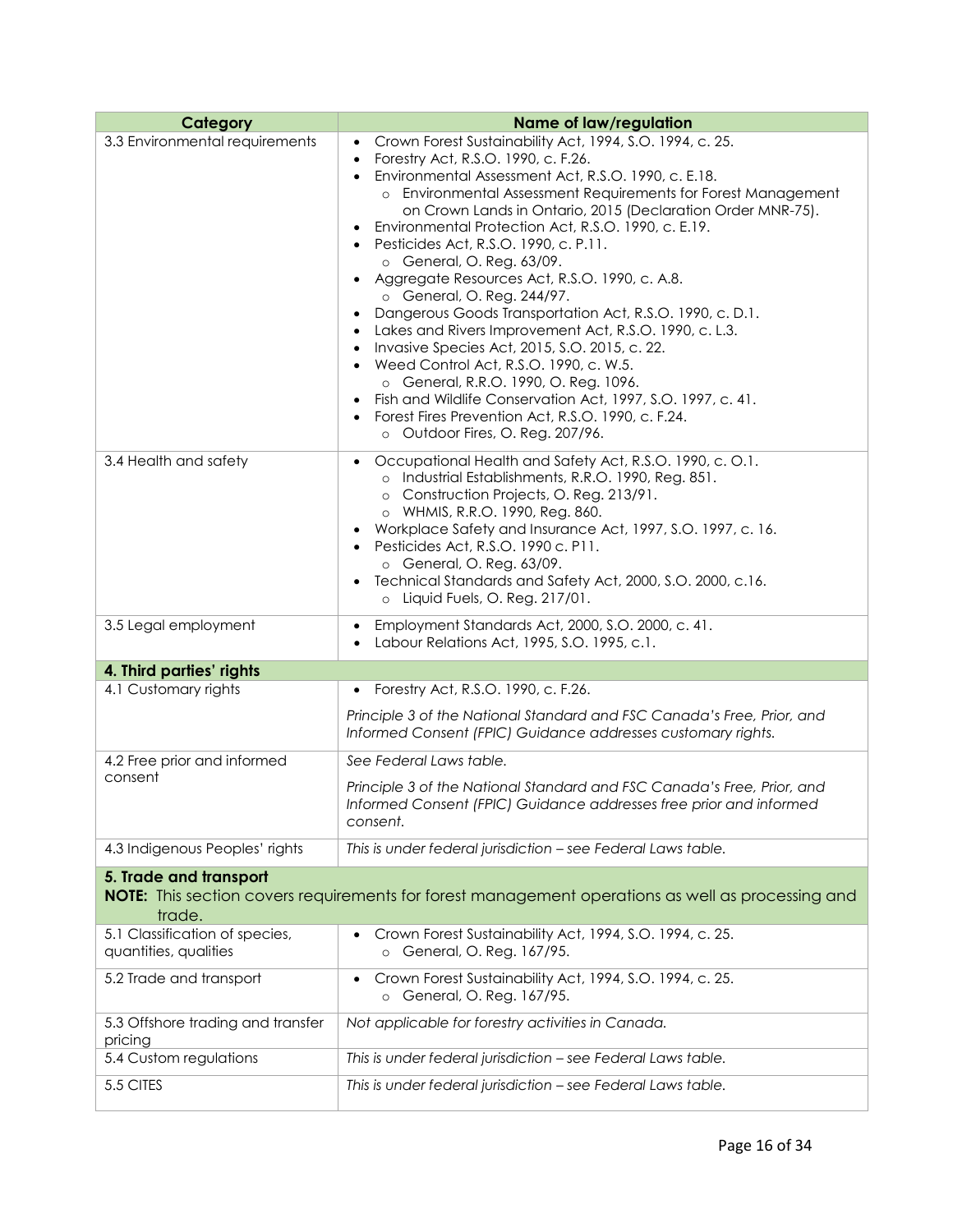| Category                                   | <b>Name of law/regulation</b>                                                                                                                                                                                                  |
|--------------------------------------------|--------------------------------------------------------------------------------------------------------------------------------------------------------------------------------------------------------------------------------|
| 6. Due diligence / due care                |                                                                                                                                                                                                                                |
| 6.1 Due diligence / due care<br>procedures | • Crown Forest Sustainability Act, 1994, S.O. 1994, c. 25.<br>Independent Forest Audits, O. Reg. 160/04.<br>$\circ$<br>• Professional Foresters Act, S.O. 2000, c.18.<br>o Professional Foresters Association, O. Reg. 145/01. |
| 7. Ecosystem services                      |                                                                                                                                                                                                                                |
|                                            | At this time, no cohesive survey has been completed. Any Organization<br>claiming ecosystem services needs to identify and meet legislation<br>covering ecosystem services.                                                    |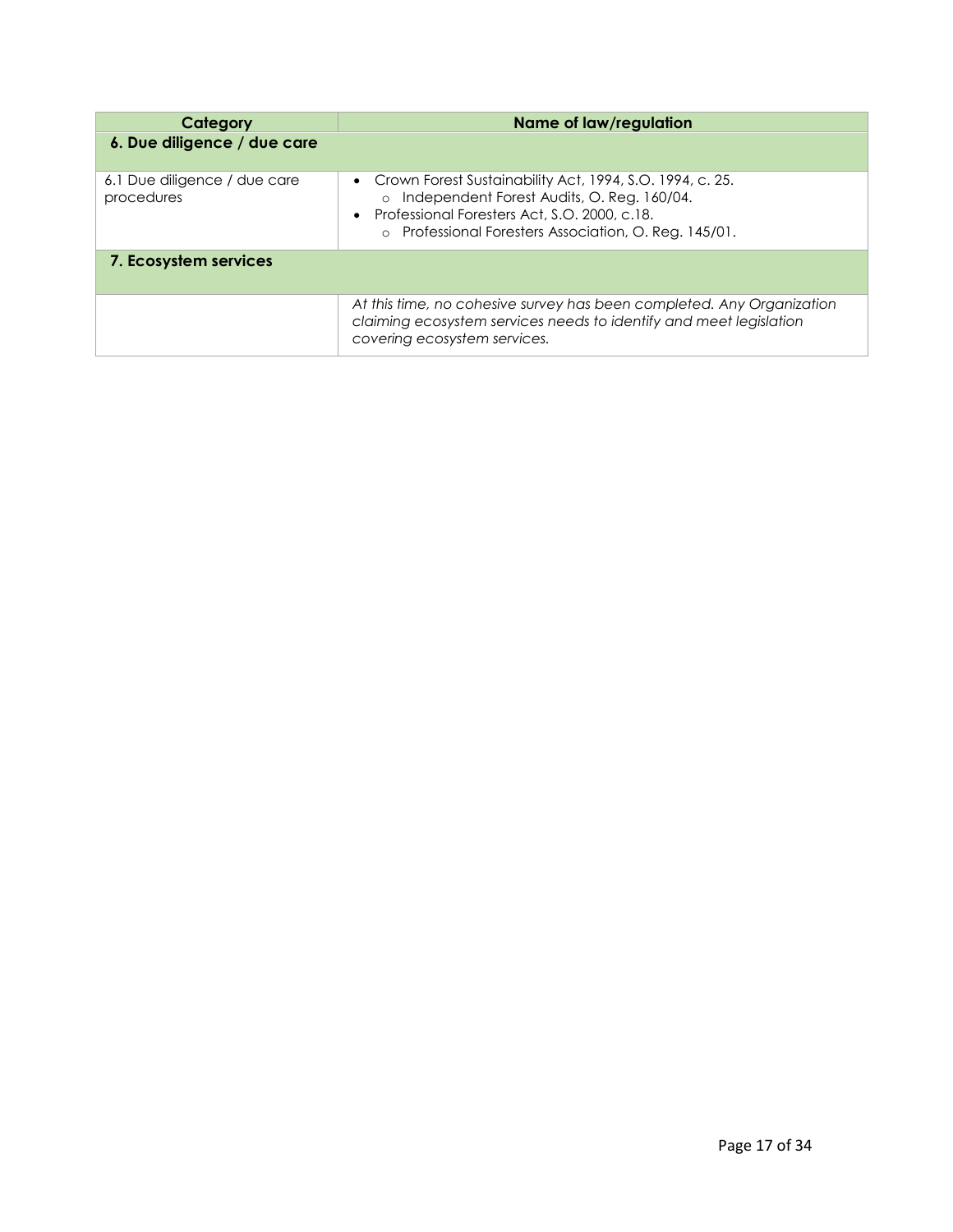## **QUEBEC Laws and Regulations**

| Category                                        | <b>Name of law/regulation</b>                                                                                                                                                                                                                                                                                                                                                                                                                                                                                                                                                                                                                                                                                                      |
|-------------------------------------------------|------------------------------------------------------------------------------------------------------------------------------------------------------------------------------------------------------------------------------------------------------------------------------------------------------------------------------------------------------------------------------------------------------------------------------------------------------------------------------------------------------------------------------------------------------------------------------------------------------------------------------------------------------------------------------------------------------------------------------------|
| 1. Legal rights to harvest                      |                                                                                                                                                                                                                                                                                                                                                                                                                                                                                                                                                                                                                                                                                                                                    |
| 1.1 Land tenure and<br>management rights        | Sustainable Forest Development Act, C.Q.L.R., c. A-18.1.<br>An Act Respecting the Lands in the Domain of the State, C.Q.L.R., c. T-<br>$\bullet$<br>8.1.                                                                                                                                                                                                                                                                                                                                                                                                                                                                                                                                                                           |
| 1.2 Concession licenses                         | Sustainable Forest Development Act, C.Q.L.R., c. A-18.1.<br>$\bullet$                                                                                                                                                                                                                                                                                                                                                                                                                                                                                                                                                                                                                                                              |
| 1.3 Management and harvesting<br>planning       | Sustainable Forest Development Act, C.Q.L.R., c. A-18.1.<br>Regulation Respecting the Sustainable Development of Forests in<br>$\circ$<br>the Domain of the State, C.Q.L.R, c. A-18.1, r 0.01.                                                                                                                                                                                                                                                                                                                                                                                                                                                                                                                                     |
| 1.4 Harvesting permits                          | Sustainable Forest Development Act, C.Q.L.R., c. A-18.1.<br>$\bullet$                                                                                                                                                                                                                                                                                                                                                                                                                                                                                                                                                                                                                                                              |
| 2. Taxes and fees                               |                                                                                                                                                                                                                                                                                                                                                                                                                                                                                                                                                                                                                                                                                                                                    |
| 2.1 Payment of royalties and<br>harvesting fees | Sustainable Forest Development Act, C.Q.L.R., c. A-18.1.<br>Regulation Respecting the Terms of Payment of the Annual Royalty<br>$\circ$<br>and Timber Purchased by Guarantee Holders Pursuant to their<br>Timber Supply Guarantee, C.Q.L.R., c. A-18.1, r 6.1.<br>Regulation Respecting the Method for Assessing the Annual<br>$\circ$<br>Royalty and the Method and Frequency for Assessing the Market<br>Value of Standing Timber Purchased by Guarantee Holders<br>Pursuant to their Timber Supply Guarantee, C.Q.L.R., c. A-18.1, r 6.<br>Regulation Respecting the Fees Payable by Certified Forest<br>Producers, C.L.Q.R., c. A-18.1, r 3.<br>Regulation Respecting Forestry Permits, C.Q.L.R., c. A-18.1, r 8.1.<br>$\circ$ |
| 2.2 Value added taxes and other<br>sales taxes  | Not applicable for forestry activities in Canada.                                                                                                                                                                                                                                                                                                                                                                                                                                                                                                                                                                                                                                                                                  |
| 2.3 Income and profit taxes                     | Tax Administration Act, R.S.Q., c. A-6.002.<br>$\bullet$                                                                                                                                                                                                                                                                                                                                                                                                                                                                                                                                                                                                                                                                           |
| 3. Timber harvesting activities                 |                                                                                                                                                                                                                                                                                                                                                                                                                                                                                                                                                                                                                                                                                                                                    |
| 3.1 Timber harvesting regulations               | Sustainable Forest Development Act, C.Q.L.R., c. A-18.1.<br>$\bullet$<br>Forest Protection Regulation, C.Q.L.R., c. A-18.1, r 10.1.<br>$\circ$<br>Regulation Respecting the Scaling of Timber Harvested in Forests in<br>$\circ$<br>the Domain of the State, C.Q.L.R., c. A-18.1, r 5.1.<br>Regulation Respecting the Sustainable Development of Forests in<br>$\circ$<br>the Domain of the State, C.Q.L.R, c. A-18.1, r 0.01                                                                                                                                                                                                                                                                                                      |
| 3.2 Protected sites and species                 | Sustainable Forest Development Act, C.Q.L.R., c. A-18.1.<br>$\bullet$<br>Act Respecting Threatened or Vulnerable Species, C.Q.L.R., c. E-12.01.<br>$\bullet$<br>o Regulation Respecting Threatened or Vulnerable Plant Species and<br>their Habitats, C.Q.L.R., c. E-12.01, r 3.<br>Regulation Respecting Threatened or Vulnerable Wildlife Species<br>$\circ$<br>and Their Habitats, C.Q.L.R., c. E-12.01, r 2.<br>Natural Heritage Conservation Act, C.Q.L.R., c. C-61.01.<br>$\bullet$<br>Cultural Heritage Act, C.Q.L.R., c. P-9.002.<br>$\bullet$                                                                                                                                                                             |
| 3.3 Environmental requirements                  | Sustainable Forest Development Act, C.Q.L.R., c. A-18.1<br>$\bullet$<br>o Regulation Respecting the Sustainable Development of Forests in<br>the Domain of the State, C.Q.L.R, c. A-18.1, r 0.01<br>Act Respecting the Conservation and Development of Wildlife,<br>$\bullet$<br>C.Q.L.R., c. C-61.1.<br>Environment Quality Act, C.Q.L.R., c. Q-2.<br>o Regulation Respecting Hazardous Materials, C.Q.L.R., c. Q-2, r 32.<br>Watercourses Act, C.Q.L.R., c. R-13.<br>Regulation Respecting the Water Property in the Domain of the<br>$\circ$<br>State, C.Q.L.R., c. R-13, r 1.                                                                                                                                                  |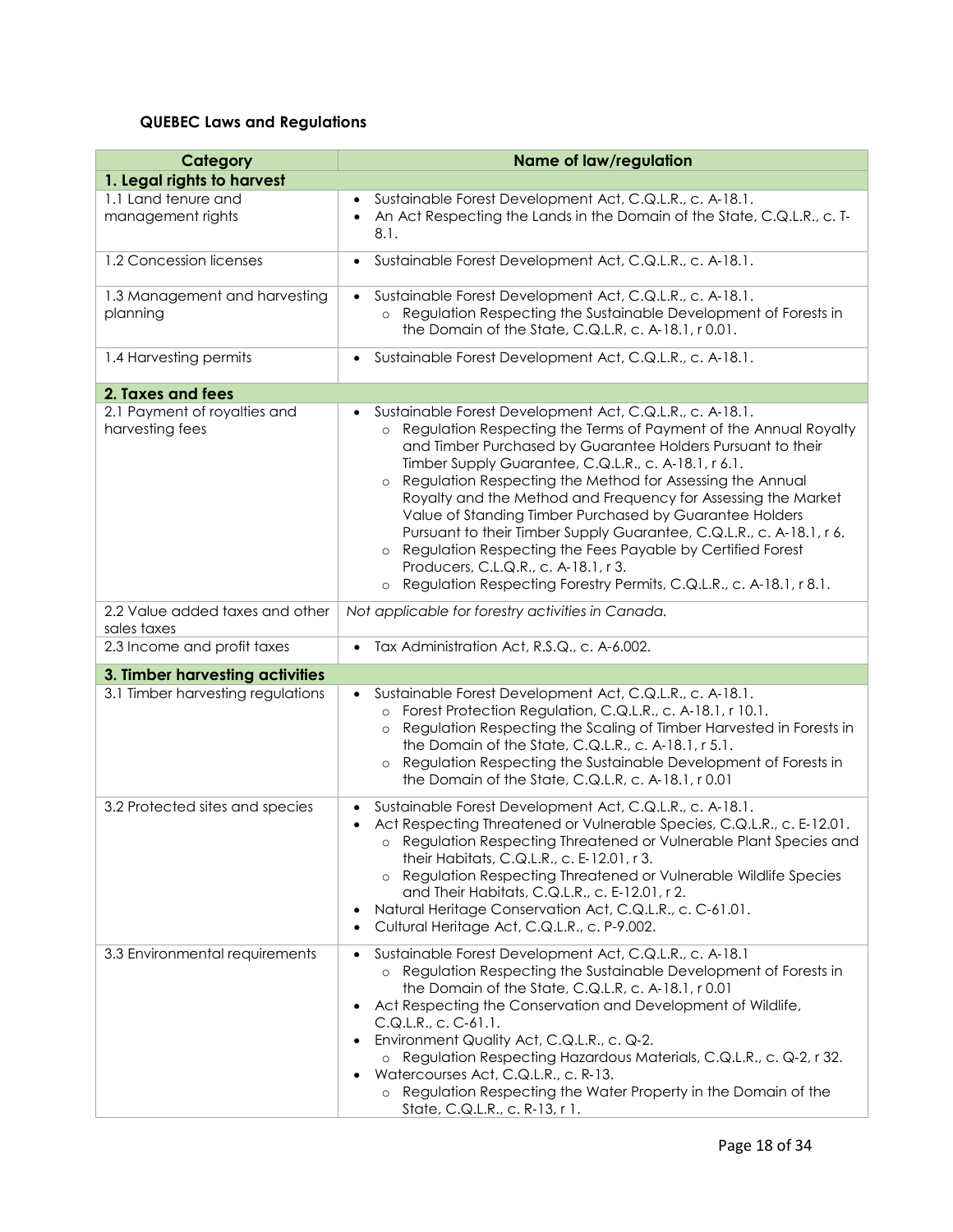| Category                                                | <b>Name of law/regulation</b>                                                                                                                                                                                                                                                                                                             |
|---------------------------------------------------------|-------------------------------------------------------------------------------------------------------------------------------------------------------------------------------------------------------------------------------------------------------------------------------------------------------------------------------------------|
|                                                         | Pesticides Act, C.Q.L.R., c. P-9.3.<br>$\bullet$<br>o Regulation Respecting Permits and Certificates For the Sale and<br>Use of Pesticides, C.Q.L.R., c. P-9.3, r 2.<br>Pesticides Management Code, C.Q.L.R., c. P-9.3, r 1.<br>$\circ$                                                                                                   |
| 3.4 Health and safety                                   | Act Respecting Occupational Health and Safety, CQLR, c. S-2.1.<br>$\bullet$<br>Pesticides Act, C.Q.L.R., c. P-9.3.<br>$\bullet$<br>o Pesticides Management Code, C.Q.L.R, c. P-9.3, r 1.<br>Sustainable Forest Development Act, C.Q.L.R, c. A-18.1.<br>$\bullet$<br>o Forest Protection Regulation, C.Q.L.R., c. A-18.1, r 10.1.          |
| 3.5 Legal employment                                    | Act Respecting Labour Standards, C.Q.L.R., c. N-1.1.<br>$\bullet$                                                                                                                                                                                                                                                                         |
| 4. Third parties' rights                                |                                                                                                                                                                                                                                                                                                                                           |
| 4.1 Customary rights                                    | Principle 3 of the National Standard and FSC Canada's Free, Prior, and<br>Informed Consent (FPIC) Guidance addresses customary rights.                                                                                                                                                                                                    |
| 4.2 Free prior and informed                             | See Federal Laws table.                                                                                                                                                                                                                                                                                                                   |
| consent                                                 | Principle 3 of the National Standard and FSC Canada's Free, Prior, and<br>Informed Consent (FPIC) Guidance addresses free prior and informed<br>consent.                                                                                                                                                                                  |
| 4.3 Indigenous Peoples' rights                          | This is under federal jurisdiction - see Federal Laws table.                                                                                                                                                                                                                                                                              |
| 5. Trade and transport<br>trade.                        | <b>NOTE:</b> This section covers requirements for forest management operations as well as processing and                                                                                                                                                                                                                                  |
| 5.1 Classification of species,<br>quantities, qualities | Sustainable Forest Development Act, C.Q.L.R., c. A-18.1.<br>o Regulation Respecting the Scaling of Timber Harvested in Forests in<br>the Domain of the State, C.Q.L.R., c. A-18.1, r 5.1.<br>Cullers Act, C.Q.L.R., c. M-12.1.<br>o Regulation Respecting Culler's Licences, C.Q.L.R., c. M-12.1, r 1.                                    |
| 5.2 Trade and transport                                 | Sustainable Forest Development Act, C.Q.L.R., c. A-18.1.<br>$\bullet$<br>o Regulation Respecting the Scaling of Timber Harvested in Forests in<br>the Domain of the State, C.Q.L.R., c. A-18.1, r 5.1.<br>Transport Act, C.Q.L.R., c. T-12.<br>$\bullet$<br>o Regulation Respecting Forest Transport Contracts, C.Q.L.R., c T-12, r<br>2. |
| 5.3 Offshore trading and transfer<br>pricing            | Not applicable for forestry activities in Canada.                                                                                                                                                                                                                                                                                         |
| 5.4 Custom regulations                                  | This is under federal jurisdiction - see Federal Laws table.                                                                                                                                                                                                                                                                              |
| 5.5 CITES                                               | This is under federal jurisdiction - see Federal Laws table.                                                                                                                                                                                                                                                                              |
| 6. Due diligence / due care                             |                                                                                                                                                                                                                                                                                                                                           |
| 6.1 Due diligence / due care<br>procedures              | Forest Engineers Act, C.Q.L.R., c. I-10.<br>$\bullet$                                                                                                                                                                                                                                                                                     |
| 7. Ecosystem services                                   |                                                                                                                                                                                                                                                                                                                                           |
|                                                         | At this time, no cohesive survey has been completed. Any Organization<br>claiming ecosystem services needs to identify and meet legislation<br>covering ecosystem services.                                                                                                                                                               |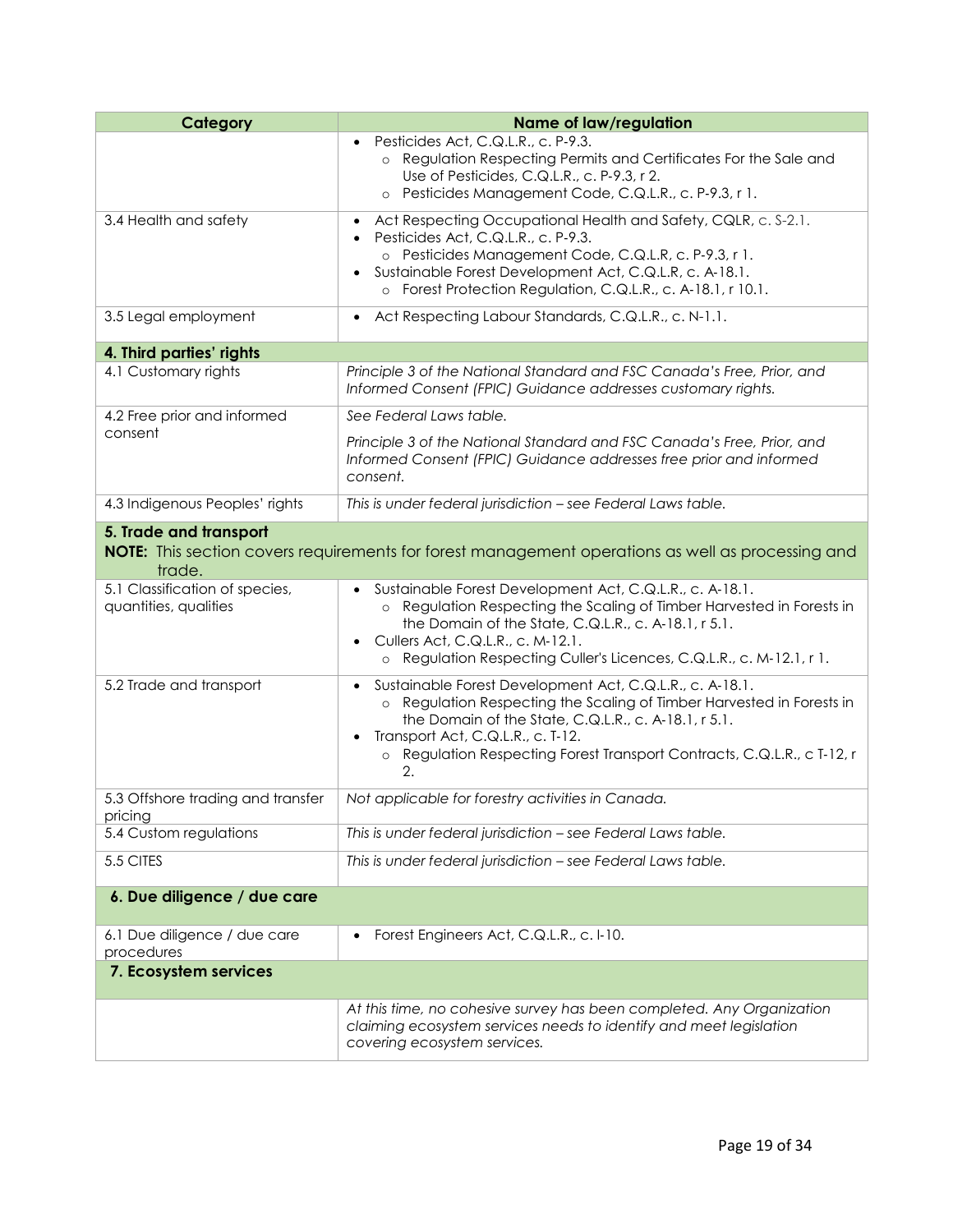## **NEW BRUNSWICK Laws and Regulations**

| Category                                        | <b>Name of law/regulation</b>                                                                                                                                                                                                                                                                                                                                                                                                                                                                                                                                                                                                                                      |
|-------------------------------------------------|--------------------------------------------------------------------------------------------------------------------------------------------------------------------------------------------------------------------------------------------------------------------------------------------------------------------------------------------------------------------------------------------------------------------------------------------------------------------------------------------------------------------------------------------------------------------------------------------------------------------------------------------------------------------|
| 1. Legal rights to harvest                      |                                                                                                                                                                                                                                                                                                                                                                                                                                                                                                                                                                                                                                                                    |
| 1.1 Land tenure and<br>management rights        | Crown Lands and Forests Act, S.N.B. 1980, c. C-38.1.<br>$\bullet$                                                                                                                                                                                                                                                                                                                                                                                                                                                                                                                                                                                                  |
| 1.2 Concession licenses                         | Crown Lands and Forests Act, S.N.B. 1980, c. C-38.1.<br>$\bullet$                                                                                                                                                                                                                                                                                                                                                                                                                                                                                                                                                                                                  |
| 1.3 Management and harvesting<br>planning       | Crown Lands and Forests Act, S.N.B. 1980, c. C-38.1.<br>$\bullet$<br>o Timber Regulation, N.B. Reg. 86-160.<br>Natural Products Act, S.N.B. 1999, c. N-1.2.<br>$\bullet$                                                                                                                                                                                                                                                                                                                                                                                                                                                                                           |
| 1.4 Harvesting permits                          | Crown Lands and Forests Act, S.N.B. 1980, c. C-38.1.<br>o Timber Regulation, N.B. Reg. 86-160.                                                                                                                                                                                                                                                                                                                                                                                                                                                                                                                                                                     |
| 2. Taxes and fees                               |                                                                                                                                                                                                                                                                                                                                                                                                                                                                                                                                                                                                                                                                    |
| 2.1 Payment of royalties and<br>harvesting fees | Crown Lands and Forests Act, S.N.B. 1980, c. C-38.1.<br>o Land Administration Regulation, N.B. Reg. 2009-62.<br>Timber Regulation, N.B. Reg. 86-160.<br>$\circ$                                                                                                                                                                                                                                                                                                                                                                                                                                                                                                    |
| 2.2 Value added taxes and other<br>sales taxes  | Not applicable for forestry activities in Canada.                                                                                                                                                                                                                                                                                                                                                                                                                                                                                                                                                                                                                  |
| 2.3 Income and profit taxes                     | New Brunswick Income Tax Act, S.N.B. 2000, c. N-6.001.                                                                                                                                                                                                                                                                                                                                                                                                                                                                                                                                                                                                             |
| 3. Timber harvesting activities                 |                                                                                                                                                                                                                                                                                                                                                                                                                                                                                                                                                                                                                                                                    |
| 3.1 Timber harvesting regulations               | Crown Lands and Forests Act, S.N.B. 1980, c. C-38.1.<br>o Timber Regulation, N.B. Reg. 86-160.<br>Forest Fires Act, R.S.N.B. 2014, c. 110.<br>$\bullet$<br>o General Regulation, N.B. Reg. 84-204.<br>Clean Environment Act, R.S.N.B. 1973, c. C-6.<br>o Water Quality Regulation, N.B. Reg. 82-126.                                                                                                                                                                                                                                                                                                                                                               |
| 3.2 Protected sites and species                 | Protected Natural Areas Act, S.N.B. 2003, c. P-19.01.<br>$\bullet$<br>Establishment of Protected Natural Areas Regulation, N.B. Reg.<br>2003-8.<br>o General Regulation, N.B. Reg. 2004-57.<br>Species at Risk Act, R.S.N.B. 2012, c. 6.<br>$\bullet$<br>o List of Species at Risk Regulation, N.B. Reg. 2013-38.<br>o Prohibitions, N.B. Reg. 2013-39.<br>Heritage Conservation Act, S.N.B. 2009, c. H-4.05.<br>$\bullet$                                                                                                                                                                                                                                         |
| 3.3 Environmental requirements                  | Crown Lands and Forests Act, S.N.B. 1980, c. C-38.1.<br>$\bullet$<br>Forest Fires Act, R.S.N.B. 2014, c. 110.<br>$\bullet$<br>Clean Water Act, S.N.B. 1989, c. C-6.1.<br>$\bullet$<br>Fish and Wildlife Act, S.N.B. 1980, c. F-14.1.<br>٠<br>Clean Environment Act, R.S.N.B. 1973, c. C-6.<br>Environmental Impact Assessment Regulation, N.B. Reg. 87-83.<br>$\circ$<br>Water Quality Regulation, N.B. Reg. 82-126.<br>Petroleum Product Storage and Handling Regulation, N.B. Reg. 87-<br>97.<br>Pesticides Control Act, R.S.N.B. 2011, c. 203.<br>$\bullet$<br>o General Regulation, N.B. Reg. 96-126.<br>Plant Health Act, R.S.N.B. 2011, c. 204.<br>$\bullet$ |
| 3.4 Health and safety                           | Occupational Health and Safety Act, S.N.B. 1983, c. O-0.2.<br>$\bullet$<br>o Workplace Hazardous Materials Information System Regulation,<br>N.B. Reg. 2016-6.<br>First Aid Regulation, N.B. Reg. 2004-130.<br>Pesticides Control Act, R.S.N.B. 2011, c. 203.                                                                                                                                                                                                                                                                                                                                                                                                      |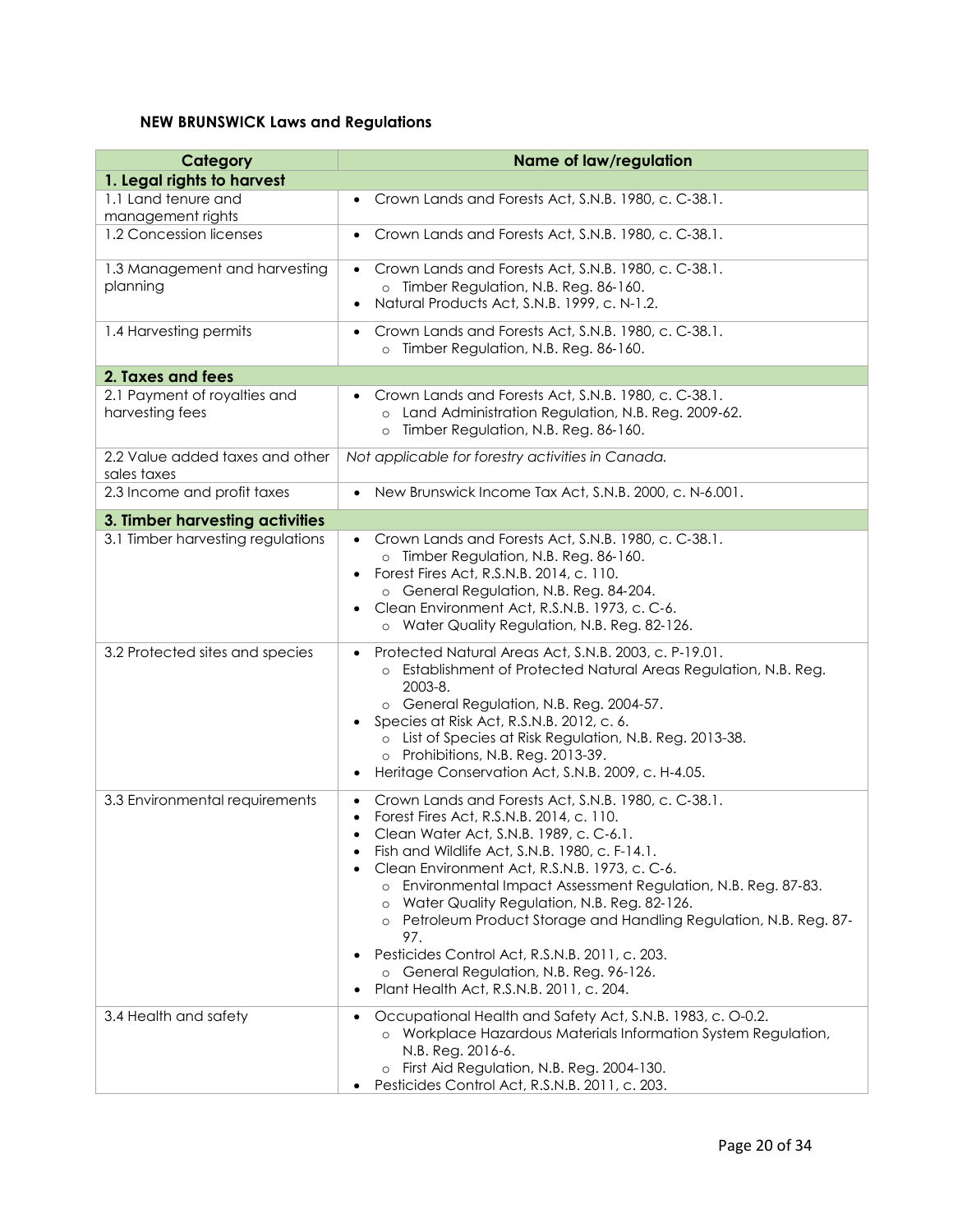| Category                                                | <b>Name of law/regulation</b>                                                                                                                                                                                                                                                             |
|---------------------------------------------------------|-------------------------------------------------------------------------------------------------------------------------------------------------------------------------------------------------------------------------------------------------------------------------------------------|
|                                                         | o General Regulation, N.B. Reg. 96-126.                                                                                                                                                                                                                                                   |
| 3.5 Legal employment                                    | Employment Standards Act, S.N.B. 1982, c. E-7.2.<br>$\bullet$<br>o General Regulation, N.B. Reg. 85-179.<br>Minimum Wage Regulation, N.B. Reg., 2019-2.<br>$\circ$                                                                                                                        |
| 4. Third parties' rights                                |                                                                                                                                                                                                                                                                                           |
| 4.1 Customary rights                                    | Principle 3 of the National Standard and FSC Canada's Free, Prior, and<br>Informed Consent (FPIC) Guidance addresses customary rights.                                                                                                                                                    |
| 4.2 Free prior and informed                             | See Federal Laws table.                                                                                                                                                                                                                                                                   |
| consent                                                 | Principle 3 of the National Standard and FSC Canada's Free, Prior, and<br>Informed Consent (FPIC) Guidance addresses free prior and informed<br>consent.                                                                                                                                  |
| 4.3 Indigenous Peoples' rights                          | This is under federal jurisdiction - see Federal Laws table.                                                                                                                                                                                                                              |
| 5. Trade and transport<br>trade.                        | NOTE: This section covers requirements for forest management operations as well as processing and                                                                                                                                                                                         |
| 5.1 Classification of species,<br>quantities, qualities | Crown Lands and Forests Act, S.N.B. 1980, c. C-38.1.<br>Natural Products Act, S.N.B. 1999, c. N-1.2.<br>$\bullet$<br>Scalers Act, R.S.N.B. 2011, c. 219.<br>$\bullet$<br>o General Regulation, N.B. Reg. 83-190.                                                                          |
| 5.2 Trade and transport                                 | Transportation of Primary Forest Products Act, R.S.N.B. 2014, c. 134.<br>$\bullet$<br>o General Regulation, N.B. Reg. 2002-37.<br>Forest Products Act, R.S.N.B. 2012, c. 105.<br>o Arbitration Regulation, N.B. Reg. 92-114.<br>Natural Products Act, S.N.B. 1999, c. N-1.2.<br>$\bullet$ |
| 5.3 Offshore trading and transfer<br>pricing            | Not applicable for forestry activities in Canada.                                                                                                                                                                                                                                         |
| 5.4 Custom regulations                                  | This is under federal jurisdiction - see Federal Laws table.                                                                                                                                                                                                                              |
| 5.5 CITES                                               | This is under federal jurisdiction - see Federal Laws table.                                                                                                                                                                                                                              |
| 6. Due diligence / due care                             |                                                                                                                                                                                                                                                                                           |
| 6.1 Due diligence / due care<br>procedures              | Crown Lands and Forests Act, S.N.B. 1980, c -38.1.<br>o Timber Regulation, N.B. Reg. 86-160.<br>Act Respecting the Association of Registered Professional Foresters of<br>New Brunswick, S.N.B. 2001, c 50.                                                                               |
| 7. Ecosystem services                                   |                                                                                                                                                                                                                                                                                           |
|                                                         | At this time, no cohesive survey has been completed. Any Organization<br>claiming ecosystem services needs to identify and meet legislation<br>covering ecosystem services.                                                                                                               |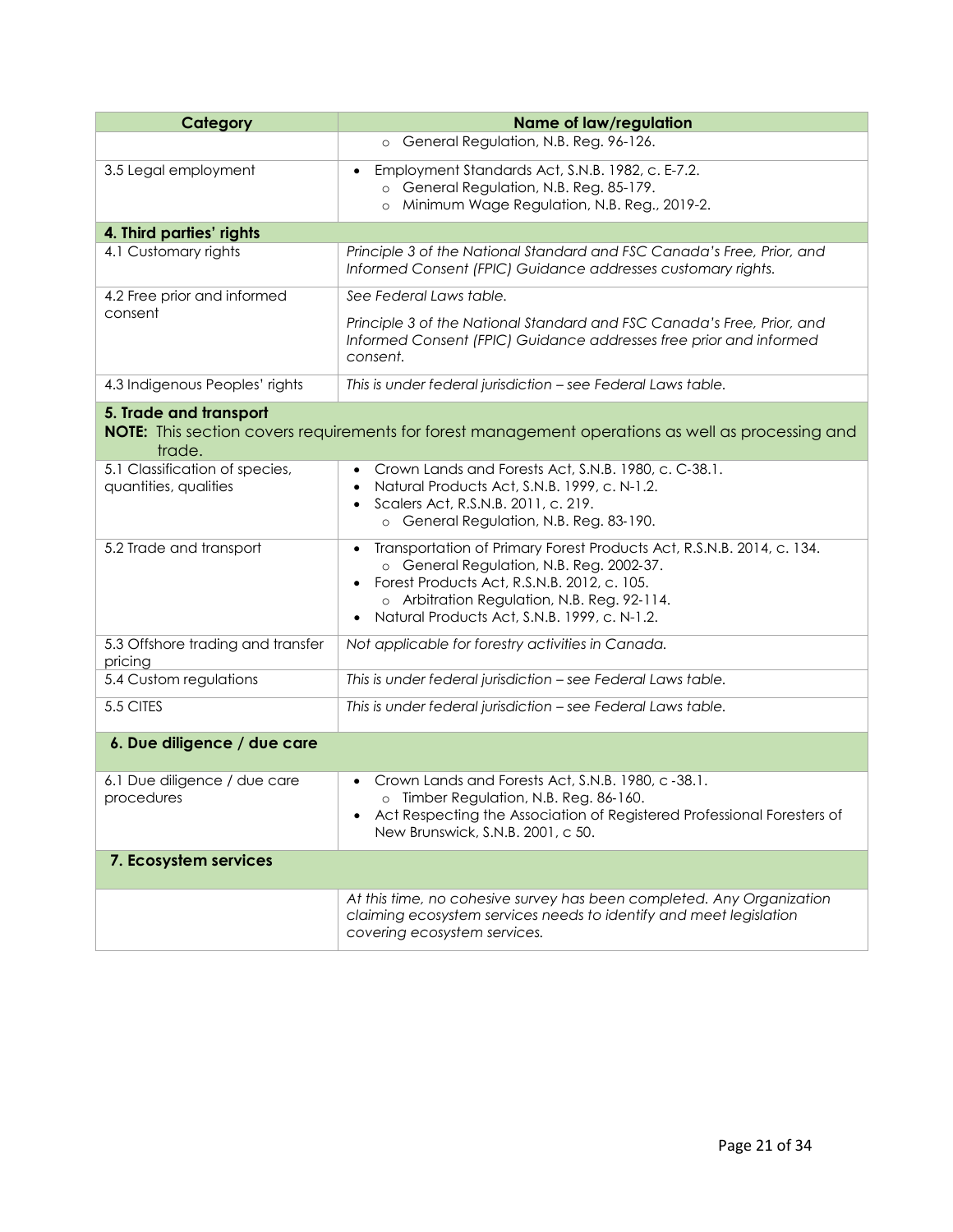## **NOVA SCOTIA Laws and Regulations**

| Category                                        | <b>Name of law/regulation</b>                                                                                                                                                                                                                                                                                                                                                                                                                                                                                             |
|-------------------------------------------------|---------------------------------------------------------------------------------------------------------------------------------------------------------------------------------------------------------------------------------------------------------------------------------------------------------------------------------------------------------------------------------------------------------------------------------------------------------------------------------------------------------------------------|
| 1. Legal rights to harvest                      |                                                                                                                                                                                                                                                                                                                                                                                                                                                                                                                           |
| 1.1 Land tenure and<br>management rights        | Crown Lands Act, R.S.N.S. 1989, c. 114.<br>Land Registration Act, S.N.S. 2001, c. 6.<br>$\bullet$<br>Forests Act, R.S.N.S. 1989, c. 179.<br>$\bullet$                                                                                                                                                                                                                                                                                                                                                                     |
| 1.2 Concession licenses                         | Crown Lands Act, R.S.N.S. 1989, c. 114.<br>$\bullet$<br>Forests Act, R.S.N.S. 1989, c. 179.<br>$\bullet$<br>Scott Maritimes Limited Agreement (1965) Act, R.S.N.S. 1989, c. 415.<br>$\bullet$                                                                                                                                                                                                                                                                                                                             |
| 1.3 Management and harvesting<br>planning       | Crown Lands Act, R.S.N.S. 1989, c. 114.<br>Forests Act, R.S.N.S. 1989, c. 179.<br>$\bullet$<br>Forest Enhancement Act, R.S.N.S. 1989, c. 178.<br>$\bullet$<br>Scott Maritimes Limited Agreement (1965) Act, R.S.N.S. 1989, c. 415.<br>$\bullet$                                                                                                                                                                                                                                                                           |
| 1.4 Harvesting permits                          | Crown Lands Act, R.S.N.S. 1989, c. 114.<br>$\bullet$<br>Scott Maritimes Limited Agreement (1965) Act, R.S.N.S. 1989, c 415.<br>$\bullet$                                                                                                                                                                                                                                                                                                                                                                                  |
| 2. Taxes and fees                               |                                                                                                                                                                                                                                                                                                                                                                                                                                                                                                                           |
| 2.1 Payment of royalties and<br>harvesting fees | Crown Lands Act, R.S.N.S. 1989, c. 114.<br>Forests Act, R.S.N.S. 1989, c. 179.<br>o Forest Sustainability Regulations, N.S. Reg 148/2001.<br>Scott Maritimes Limited Agreement (1965) Act, R.S.N.S. 1989, c. 415.<br>$\bullet$                                                                                                                                                                                                                                                                                            |
| 2.2 Value added taxes and other<br>sales taxes  | Not applicable for forestry activities in Canada.                                                                                                                                                                                                                                                                                                                                                                                                                                                                         |
| 2.3 Income and profit taxes                     | Income Tax Act, R.S.N.S. 1989, c. 217.<br>$\bullet$                                                                                                                                                                                                                                                                                                                                                                                                                                                                       |
| 3. Timber harvesting activities                 |                                                                                                                                                                                                                                                                                                                                                                                                                                                                                                                           |
| 3.1 Timber harvesting regulations               | Forests Act, R.S.N.S. 1989, c. 179.<br>Wildlife Habitat and Watercourses Protection Regulations, N.S. Reg.<br>138/2001.<br>Crown Lands Act, R.S.N.S. 1989, c. 114.<br>Scott Maritimes Limited Agreement (1965) Act, R.S.N.S. 1989, c. 415.<br>$\bullet$                                                                                                                                                                                                                                                                   |
| 3.2 Protected sites and species                 | Special Places Protection Act, R.S.N.S. 1989, c. 438.<br>$\bullet$<br>Wilderness Areas Protection Act, S.N.S. 1998, c. 27.<br>$\bullet$<br>Environmental Goals and Sustainable Prosperity Act, S.N.S. 2007, c. 7.<br>$\bullet$<br>Conservation Easements Act, S.N.S. 2001, c. 28.<br>$\bullet$<br>Endangered Species Act, S.N.S. 1998, c. 11.<br>o Categorized List of Species at Risk, N.S. Reg. 21/2015.                                                                                                                |
| 3.3 Environmental requirements                  | Forests Act, R.S.N.S. 1989, c. 179.<br>o Wildlife Habitat and Watercourses Protection Regulations, N.S. Reg.<br>138/2001.<br>o Forest Fire Protection Regulations, N.S. Reg. 55/87.<br>Environment Act, S.N.S. 1994-95, c. 1.<br>Pesticide Regulations, N.S. Reg. 61/95.<br>$\circ$<br>o Approval and Notification Procedures Regulations, N.S.<br>Reg.17/2013.<br>Activities Designation Regulations, N.S. Reg. 47/95.<br>Environmental Assessment Regulations, N.S. Reg. 26/95.<br>Wildlife Act, R.S.N.S. 1989, c. 504. |
| 3.4 Health and safety                           | Occupational Health and Safety Act, S.N.S.1996, c. 7.<br>Workplace Health and Safety Regulations, N.S. Reg. 52/2013.<br>Workplace Hazardous Materials Information System (Regulations,<br>N.S. Reg. 196/88.                                                                                                                                                                                                                                                                                                               |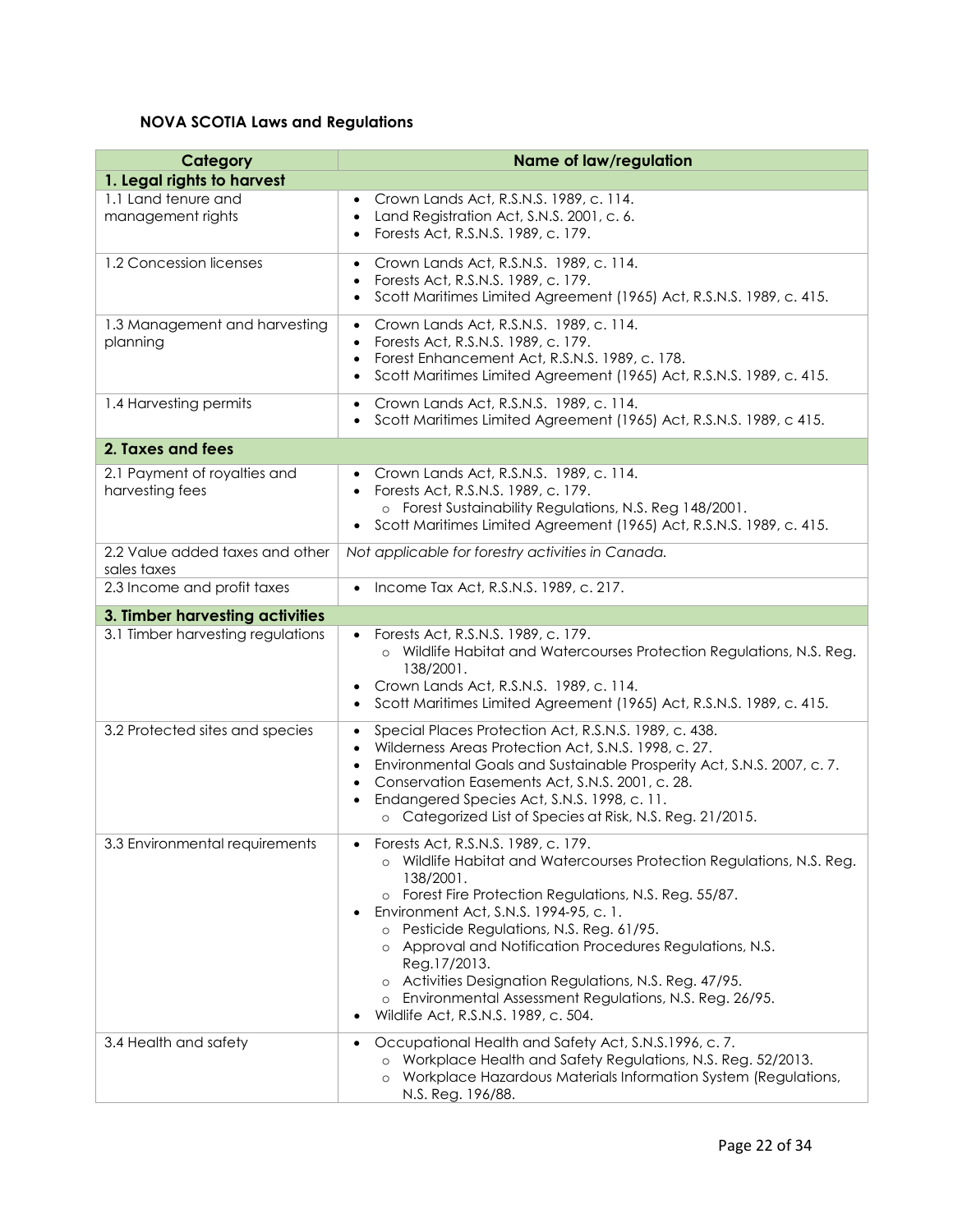| Category                                                                                                                                     | <b>Name of law/regulation</b>                                                                                                                                                                                                                                                                                                                  |  |
|----------------------------------------------------------------------------------------------------------------------------------------------|------------------------------------------------------------------------------------------------------------------------------------------------------------------------------------------------------------------------------------------------------------------------------------------------------------------------------------------------|--|
|                                                                                                                                              | o Violence in the Workplace Regulations, N.S. Reg. 209/2007.<br>o Occupational Safety General Regulations, N.S. Reg. 44/99.<br>Environment Act, S.N.S. 1994-95, c. 1.<br>o Pesticide Regulations, N.S. Reg. 61/95.                                                                                                                             |  |
| 3.5 Legal employment                                                                                                                         | Labour Standards Code. R.S.N.S. 1989, c. 246.<br>o General Labour Standards Code Regulations, N.S. Reg. 298/90.<br>Minimum Wage Order (Logging and Forest Operations), N.S. Reg.<br>$\circ$<br>5/99, Sch C.                                                                                                                                    |  |
| 4. Third parties' rights                                                                                                                     |                                                                                                                                                                                                                                                                                                                                                |  |
| 4.1 Customary rights                                                                                                                         | Principle 3 of the National Standard and FSC Canada's Free, Prior, and<br>Informed Consent (FPIC) Guidance addresses customary rights.                                                                                                                                                                                                         |  |
| 4.2 Free prior and informed                                                                                                                  | See Federal Laws table.                                                                                                                                                                                                                                                                                                                        |  |
| consent                                                                                                                                      | Principle 3 of the National Standard and FSC Canada's Free, Prior, and<br>Informed Consent (FPIC) Guidance addresses free prior and informed<br>consent.                                                                                                                                                                                       |  |
| 4.3 Indigenous Peoples' rights                                                                                                               | This is under federal jurisdiction - see Federal Laws table.                                                                                                                                                                                                                                                                                   |  |
| 5. Trade and transport<br><b>NOTE:</b> This section covers requirements for forest management operations as well as processing and<br>trade. |                                                                                                                                                                                                                                                                                                                                                |  |
| 5.1 Classification of species,<br>quantities, qualities                                                                                      | Forests Act, R.S.N.S. 1989, c. 179.<br>o Registration and Statistical Returns Regulations, N.S. Reg. 3/2004.<br>Primary Forest Products Marketing Act, R.S.N.S. 1989, c. 355.<br>o Licensing and Furnishing of Information Regulations, N.S. Reg.<br>239/88.<br>Scalers Act, S.N.S. 2001, c. 11.<br>o Scaling Regulations, N.S. Reg. 411/2007. |  |
| 5.2 Trade and transport                                                                                                                      | Forests Act, R.S.N.S. 1989, c. 179.<br>o Registration and Statistical Returns Regulations, N.S. Reg. 3/2004.<br>Primary Forest Products Marketing Act, R.S.N.S. 1989, c. 355.<br>$\bullet$<br>Licensing and Furnishing of Information Regulations, N.S. Reg.<br>$\circ$<br>239/88.                                                             |  |
| 5.3 Offshore trading and transfer<br>pricing                                                                                                 | Not applicable for forestry activities in Canada.                                                                                                                                                                                                                                                                                              |  |
| 5.4 Custom regulations                                                                                                                       | This is under federal jurisdiction - see Federal Laws table.                                                                                                                                                                                                                                                                                   |  |
| 5.5 CITES                                                                                                                                    | This is under federal jurisdiction - see Federal Laws table.                                                                                                                                                                                                                                                                                   |  |
| 6. Due diligence / due care                                                                                                                  |                                                                                                                                                                                                                                                                                                                                                |  |
| 6.1 Due diligence / due care<br>procedures                                                                                                   | Foresters Association Act, S.N.S. 1999 (2nd Session), c. 6.<br>$\bullet$                                                                                                                                                                                                                                                                       |  |
| 7. Ecosystem services                                                                                                                        |                                                                                                                                                                                                                                                                                                                                                |  |
|                                                                                                                                              | At this time, no cohesive survey has been completed. Any Organization<br>claiming ecosystem services needs to identify and meet legislation<br>covering ecosystem services.                                                                                                                                                                    |  |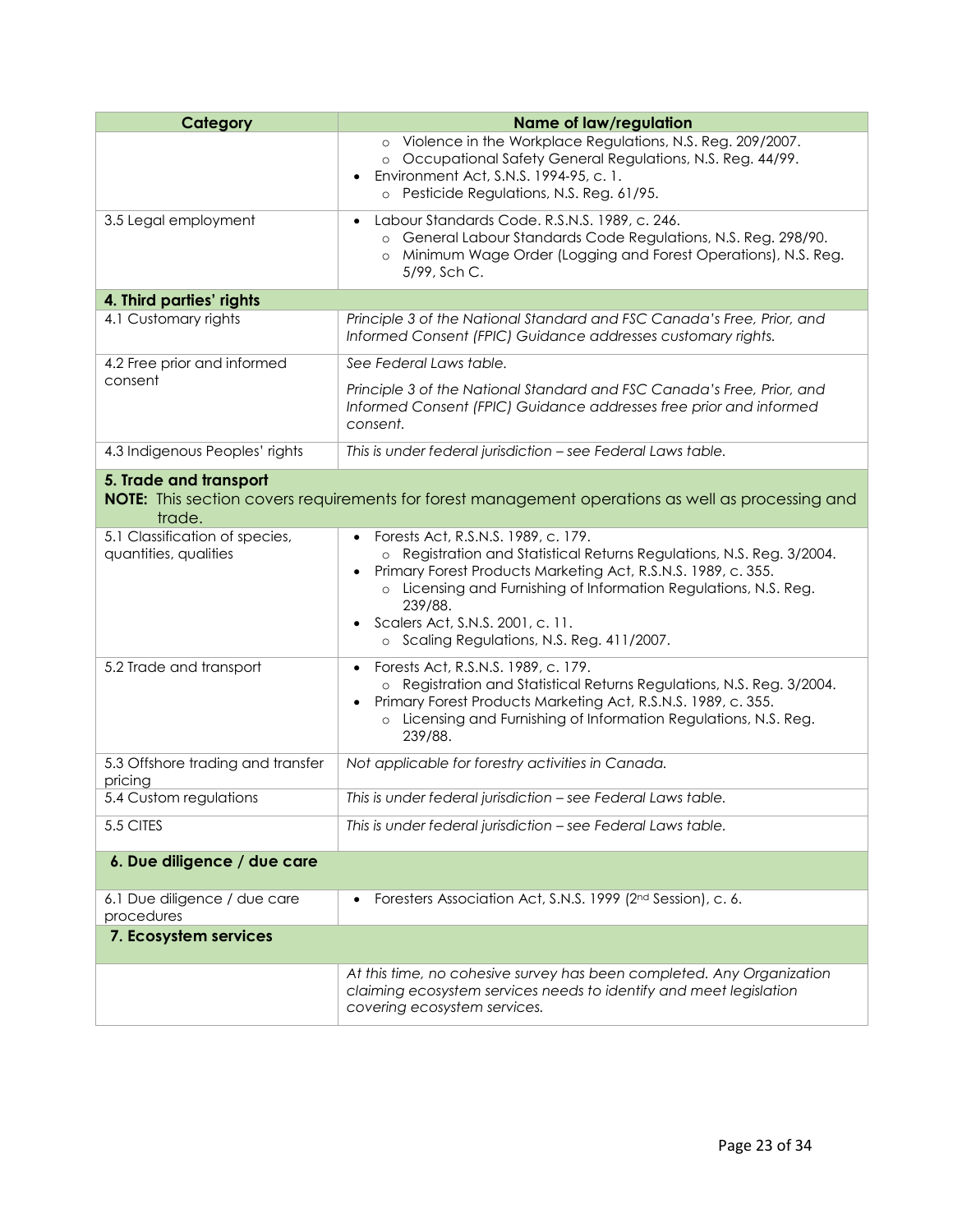## **PRINCE EDWARD ISLAND Laws and Regulations**

| Category                                        | <b>Name of law/regulation</b>                                                                                                                                                                                                                                                                                                                                                                                                                                                                                                                                                   |
|-------------------------------------------------|---------------------------------------------------------------------------------------------------------------------------------------------------------------------------------------------------------------------------------------------------------------------------------------------------------------------------------------------------------------------------------------------------------------------------------------------------------------------------------------------------------------------------------------------------------------------------------|
| 1. Legal rights to harvest                      |                                                                                                                                                                                                                                                                                                                                                                                                                                                                                                                                                                                 |
| 1.1 Land tenure and<br>management rights        | Forest Management Act, R.S.P.E.I. 1998, c. F-14.<br>o Provincial Forests Regulations, P.E.I. Reg. EC484/00.<br>Registry Act, R.S.P.E.I. 1988, c. R-10.<br>$\bullet$<br>Lands Protection Act, R.S.P.E.I. 1988, c. L-5.<br>$\bullet$                                                                                                                                                                                                                                                                                                                                              |
| 1.2 Concession licenses                         | Forest Management Act, R.S.P.E.I. 1998, c. F-14.<br>$\bullet$                                                                                                                                                                                                                                                                                                                                                                                                                                                                                                                   |
| 1.3 Management and harvesting<br>planning       | Forest Management Act, R.S.P.E.I. 1998, c. F-14.<br>Public Forest Council Act, R.S.P.E.I. 1988, c. P-29.1.<br>$\bullet$<br>Environmental Protection Act, R.S.P.E.I. 1988, c. E-9.<br>$\bullet$<br>o Watercourse and Wetland Protection Regulations, P.E.I. Reg.<br>EC720/08.                                                                                                                                                                                                                                                                                                    |
| 1.4 Harvesting permits                          | Forest Management Act, R.S.P.E.I. 1998, c. F-14.<br>$\bullet$                                                                                                                                                                                                                                                                                                                                                                                                                                                                                                                   |
| 2. Taxes and fees                               |                                                                                                                                                                                                                                                                                                                                                                                                                                                                                                                                                                                 |
| 2.1 Payment of royalties and<br>harvesting fees | Forest Management Act, R.S.P.E.I. 1998, c. F-14.                                                                                                                                                                                                                                                                                                                                                                                                                                                                                                                                |
| 2.2 Value added taxes and other<br>sales taxes  | Not applicable for forestry activities in Canada.                                                                                                                                                                                                                                                                                                                                                                                                                                                                                                                               |
| 2.3 Income and profit taxes                     | Income Tax Act, R.S.P.E.I. 1988, c. I-1.<br>$\bullet$                                                                                                                                                                                                                                                                                                                                                                                                                                                                                                                           |
| 3. Timber harvesting activities                 |                                                                                                                                                                                                                                                                                                                                                                                                                                                                                                                                                                                 |
| 3.1 Timber harvesting regulations               | Forest Management Act, R.S.P.E.I. 1998, c. F-14.<br>o Forest Renewal Program Regulations, P.E.I. Reg EC189/96.<br>Fire Prevention Act, R.S.P.E.I. 1988, c. F-11.<br>Environmental Protection Act, R.S.P.E.I. 1988, c. E-9.<br>$\bullet$<br>o Watercourse and Wetland Protection Regulations, P.E.I Reg.<br>EC720/08.                                                                                                                                                                                                                                                            |
| 3.2 Protected sites and species                 | Wildlife Conservation Act, R.S.P.E.I. 1988, c. W-4.1.<br>Natural Areas Protection Act, R.S.P.E.I. 1988, c. N-2.<br>o Natural Areas Protection Act Regulations, P.E.I. Reg. EC54/89.<br>Heritage Places Protection Act, R.S.P.E.I. 1988, c. H-3.1.<br>$\bullet$                                                                                                                                                                                                                                                                                                                  |
| 3.3 Environmental requirements                  | Environmental Protection Act, R.S.P.E.I. 1988, c. E-9.<br>$\bullet$<br>o Watercourse and Wetland Protection Regulations, P.E.I. Reg.<br>EC720/08.<br>Fire Prevention Act, R.S.P.E.I. 1988, c. F-11.<br>Wildlife Conservation Act, R.S.P.E.I. 1988, c. W-4.1.<br>o Wildlife Conservation Act Regulations, P.E.I. Reg. EC676/98.<br>Ground Hemlock Regulations, P.E.I. Reg. EC194/06.<br>$\circ$<br>Pesticides Control Act, R.S.P.E.I. 1988, c. P-4.<br>$\bullet$<br>o Pesticides Control Act Regulations, P.E.I. Reg. EC 761/05.<br>Weed Control Act, R.S.P.E.I. 1988, c. W-2.1. |
| 3.4 Health and safety                           | Occupational Health and Safety Act, R.S.P.E.I. 1988, c. O-1.01.<br>o Workplace Hazardous Materials Information Sheet Regulations,<br>P.E.I. Reg. EC455/17.<br>Occupational Health and Safety Act General Regulations, P.E.I.<br>$\circ$<br>Reg. EC180/87.<br>Pesticides Control Act, R.S.P.E.I. 1988, c. P-4.<br>o Pesticides Control Act Regulations, P.E.I. Reg. EC 761/05.                                                                                                                                                                                                   |
| 3.5 Legal employment                            | Employment Standards Act, R.S.P.E.I. 1988, c. E-6.2.<br>$\bullet$<br>o Minimum Wage Order, P.E.I. Reg. EC139/96.                                                                                                                                                                                                                                                                                                                                                                                                                                                                |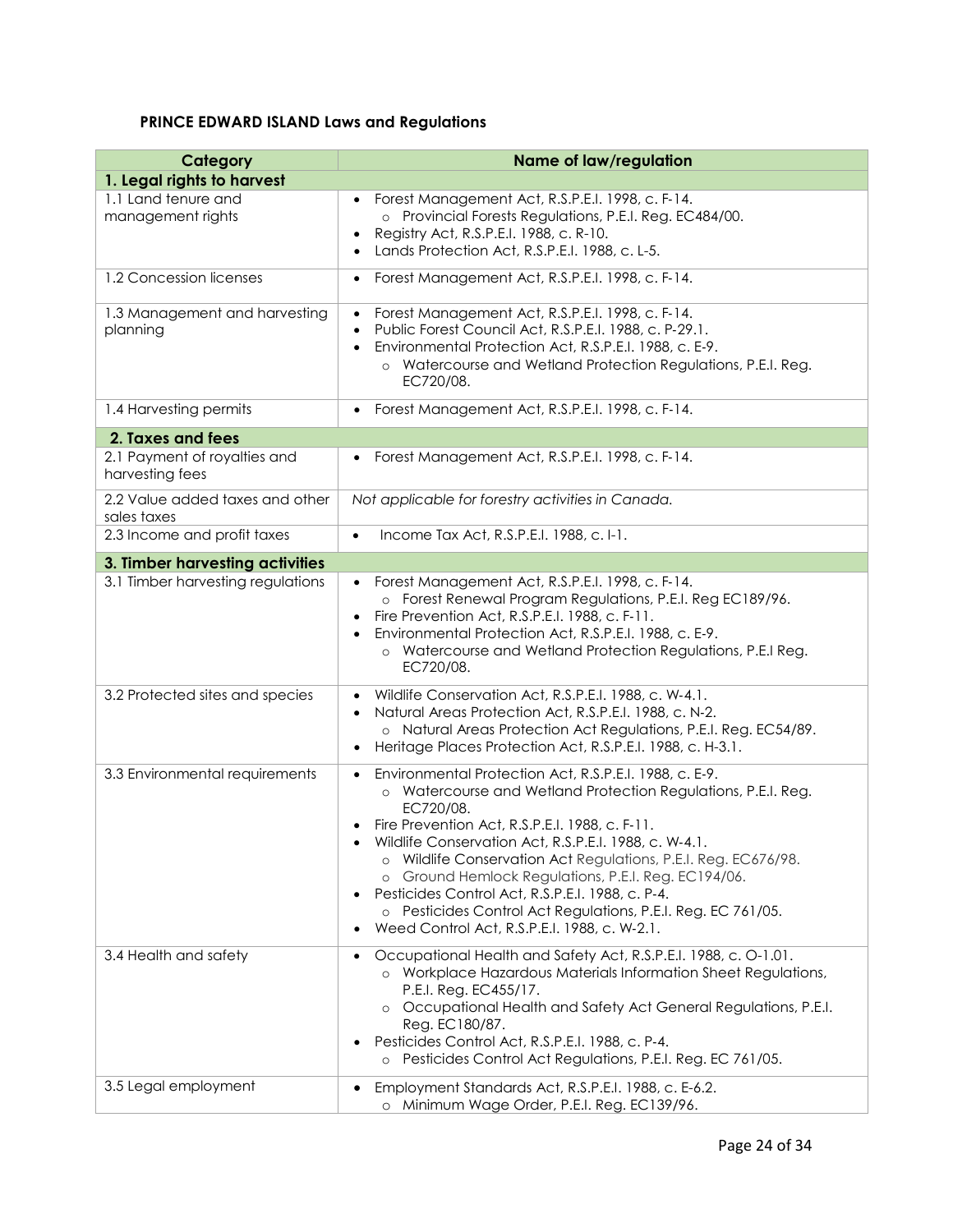| Category                                                                                                                                                                                                                | <b>Name of law/regulation</b>                                                                                                                                               |
|-------------------------------------------------------------------------------------------------------------------------------------------------------------------------------------------------------------------------|-----------------------------------------------------------------------------------------------------------------------------------------------------------------------------|
|                                                                                                                                                                                                                         | Employment Standards Act General Regulations, P.E.I. Reg.<br>$\circ$<br>EC588/10.                                                                                           |
| 4. Third parties' rights                                                                                                                                                                                                |                                                                                                                                                                             |
| 4.1 Customary rights                                                                                                                                                                                                    | Principle 3 of the National Standard and FSC Canada's Free, Prior, and<br>Informed Consent (FPIC) Guidance addresses customary rights.                                      |
| 4.2 Free prior and informed                                                                                                                                                                                             | See Federal Laws table.                                                                                                                                                     |
| consent                                                                                                                                                                                                                 | Principle 3 of the National Standard and FSC Canada's Free, Prior, and<br>Informed Consent (FPIC) Guidance addresses free prior and informed<br>consent.                    |
| 4.3 Indigenous Peoples' rights                                                                                                                                                                                          | This is under federal jurisdiction - see Federal Laws table.                                                                                                                |
| 5. Trade and transport<br><b>NOTE:</b> This section covers requirements for forest management operations as well as processing<br>and trade.                                                                            |                                                                                                                                                                             |
| 5.1 Classification of species,<br>quantities, qualities                                                                                                                                                                 | Forest Management Act, R.S.P.E.I. 1998, c. F-14.<br>$\bullet$<br>Forest Renewal Program Regulations, P.E.I. Reg EC189/96.<br>$\circ$                                        |
| 5.2 Trade and transport                                                                                                                                                                                                 | Forest Management Act, R.S.P.E.I. 1998, c. F-14.<br>$\bullet$<br>o Forest Renewal Program Regulations, P.E.I. Reg EC189/96.                                                 |
| 5.3 Offshore trading and transfer<br>pricing                                                                                                                                                                            | Not applicable for forestry activities in Canada.                                                                                                                           |
| 5.4 Custom regulations                                                                                                                                                                                                  | This is under federal jurisdiction - see Federal Laws table.                                                                                                                |
| 5.5 CITES                                                                                                                                                                                                               | This is under federal jurisdiction - see Federal Laws table.                                                                                                                |
| 6. Due diligence / due care<br>Legislation requiring due diligence/due care procedures, including, e.g., due diligence/due care<br>systems, declaration obligations, and/or the keeping of trade related documents etc. |                                                                                                                                                                             |
| 6.1 Due diligence / due care<br>procedures                                                                                                                                                                              | No professional regulatory association for foresters is registered in the<br>province.                                                                                      |
| 7. Ecosystem services                                                                                                                                                                                                   |                                                                                                                                                                             |
|                                                                                                                                                                                                                         | At this time, no cohesive survey has been completed. Any Organization<br>claiming ecosystem services needs to identify and meet legislation<br>covering ecosystem services. |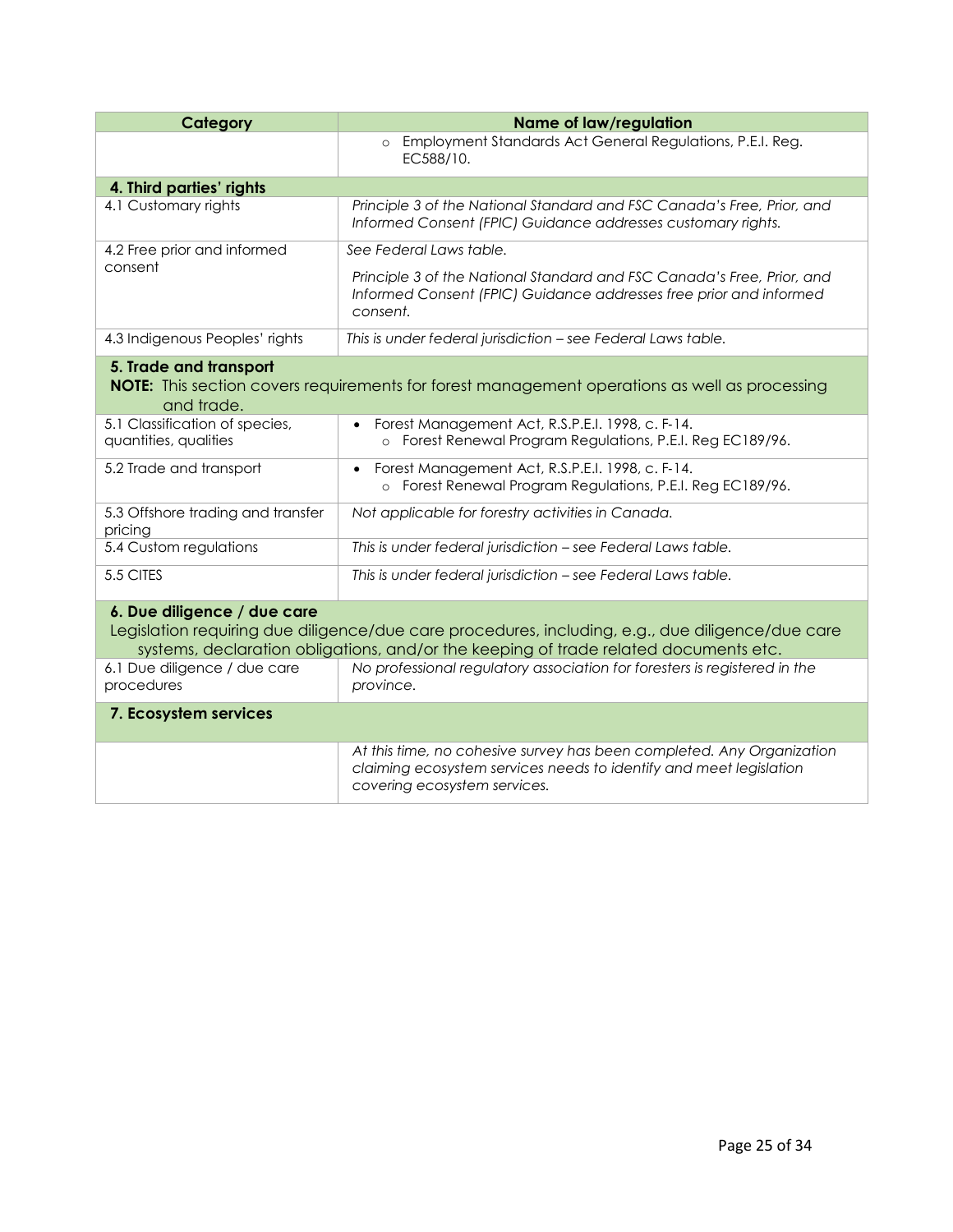## **NEWFOUNDLAND & LABRADOR Laws and Regulations**

| Category                                        | <b>Name of law/regulation</b>                                                                                                                                                                                                                                                                                                                                                                                                                                                                                                                                                                                                                                                                                                                                                                                                                                                                           |
|-------------------------------------------------|---------------------------------------------------------------------------------------------------------------------------------------------------------------------------------------------------------------------------------------------------------------------------------------------------------------------------------------------------------------------------------------------------------------------------------------------------------------------------------------------------------------------------------------------------------------------------------------------------------------------------------------------------------------------------------------------------------------------------------------------------------------------------------------------------------------------------------------------------------------------------------------------------------|
| 1. Legal rights to harvest                      |                                                                                                                                                                                                                                                                                                                                                                                                                                                                                                                                                                                                                                                                                                                                                                                                                                                                                                         |
| 1.1 Land tenure and<br>management rights        | Forestry Act, R.S.N.L. 1990, c. F-23.<br>$\bullet$<br>o Forest Management Districts Proclamation, C.N.L.R. 777/96.<br>Lands Act, S.N.L. 1991, c. 36.<br>$\bullet$<br>Labrador Inuit Land Claims Agreement Act, S.N.L. 2004, c. L-3.1.<br>$\bullet$<br>Provincial Parks Act, R.S.N.L. 1990, c. P-32.                                                                                                                                                                                                                                                                                                                                                                                                                                                                                                                                                                                                     |
| 1.2 Concession licenses                         | Forestry Act, R.S.N.L. 1990, c. F-23.<br>$\bullet$                                                                                                                                                                                                                                                                                                                                                                                                                                                                                                                                                                                                                                                                                                                                                                                                                                                      |
| 1.3 Management and harvesting<br>planning       | Forestry Act, R.S.N.L. 1990, c. F-23.<br>$\bullet$<br>o Sustainable Forest Management Planning Regulations, N.L.R. 61/13.                                                                                                                                                                                                                                                                                                                                                                                                                                                                                                                                                                                                                                                                                                                                                                               |
| 1.4 Harvesting permits                          | Forestry Act, R.S.N.L. 1990, c. F-23.<br>$\bullet$<br>o Cutting of Timber Regulations, C.N.L.R. 1108/96.                                                                                                                                                                                                                                                                                                                                                                                                                                                                                                                                                                                                                                                                                                                                                                                                |
| 2. Taxes and fees                               |                                                                                                                                                                                                                                                                                                                                                                                                                                                                                                                                                                                                                                                                                                                                                                                                                                                                                                         |
| 2.1 Payment of royalties and<br>harvesting fees | Forestry Act, R.S.N.L. 1990, c. F-23.<br>o Cutting of Timber Regulations, C.N.L.R. 1108/96.<br>Directed Sale of Timber Regulations, N.L.R. 12/08.<br>$\circ$<br>Timber Royalty Regulations, C.N.L.R. 962/96.<br>Forest Land Management and Taxation Regulations, C.N.L.R.<br>961/96.<br>Crown Royalties Act, R.S.N.L. 1990, c. C-43.<br>$\bullet$                                                                                                                                                                                                                                                                                                                                                                                                                                                                                                                                                       |
| 2.2 Value added taxes and other<br>sales taxes  | Not applicable for forestry activities in Canada.                                                                                                                                                                                                                                                                                                                                                                                                                                                                                                                                                                                                                                                                                                                                                                                                                                                       |
| 2.3 Income and profit taxes                     | Income Tax Act, 2000, S.N.L. 2000, c. I-1.1.<br>$\bullet$                                                                                                                                                                                                                                                                                                                                                                                                                                                                                                                                                                                                                                                                                                                                                                                                                                               |
| 3. Timber harvesting activities                 |                                                                                                                                                                                                                                                                                                                                                                                                                                                                                                                                                                                                                                                                                                                                                                                                                                                                                                         |
| 3.1 Timber harvesting regulations               | Forestry Act, R.S.N.L. 1990, c. F-23.<br>$\bullet$<br>o Cutting of Timber Regulations, C.N.L.R. 1108/96.<br>Forest Fire Regulations, C.N.L.R. 11/96.<br>$\circ$                                                                                                                                                                                                                                                                                                                                                                                                                                                                                                                                                                                                                                                                                                                                         |
| 3.2 Protected sites and species                 | Endangered Species Act, S.N.L. 2001, c. E-10.1.<br>$\bullet$<br>o Endangered Species List Regulations, N.L.R. 57/02.<br>Historic Resources Act, R.S.N.L. 1990, c. H-4.<br>Wilderness and Ecological Reserves Act, R.S.N.L. 1990, c. W-9.<br>$\bullet$                                                                                                                                                                                                                                                                                                                                                                                                                                                                                                                                                                                                                                                   |
| 3.3 Environmental requirements                  | Forestry Act, R.S.N.L. 1990, c. F-23.<br>$\bullet$<br>Forest Fire Regulations, C.N.L.R. 11/96.<br>$\circ$<br>Forest Fire Offence and Penalty Regulations, C.N.L.R. 10/96.<br>Forest Fires Liability and Compensation Regulations, C.N.L.R. 12/96.<br>$\circ$<br>Wild Life Act, R.S.N.L. 1990, c. W-8.<br>$\bullet$<br>Plant Protection Act, R.S.N.L. 1990, c. P-16.<br>$\bullet$<br>Water Resources Act, S.N.L. 2002, c. W-4.01.<br>$\bullet$<br>Environmental Protection Act, S.N.L. 2002, c. E-14.2.<br>$\bullet$<br>Environmental Assessment Regulations, 2003, N.L.R. 54/03.<br>Aerial Forest Spray Programs of the Department of Forest Resources<br>and Agrifoods using Bacillus Thuringiensis (B.T.) Exemption Order,<br>N.L.R. 59/98.<br>Pesticides Control Regulations, 2012, N.L.R. 26/12.<br>o Used Oil Control Regulations, N.L.R. 82/02.<br>Forest Protection Act, R.S.N.L. 1990, c. F-22. |
| 3.4 Health and safety                           | Occupational Health and Safety Act, R.S.N.L. 1990, c. O-3.<br>٠<br>o Occupational Health and Safety First Aid Regulations C.N.L.R.<br>1148/96.<br>Occupational Health and Safety Regulations, 2012, N.L.R. 5/12.<br>$\circ$                                                                                                                                                                                                                                                                                                                                                                                                                                                                                                                                                                                                                                                                             |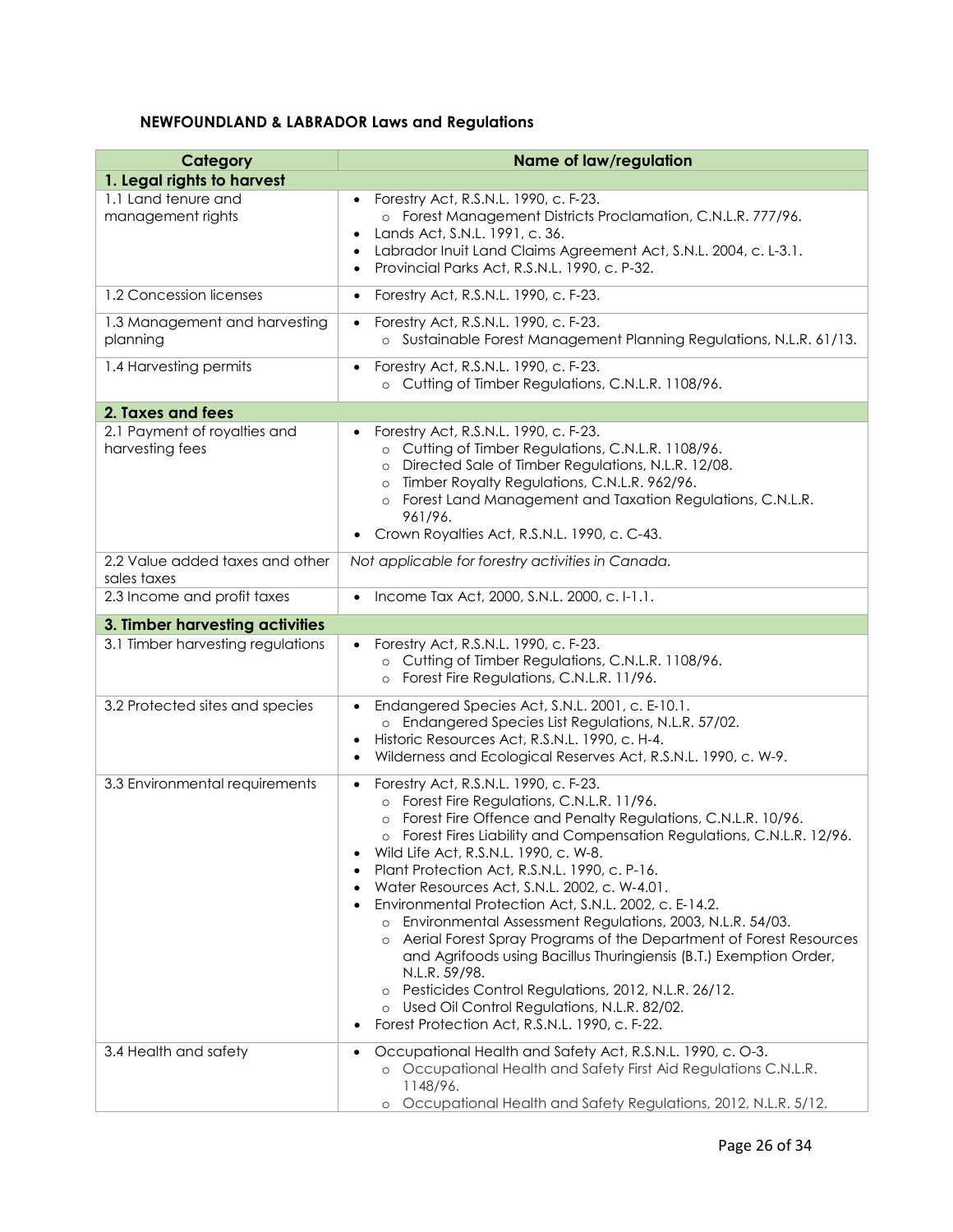| Category                                                                                                                              | <b>Name of law/regulation</b>                                                                                                                                                                            |
|---------------------------------------------------------------------------------------------------------------------------------------|----------------------------------------------------------------------------------------------------------------------------------------------------------------------------------------------------------|
|                                                                                                                                       | o Workplace Hazardous Materials Information Systems Regulations,<br>2018, N.L.R. 34/18<br>Environmental Protection Act, S.N.L. 2002, c. E-14.2.<br>o Pesticides Control Regulations, 2012, N.L.R. 26/12. |
| 3.5 Legal employment                                                                                                                  | Labour Standards Act, R.S.N.L. 1990, c. L-2.<br>$\bullet$<br>o Labour Standards Regulations, C.N.L.R. 781/96.                                                                                            |
| 4. Third parties' rights                                                                                                              |                                                                                                                                                                                                          |
| 4.1 Customary rights                                                                                                                  | Principle 3 of the National Standard and FSC Canada's Free, Prior, and<br>Informed Consent (FPIC) Guidance addresses customary rights.                                                                   |
| 4.2 Free prior and informed                                                                                                           | See Federal Laws table.                                                                                                                                                                                  |
| consent                                                                                                                               | Principle 3 of the National Standard and FSC Canada's Free, Prior, and<br>Informed Consent (FPIC) Guidance addresses free prior and informed<br>consent.                                                 |
| 4.3 Indigenous Peoples' rights                                                                                                        | • Labrador Inuit Land Claims Agreement Act, S.N.L. 2004, c. L-3.1.                                                                                                                                       |
| 5. Trade and transport<br>NOTE: This section covers requirements for forest management operations as well as processing and<br>trade. |                                                                                                                                                                                                          |
| 5.1 Classification of species,<br>quantities, qualities                                                                               | Forestry Act, R.S.N.L. 1990, c. F-23.<br>$\bullet$<br>o Cutting of Timber Regulations, C.N.L.R. 1108/96.<br>Timber Scaling Regulations, C.N.L.R. 987/96.<br>$\circ$                                      |
| 5.2 Trade and transport                                                                                                               | Forestry Act, R.S.N.L. 1990, c. F-23.<br>$\bullet$<br>o Cutting of Timber Regulations, C.N.L.R. 1108/96.<br>Plant Protection Act, R.S.N.L. 1990, c. P-16.<br>$\bullet$                                   |
| 5.3 Offshore trading and transfer<br>pricing                                                                                          | Not applicable for forestry activities in Canada.                                                                                                                                                        |
| 5.4 Custom regulations                                                                                                                | This is under federal jurisdiction - see Federal Laws table.                                                                                                                                             |
| 5.5 CITES                                                                                                                             | This is under federal jurisdiction - see Federal Laws table.                                                                                                                                             |
| 6. Due diligence / due care                                                                                                           |                                                                                                                                                                                                          |
| 6.1 Due diligence / due care<br>procedures                                                                                            | Foresters Act, S.N.L. 2011, c. F-22.1.<br>$\bullet$<br>Foresters Regulations, N.L.R. 70/13.                                                                                                              |
| 7. Ecosystem services                                                                                                                 |                                                                                                                                                                                                          |
|                                                                                                                                       | At this time, no cohesive survey has been completed. Any Organization<br>claiming ecosystem services needs to identify and meet legislation<br>covering ecosystem services.                              |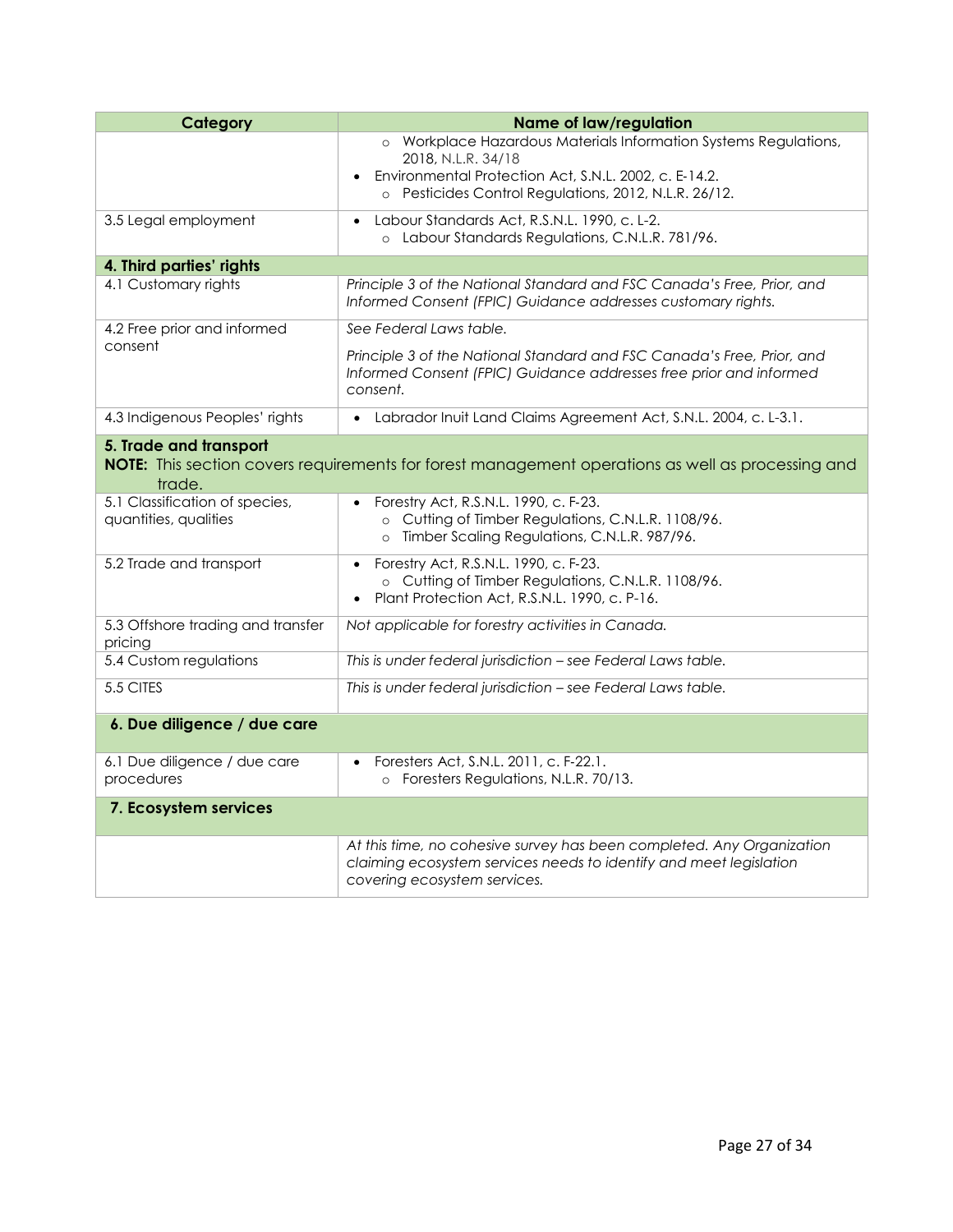## **YUKON Laws and Regulations**

| Category                                        | <b>Name of law/regulation</b>                                                                                                                                                                                                                                                                                                                                                                                                                                  |
|-------------------------------------------------|----------------------------------------------------------------------------------------------------------------------------------------------------------------------------------------------------------------------------------------------------------------------------------------------------------------------------------------------------------------------------------------------------------------------------------------------------------------|
| 1. Legal rights to harvest                      |                                                                                                                                                                                                                                                                                                                                                                                                                                                                |
| 1.1 Land tenure and<br>management rights        | Forest Resources Act, S.Y. 2008, c. 15.<br>o Forest Resources Regulation, Y.O.I.C. 2010/171.<br>Parks and Land Certainty Act, R.S.Y. 2002, c. 165.<br>$\bullet$<br>Lands Act, R.S.Y. 2002, c. 132.<br>$\bullet$<br>Land Titles Act, 2015, S.Y. 2015, c. 10.<br>$\bullet$                                                                                                                                                                                       |
| 1.2 Concession licenses                         | Forest Resources Act, S.Y. 2008, c. 15.<br>$\bullet$                                                                                                                                                                                                                                                                                                                                                                                                           |
| 1.3 Management and harvesting<br>planning       | Forest Resources Act, S.Y. 2008, c. 15.<br>o Forest Resources Regulation, Y.O.I.C. 2010/171.<br>Environment Act, R.S.Y. 2002, c. 76.<br>$\bullet$                                                                                                                                                                                                                                                                                                              |
| 1.4 Harvesting permits                          | Forest Resources Act, S.Y. 2008, c. 15.<br>$\bullet$<br>o Forest Resources Regulation, Y.O.I.C. 2010/171.                                                                                                                                                                                                                                                                                                                                                      |
| 2. Taxes and fees                               |                                                                                                                                                                                                                                                                                                                                                                                                                                                                |
| 2.1 Payment of royalties and<br>harvesting fees | Forest Resources Act, S.Y. 2008, c. 15.<br>o Forest Resources Regulation, Y.O.I.C. 2010/171.                                                                                                                                                                                                                                                                                                                                                                   |
| 2.2 Value added taxes and other<br>sales taxes  | Not applicable for forestry activities in Canada.                                                                                                                                                                                                                                                                                                                                                                                                              |
| 2.3 Income and profit taxes                     | Income Tax Act, R.S.Y. 2002, c. 118.                                                                                                                                                                                                                                                                                                                                                                                                                           |
| 3. Timber harvesting activities                 |                                                                                                                                                                                                                                                                                                                                                                                                                                                                |
| 3.1 Timber harvesting regulations               | Forest Resources Act, S.Y. 2008, c. 15.<br>o Forest Resources Regulation, Y.O.I.C. 2010/171.<br>Forest Protection Act, R.S.Y. 2002, c. 94.<br>o Forest Protection Regulation, Y.O.I.C. 2003/57.<br>Regulations in Respect of Forest Protection, Y.C.O. 1959/34.<br>$\circ$                                                                                                                                                                                     |
| 3.2 Protected sites and species                 | Wildlife Act, R.S.Y. 2002, c. 229.<br>$\bullet$<br>Environment Act, R.S.Y. 2002, c. 76.<br>$\bullet$<br>Parks and Land Certainty Act, R.S.Y. 2002, c. 165.<br>$\bullet$<br>Historic Resources Act, R.S.Y. 2002, c. 109.<br>$\bullet$                                                                                                                                                                                                                           |
| 3.3 Environmental requirements                  | Forest Resources Act, S.Y. 2008, c. 15.<br>$\bullet$<br>Forest Protection Act, R.S.Y. 2002, c. 94.<br>$\bullet$<br>o Forest Protection Regulation, Y.O.I.C. 2003/57.<br>Regulations in Respect of Forest Protection, Y.C.O. 1959/34.<br>Environment Act, R.S.Y. 2002, c. 76.<br>o Pesticides Regulations, Y.O.I.C. 1994/125.<br>Wildlife Act, R.S.Y. 2002, c. 229.<br>٠<br>Waters Act, S.Y. 2003, c. 19.<br>$\bullet$<br>o Water Regulation, Y.O.I.C. 2003/58. |
| 3.4 Health and safety                           | Occupational Health and Safety Act, R.S.Y. 2002, c. 159.<br>Occupational Health and Safety Regulations, Y.O.I.C. 2006/178.<br>Workplace Hazardous Materials Information System Regulation,<br>Y.O.I.C. 2015/151.                                                                                                                                                                                                                                               |
| 3.5 Legal employment                            | Employment Standards Act, R.S.Y. 2002, c. 72.<br>$\bullet$<br>o Minimum Wage Regulations, Y.O.I.C. 1988/63.<br>Fair Wage Regulation, Y.O.I.C. 1986/044.                                                                                                                                                                                                                                                                                                        |
| 4. Third parties' rights                        |                                                                                                                                                                                                                                                                                                                                                                                                                                                                |
| 4.1 Customary rights                            | Principle 3 of the National Standard and FSC Canada's Free, Prior, and<br>Informed Consent (FPIC) Guidance addresses customary rights.                                                                                                                                                                                                                                                                                                                         |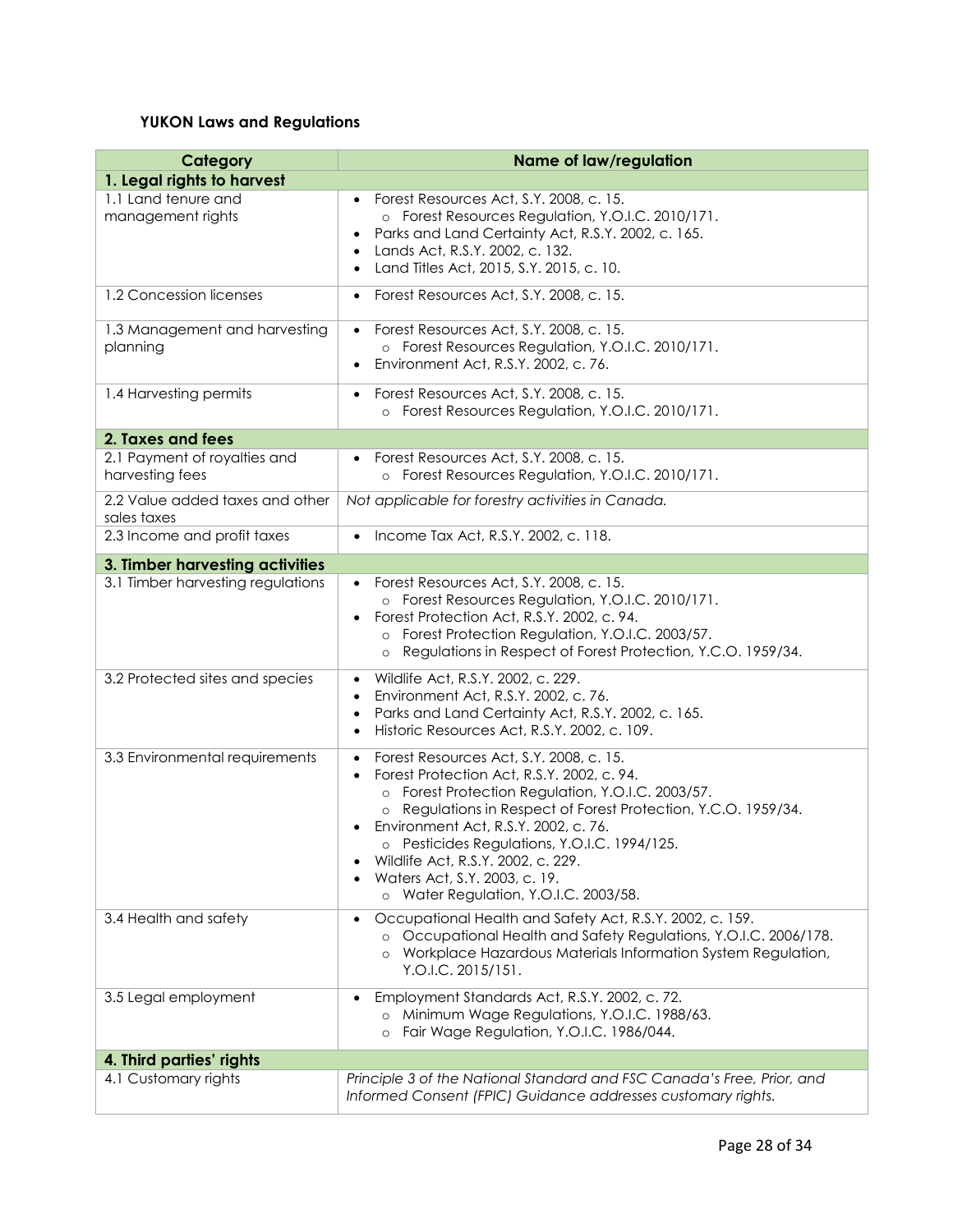| Category                                                | <b>Name of law/regulation</b>                                                                                                                                               |
|---------------------------------------------------------|-----------------------------------------------------------------------------------------------------------------------------------------------------------------------------|
| 4.2 Free prior and informed                             | See Federal Laws table.                                                                                                                                                     |
| consent                                                 | Principle 3 of the National Standard and FSC Canada's Free, Prior, and<br>Informed Consent (FPIC) Guidance addresses free prior and informed<br>consent.                    |
| 4.3 Indigenous Peoples' rights                          | This is under federal jurisdiction - see Federal Laws table.                                                                                                                |
| 5. Trade and transport<br>trade.                        | <b>NOTE:</b> This section covers requirements for forest management operations as well as processing and                                                                    |
| 5.1 Classification of species,<br>quantities, qualities | Forest Resources Act, S.Y. 2008, c. 15.<br>$\bullet$<br>Forest Resources Regulation, Y.O.I.C. 2010/171.                                                                     |
| 5.2 Trade and transport                                 | Forest Resources Act, S.Y. 2008, c. 15.<br>$\bullet$<br>Forest Resources Regulation, Y.O.I.C. 2010/171.<br>$\circ$                                                          |
| 5.3 Offshore trading and transfer<br>pricing            | Not applicable for forestry activities in Canada.                                                                                                                           |
| 5.4 Custom regulations                                  | This is under federal jurisdiction - see Federal Laws table.                                                                                                                |
| 5.5 CITES                                               | This is under federal jurisdiction - see Federal Laws table.                                                                                                                |
| 6. Due diligence / due care                             |                                                                                                                                                                             |
| 6.1 Due diligence / due care<br>procedures              | No professional regulatory association for foresters is registered in the<br>territory.                                                                                     |
| 7. Ecosystem services                                   |                                                                                                                                                                             |
|                                                         | At this time, no cohesive survey has been completed. Any Organization<br>claiming ecosystem services needs to identify and meet legislation<br>covering ecosystem services. |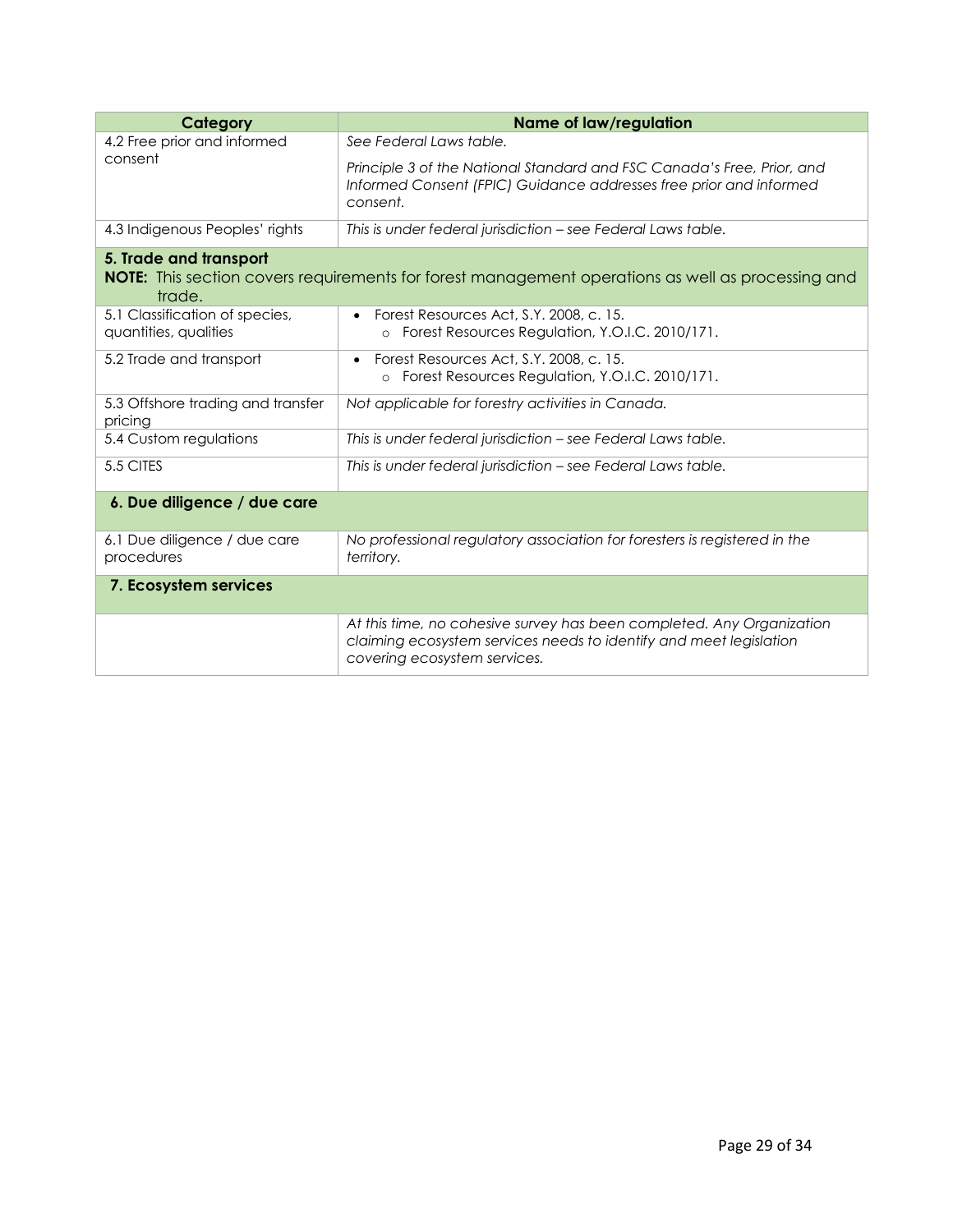## **NORTHWEST TERRITORIES Laws and Regulations**

| Category                                        | <b>Name of law/regulation</b>                                                                                                                                                                                                                                                                                                                                                                                                                                                                                                                                                                    |
|-------------------------------------------------|--------------------------------------------------------------------------------------------------------------------------------------------------------------------------------------------------------------------------------------------------------------------------------------------------------------------------------------------------------------------------------------------------------------------------------------------------------------------------------------------------------------------------------------------------------------------------------------------------|
| 1. Legal rights to harvest                      |                                                                                                                                                                                                                                                                                                                                                                                                                                                                                                                                                                                                  |
| 1.1 Land tenure and<br>management rights        | Forest Management Act, R.S.N.W.T. 1988, c. F-9.<br>o Forest Management Areas Regulations, N.W.T. Reg. 093-95.<br>Forest Management Unit Regulations, N.W.T. Reg. 009-2000.<br>$\circ$<br>o Forest Management Zones Regulations, N.W.T. Reg. 092-95.<br>Northwest Territories Lands Act, S.N.W.T. 2014, c. 13.<br>Land Titles Act, R.S.N.W.T. 1988, c. 8 (Supp).<br>Territorial Parks Act. R.S.N.W.T. 1988, c. T-4.<br>$\bullet$<br>Heritage Parks, Natural Environmental Parks and Recreation Parks<br>$\circ$<br>Regulations, N.W.T. Reg. 025-2003.                                             |
| 1.2 Concession licenses                         | Forest Management Act, R.S.N.W.T. 1988, c. F-9.<br>$\bullet$                                                                                                                                                                                                                                                                                                                                                                                                                                                                                                                                     |
| 1.3 Management and harvesting<br>planning       | Forest Management Act, R.S.N.W.T. 1988, c. F-9.<br>$\bullet$<br>o Forest Management Regulations, R.R.N.W.T. 1990, c. F-14.                                                                                                                                                                                                                                                                                                                                                                                                                                                                       |
| 1.4 Harvesting permits                          | Forest Management Act, R.S.N.W.T. 1988, c. F-9.<br>$\bullet$<br>o Forest Management Regulations, R.R.N.W.T. 1990, c. F-14.                                                                                                                                                                                                                                                                                                                                                                                                                                                                       |
| 2. Taxes and fees                               |                                                                                                                                                                                                                                                                                                                                                                                                                                                                                                                                                                                                  |
| 2.1 Payment of royalties and<br>harvesting fees | Forest Management Act, R.S.N.W.T. 1988, c. F-9.<br>$\bullet$<br>o Forest Management Regulations, R.R.N.W.T. 1990, c. F-14.                                                                                                                                                                                                                                                                                                                                                                                                                                                                       |
| 2.2 Value added taxes and other<br>sales taxes  | Not applicable for forestry activities in Canada.                                                                                                                                                                                                                                                                                                                                                                                                                                                                                                                                                |
| 2.3 Income and profit taxes                     | Income Tax Act, R.S.N.W.T. 1988, c.I-1.                                                                                                                                                                                                                                                                                                                                                                                                                                                                                                                                                          |
| 3. Timber harvesting activities                 |                                                                                                                                                                                                                                                                                                                                                                                                                                                                                                                                                                                                  |
| 3.1 Timber harvesting regulations               | Forest Management Act, R.S.N.W.T. 1988, c. F-9.<br>o Forest Management Regulations, R.R.N.W.T. 1990, c. F-14.<br>Forest Protection Act, R.S.N.W.T. 1988, c. F-10.<br>$\bullet$                                                                                                                                                                                                                                                                                                                                                                                                                   |
| 3.2 Protected sites and species                 | Species At Risk (NWT) Act, S.N.W.T. 2009, c. 16.<br>$\bullet$<br>Historical Resources Act, R.S.N.W.T. 1988, c. H-3.<br>$\bullet$                                                                                                                                                                                                                                                                                                                                                                                                                                                                 |
| 3.3 Environmental requirements                  | Forest Protection Act, R.S.N.W.T. 1988, c. F-10.<br>$\bullet$<br>Wildlife Act, S.N.W.T. 2014, c. 31.<br>$\bullet$<br>Waters Act, S.N.W.T. 2014, c. 18.<br>o Waters Regulations, N.W.T. Reg. 019-2014.<br>Environmental Protection Act, R.S.N.W.T. 1988, c. E-7.<br>o Spill Contingency Planning and Reporting Regulations, N.W.T. Reg.<br>068-93.<br>o Used Oil and Waste Fuel Management Regulations, N.W.T. Reg.<br>064-2003.<br>Environmental Rights Act, R.S.N.W.T. 1988, c. 83 (Supp).<br>٠<br>Pesticide Act, R.S.N.W.T. 1988, c. P-4.<br>o Pesticide Regulations, R.R.N.W.T. 1990, c. P-2. |
| 3.4 Health and safety                           | Safety Act, R.S.N.W.T. 1988, c. S-1.<br>$\bullet$<br>o Occupational Health and Safety Regulations, N.W.T. Reg. 039-2015.                                                                                                                                                                                                                                                                                                                                                                                                                                                                         |
| 3.5 Legal employment                            | Employment Standards Act, S.N.W.T. 2007, c. 13.<br>$\bullet$<br>Employment Standards Regulations, N.W.T. Reg. 020-2008.<br>$\circ$                                                                                                                                                                                                                                                                                                                                                                                                                                                               |
| 4. Third parties' rights                        |                                                                                                                                                                                                                                                                                                                                                                                                                                                                                                                                                                                                  |
| 4.1 Customary rights                            | Principle 3 of the National Standard and FSC Canada's Free, Prior, and<br>Informed Consent (FPIC) Guidance addresses customary rights.                                                                                                                                                                                                                                                                                                                                                                                                                                                           |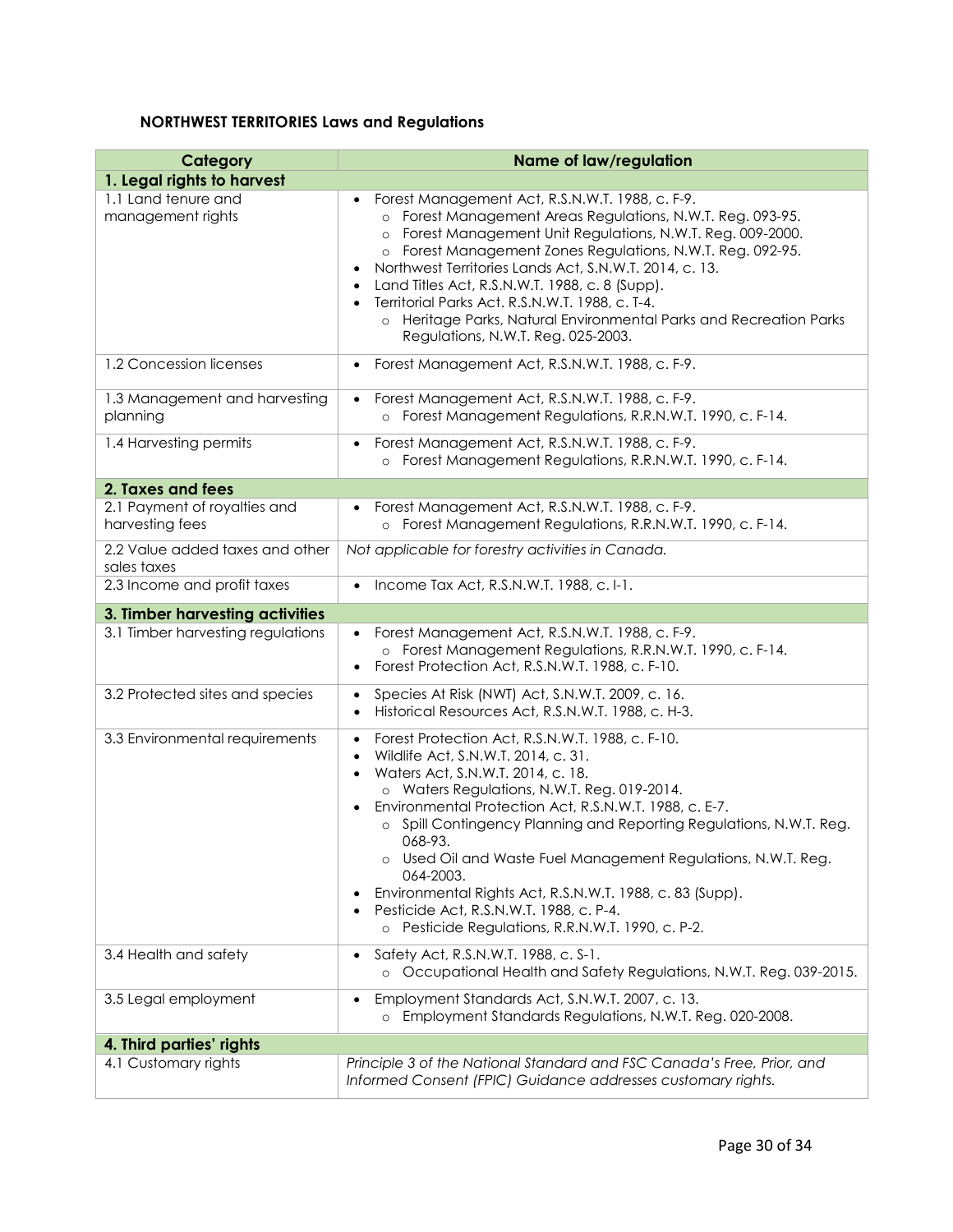| Category                                                | <b>Name of law/regulation</b>                                                                                                                                               |
|---------------------------------------------------------|-----------------------------------------------------------------------------------------------------------------------------------------------------------------------------|
| 4.2 Free prior and informed                             | See Federal Laws table.                                                                                                                                                     |
| consent                                                 | Principle 3 of the National Standard and FSC Canada's Free, Prior, and<br>Informed Consent (FPIC) Guidance addresses free prior and informed<br>consent.                    |
| 4.3 Indigenous Peoples' rights                          | This is under federal jurisdiction - see Federal Laws table                                                                                                                 |
| 5. Trade and transport<br>trade.                        | <b>NOTE:</b> This section covers requirements for forest management operations as well as processing and                                                                    |
| 5.1 Classification of species,<br>quantities, qualities | Forest Management Act, R.S.N.W.T. 1988, c. F-9.<br>$\bullet$<br>Forest Management Regulations, R.R.N.W.T. 1990, c. F-14.<br>$\circ$                                         |
| 5.2 Trade and transport                                 | Forest Management Act, R.S.N.W.T. 1988, c. F-9.<br>$\bullet$<br>Forest Management Regulations, R.R.N.W.T. 1990, c. F-14.<br>$\circ$                                         |
| 5.3 Offshore trading and transfer<br>pricing            | Not applicable for forestry activities in Canada.                                                                                                                           |
| 5.4 Custom regulations                                  | This is under federal jurisdiction – see Federal Laws table.                                                                                                                |
| 5.5 CITES                                               | This is under federal jurisdiction - see Federal Laws table.                                                                                                                |
| 6. Due diligence / due care                             |                                                                                                                                                                             |
| 6.1 Due diligence / due care<br>procedures              | No professional regulatory association for foresters is registered in the<br>territory.                                                                                     |
| 7. Ecosystem services                                   |                                                                                                                                                                             |
|                                                         | At this time, no cohesive survey has been completed. Any Organization<br>claiming ecosystem services needs to identify and meet legislation<br>covering ecosystem services. |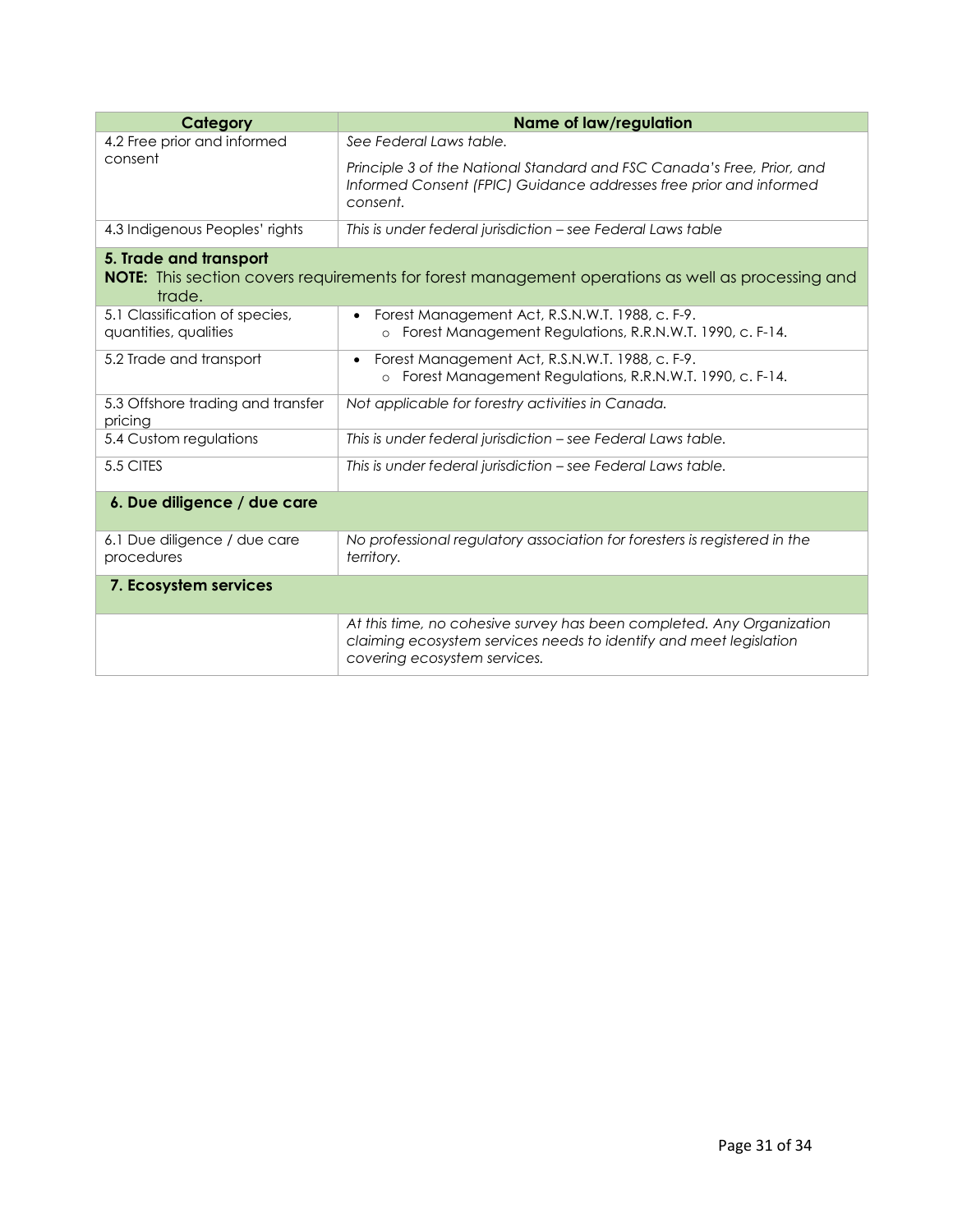## **NUNAVUT Laws and Regulations**

| Category                                        | <b>Name of law/regulation</b>                                                                                                                                                                                                                                                                                                                                                                                                                                                 |
|-------------------------------------------------|-------------------------------------------------------------------------------------------------------------------------------------------------------------------------------------------------------------------------------------------------------------------------------------------------------------------------------------------------------------------------------------------------------------------------------------------------------------------------------|
| 1. Legal rights to harvest                      |                                                                                                                                                                                                                                                                                                                                                                                                                                                                               |
| 1.1 Land tenure and<br>management rights        | Forest Management Act, R.S.N.W.T. (Nu) 1988, c. F-9.<br>$\bullet$<br>Land Titles Act, R.S.N.W.T. (Nu) 1988, c. 8 (Supp).<br>$\bullet$<br>Territorial Parks Act, R.S.N.W.T. (Nu) 1988, c. T-4.<br>$\bullet$                                                                                                                                                                                                                                                                    |
| 1.2 Concession licenses                         | Forest Management Act, R.S.N.W.T. (Nu) 1988, c. F-9.<br>$\bullet$                                                                                                                                                                                                                                                                                                                                                                                                             |
| 1.3 Management and harvesting<br>planning       | Forest Management Act, R.S.N.W.T. (Nu) 1988, c. F-9.<br>Forest Management Regulations, R.R.N.W.T. (Nu) 1990, c. F-14.<br>$\circ$                                                                                                                                                                                                                                                                                                                                              |
| 1.4 Harvesting permits                          | Forest Management Act, R.S.N.W.T. (Nu) 1988, c. F-9.<br>o Forest Management Regulations, R.R.N.W.T. (Nu) 1990, c. F-14.                                                                                                                                                                                                                                                                                                                                                       |
| 2. Taxes and fees                               |                                                                                                                                                                                                                                                                                                                                                                                                                                                                               |
| 2.1 Payment of royalties and<br>harvesting fees | Forest Management Act, R.S.N.W.T. (Nu) 1988, c. F-9.<br>o Forest Management Regulations, R.R.N.W.T. (Nu) 1990, c. F-14.                                                                                                                                                                                                                                                                                                                                                       |
| 2.2 Value added taxes and other<br>sales taxes  | Not applicable for forestry activities in Canada.                                                                                                                                                                                                                                                                                                                                                                                                                             |
| 2.3 Income and profit taxes                     | Income Tax Act, R.S.N.W.T. (Nu) 1988, c. I-1.                                                                                                                                                                                                                                                                                                                                                                                                                                 |
| 3. Timber harvesting activities                 |                                                                                                                                                                                                                                                                                                                                                                                                                                                                               |
| 3.1 Timber harvesting regulations               | Forest Management Act, R.S.N.W.T. (Nu) 1988, c. F-9.<br>o Forest Management Regulations, R.R.N.W.T. (Nu) 1990, c. F-14.<br>Forest Protection Act, R.S.N.W.T. (Nu) 1988, c. F-10.<br>$\bullet$                                                                                                                                                                                                                                                                                 |
| 3.2 Protected sites and species                 | Wildlife Act, S.Nu 2003, c. 26.<br>$\bullet$<br>Historical Resources Act, R.S.N.W.T. (Nu) 1988, c. H-3.<br>$\bullet$                                                                                                                                                                                                                                                                                                                                                          |
| 3.3 Environmental requirements                  | Forest Protection Act, R.S.N.W.T. (Nu) 1988, c. F-10.<br>$\bullet$<br>Wildlife Act, S.Nu 2003, c. 26.<br>$\bullet$<br>Pesticide Act, R.S.N.W.T. (Nu) 1988, c. P-4.<br>$\bullet$<br>o Pesticide Regulations, R.R.N.W.T. (Nu) 1990, c. P-2.<br>Environmental Protection Act, R.S.N.W.T. (Nu) 1988, c. E-7.<br>o Spill Contingency Planning and Reporting Regulations, N.W.T. Reg.<br>(Nu) 068-93.<br>Environmental Rights Act, R.S.N.W.T. (Nu) 1988, c. 83 (Supp).<br>$\bullet$ |
| 3.4 Health and safety                           | Safety Act, R.S.N.W.T. (Nu) 1988, c. S-1.<br>$\bullet$<br>o Occupational Health and Safety Regulations, Nu. Reg. 003-2016.                                                                                                                                                                                                                                                                                                                                                    |
| 3.5 Legal employment                            | Labour Standards Act, R.S.N.W.T. (Nu) 1988, c. L-1.                                                                                                                                                                                                                                                                                                                                                                                                                           |
| 4. Third parties' rights                        |                                                                                                                                                                                                                                                                                                                                                                                                                                                                               |
| 4.1 Customary rights                            | Principle 3 of the National Standard and FSC Canada's Free, Prior, and<br>Informed Consent (FPIC) Guidance addresses customary rights.                                                                                                                                                                                                                                                                                                                                        |
| 4.2 Free prior and informed                     | See Federal Laws table.                                                                                                                                                                                                                                                                                                                                                                                                                                                       |
| consent                                         | Principle 3 of the National Standard and FSC Canada's Free, Prior, and<br>Informed Consent (FPIC) Guidance addresses free prior and informed<br>consent.                                                                                                                                                                                                                                                                                                                      |
| 4.3 Indigenous Peoples' rights                  | This is under federal jurisdiction - see Federal Laws table.                                                                                                                                                                                                                                                                                                                                                                                                                  |
| 5. Trade and transport<br>trade.                | <b>NOTE:</b> This section covers requirements for forest management operations as well as processing and                                                                                                                                                                                                                                                                                                                                                                      |